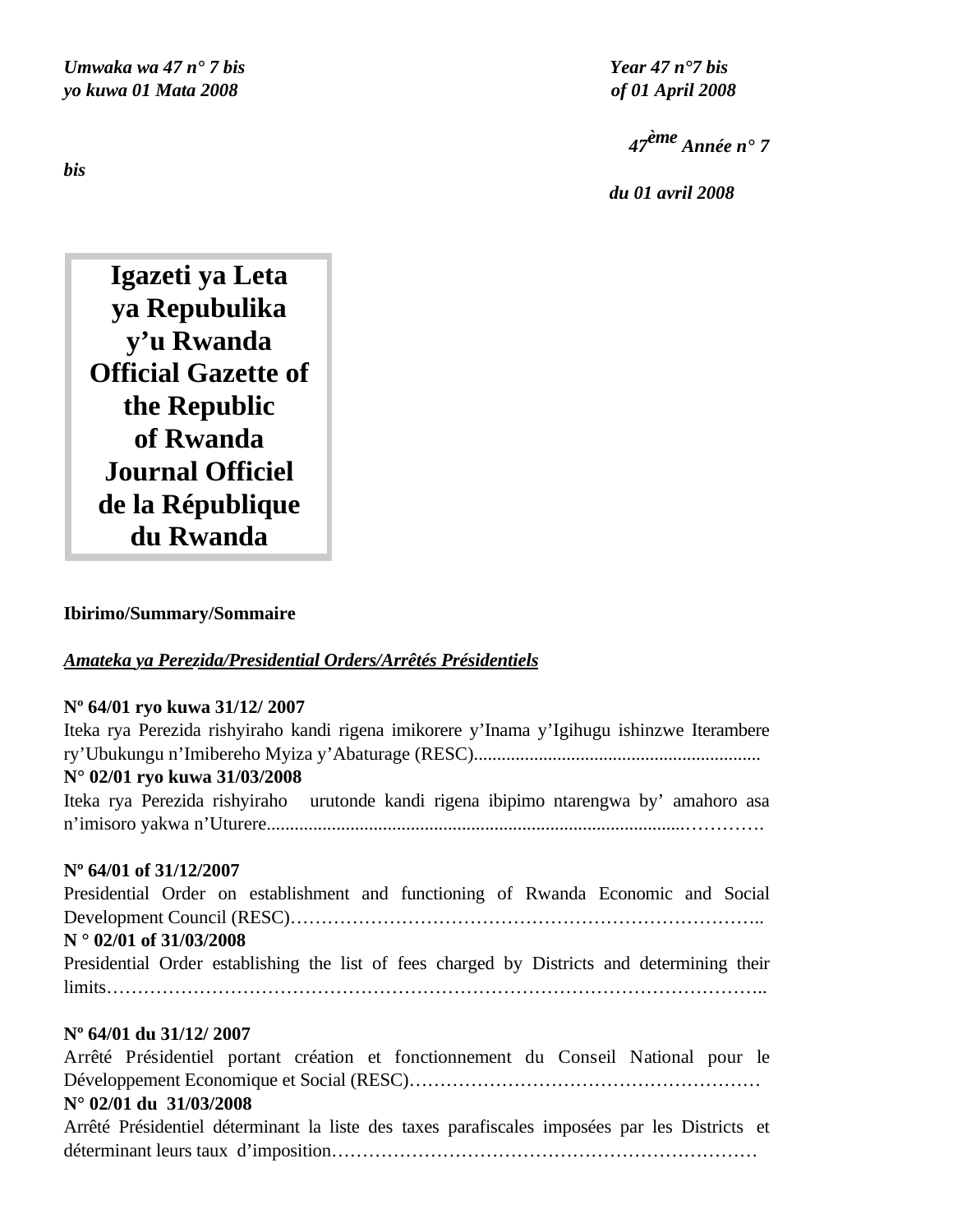| ITEKA RYA            | <b>PRESIDENTIAL</b>              | <b>TABLE DES</b>          |  |
|----------------------|----------------------------------|---------------------------|--|
| PEREZIDA Nº          | ORDER $N^{\circ}$ 64/01          | <b>MATIERES</b>           |  |
| $64/01$ RYO          | OF 31/12/2007 ON                 |                           |  |
| KUWA 31/12/2007      | <b>ESTABLISHME</b>               | <b>CHAPITRE I: DE</b>     |  |
| <b>RISHYIRAHO</b>    | NT<br>AND                        | L<br>$\mathbf{A}$         |  |
| KANDI RIGENA         | <b>FUNCTIONING</b>               | <b>DESIGNATION</b>        |  |
| <b>IMIKORERE</b>     | OF RWANDA                        |                           |  |
| Y' I N A M A         | ECONOMIC                         | Article premier:          |  |
| Y'IGIHUGU            | AND SOCIAL                       | <b>Création du RESC</b>   |  |
| ISHINZWE             | <b>DEVELOPMENT</b>               |                           |  |
| <b>ITERAMBERE</b>    | COUNCIL                          |                           |  |
| <b>RY'UBUKUNGU</b>   | (RESC)                           | Article 2:                |  |
| <b>N'IMIBEREHO</b>   |                                  | <b>Definitions</b>        |  |
| M Y I Z A            |                                  |                           |  |
| Y'ABATURAGE          |                                  |                           |  |
| (RESC)               | <b>TABLE OF</b>                  | Article 3: Autorité       |  |
|                      | <b>CONTENTS</b>                  | de tutelle                |  |
|                      |                                  |                           |  |
| <b>ISHAKIRO</b>      | CHAPITER I:                      |                           |  |
|                      |                                  | <b>Article 4: Siège</b>   |  |
| <b>UMUTWE WA I:</b>  | <b>DESIGNATION</b>               |                           |  |
| <b>IBYEREKEYE</b>    |                                  |                           |  |
| <b>IZINA</b>         | <b>Article One:</b>              | Article 5:                |  |
|                      | Establishment of                 | Responsabilités de        |  |
| Ingingo ya           | <b>RESC</b>                      | <b>RESC</b>               |  |
| $M b e r e$ :        |                                  |                           |  |
| Ishyirwaho rya       |                                  |                           |  |
| <b>RESC</b>          | Article 2:                       | <b>CHAPITRE II:</b>       |  |
|                      | <b>Definitions</b>               | D<br>E                    |  |
|                      |                                  | L'ORGANISATI              |  |
| $Ingingo$ ya 2:      |                                  | <b>ON DU RESC</b>         |  |
| Ibisobanuro          | Article 3:                       |                           |  |
| by'amagambo          | Superving                        | <b>Article 6: Organes</b> |  |
|                      | authority                        | du RESC                   |  |
|                      |                                  |                           |  |
| Ingingo ya 3:        |                                  | Section première :        |  |
| U r w e g $0$        | Article 4:                       | <b>Plateformes</b>        |  |
| rureberera RESC      | <b>Head Office</b>               |                           |  |
|                      |                                  |                           |  |
|                      |                                  | Article 7: De la          |  |
| $Ingingo$ ya 4:      | Article 5:                       | composition des           |  |
| <b>Icyicaro</b>      | Functions of                     | <b>Plateformes</b>        |  |
|                      | <b>RESC</b>                      |                           |  |
|                      |                                  |                           |  |
| <u>Ingingo ya 5:</u> |                                  | Article 8 : Rôle des      |  |
| Inshingano za        | <b>CHAPITER II : Plateformes</b> |                           |  |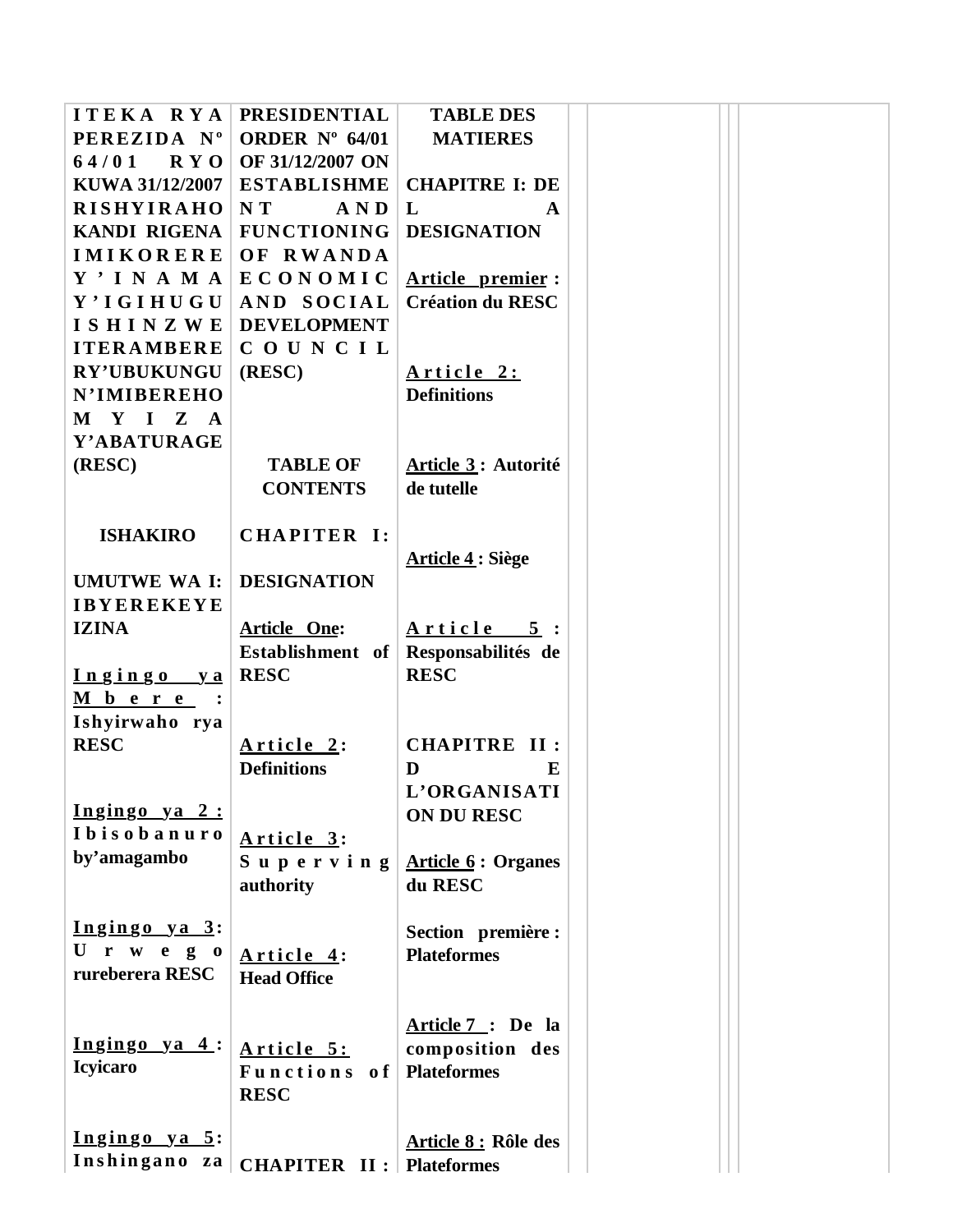| <b>RESC</b>                                                          | <b>ORGANISATIO</b><br><b>N OF RESC</b>           |                                                    |
|----------------------------------------------------------------------|--------------------------------------------------|----------------------------------------------------|
| UMUTWE WA                                                            |                                                  | <b>Article 9: Election</b><br>du Président de la   |
| $\mathbf I$<br>$\bf{I}$<br><b>IMITUNGANYI</b><br><b>RIZE</b>         | Article 6:<br><b>Organs of RESC</b>              | <b>Plateforme</b>                                  |
| YA RESC                                                              | Section One:<br><b>Platforms</b>                 | Article 10:<br>Réunions de la<br><b>Plateforme</b> |
| <u>Ingingo ya 6</u> :<br><b>Inzego za RESC</b>                       | <u>Article 7:</u><br>Composition of              | Article 11:                                        |
| Icyiciro cya<br>m b e r e<br>Amahuriro                               | the Platforms                                    | Consultations<br>d'experts                         |
|                                                                      | Article 8:<br>Functions of                       | <u>Article 12:</u>                                 |
| <u>Ingingo ya 7:</u><br>A b a g i z e<br><b>Amahuriro</b>            | <b>Platforms</b>                                 | Présentation des<br>rapports                       |
|                                                                      | <b>Article 9: Electing</b><br>a Chairperson of a | <b>Section 2: Conseil</b>                          |
| Ingingo ya 8:<br>Inshingano                                          | <b>Platform</b>                                  | de Développement                                   |
| z'Amahuriro                                                          |                                                  | Article 13:                                        |
|                                                                      | <u>Article 10</u> :<br>Meetings of               | Composition du<br>Conseil de                       |
| <u>Ingingo ya 9:</u><br>Itorwa rya                                   | <b>Platform</b>                                  | Développement                                      |
| Perezida<br>w'Ihuriro                                                | <u>Article 11</u> :                              | <u>Article 14</u> :<br>Attributions du             |
|                                                                      | Consultations of                                 | Conseil<br>d e                                     |
| Ingingo ya 10:                                                       | experts                                          | Développement                                      |
| L<br>$\mathbf n$<br>$\mathbf{a}$<br>a<br>$\mathbf{m}$<br>z'Amahuriro | <u>Article 12:</u>                               | <u>Article 15</u> :<br>Compatibilité avec          |
|                                                                      | Submission of                                    | la législation en                                  |
| $I$ ngingo ya 11:                                                    | <b>Reports</b>                                   | place                                              |
| Kwiyambaza                                                           |                                                  | <u>Article 16</u>                                  |
| inzobere                                                             | Section:                                         | Réunions<br>d u                                    |
|                                                                      | Development<br>Council                           | Conseil<br>d e<br>Développement                    |
| <u>Ingingo ya 12:</u>                                                |                                                  |                                                    |
| I b y e r e k e y e                                                  | <u>Article 13</u> :                              | Section 3:                                         |
| gutanga raporo                                                       | $Composition$ of                                 | Secrétariat de                                     |
|                                                                      | the Development                                  | <b>RESC</b>                                        |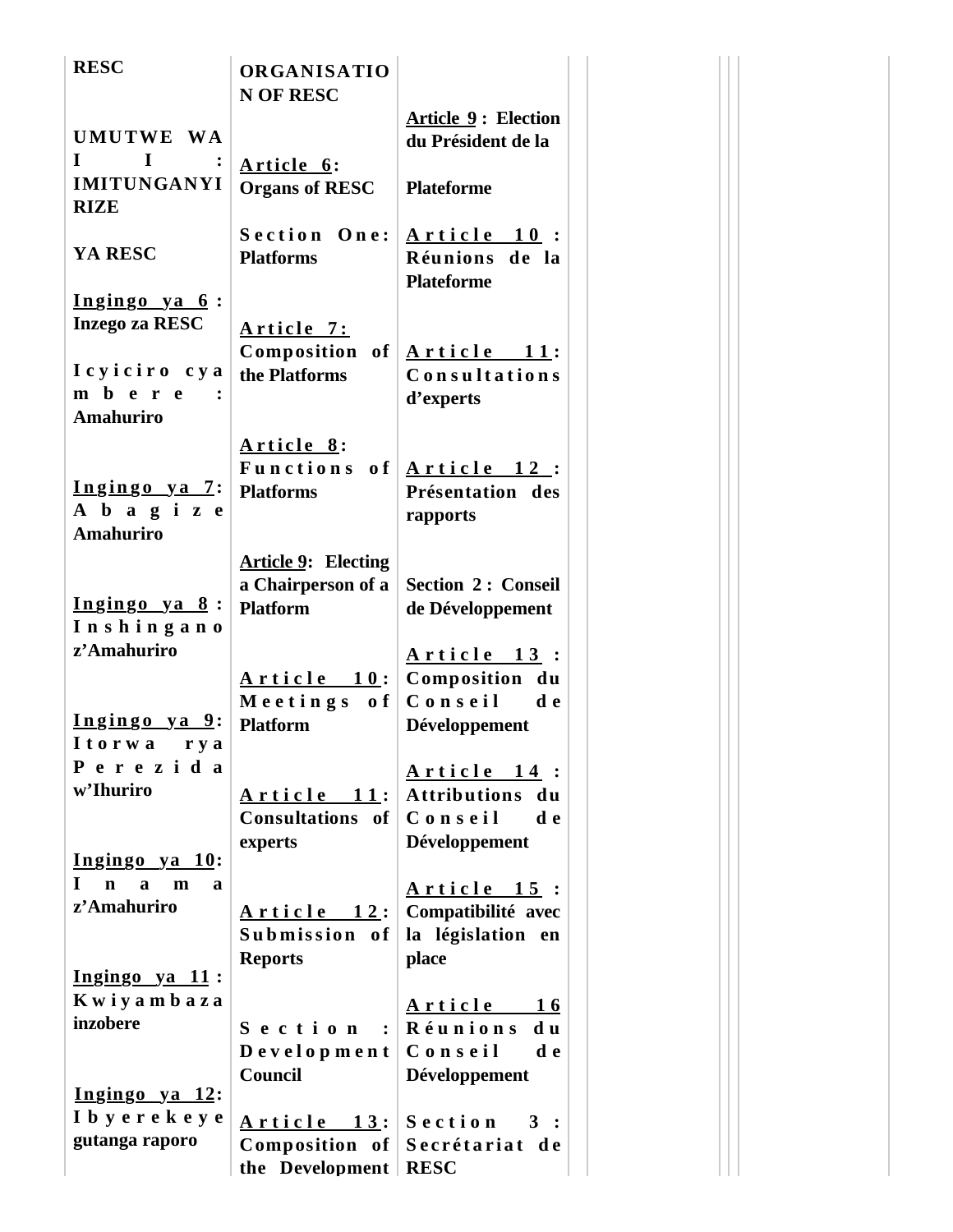|                                                 | Council                   |                                      |
|-------------------------------------------------|---------------------------|--------------------------------------|
| Icyiciro cya 2:                                 |                           | Article 17:                          |
| $\mathbf{I}$<br>n a<br>m<br>a                   | <u>Article 14:</u>        | Composition du                       |
| y'Iterambere                                    | Functions of the          | Secrétariat du                       |
|                                                 | Development               | <b>RESC</b>                          |
| $Ingingo$ ya $13:$                              | Council                   |                                      |
| Abagize Inama                                   |                           |                                      |
| y'Iterambere                                    | <u>Article 15</u> :       | <u>Article 18</u> :                  |
|                                                 | Compatibility             | <b>Attributions</b><br>du            |
|                                                 | with existing laws        | Secrétariat du                       |
| Ingingo ya 14:                                  |                           | <b>RESC</b>                          |
| Inshingano                                      |                           |                                      |
| z'Inama                                         |                           |                                      |
| y'Igihugu                                       | Article 16:               |                                      |
| ishinzwe                                        | Meetings of the           | <b>Section 4: Sommet</b>             |
| <b>Iterambere</b>                               | Development               | <b>National</b>                      |
|                                                 | <b>Council</b>            |                                      |
|                                                 |                           | <u>Article 19:</u>                   |
| $Ingingo ya 15:$                                | Section 3:                | Composition et                       |
| Ububasha                                        | Secretariat of            | Réunions du                          |
| bw <sup>'</sup> Inama                           | <b>RESC</b>               | <b>Sommet National</b>               |
| y'Iterambere                                    |                           |                                      |
|                                                 | <u>Article 17:</u>        | Article 20:                          |
| $Ingingo ya 16:$                                | Composition of            | Objectif du                          |
| Inama z'abagize                                 | the RESC                  | <b>Sommet National</b>               |
| $\mathbf{I}$<br>$a \quad m$<br>$\mathbf n$<br>a | <b>Secretariat</b>        |                                      |
| y'Iterambere                                    |                           |                                      |
|                                                 | <b>Article 18: Duties</b> | <b>CHAPITRE</b><br>III:              |
| Icyiciro cya 3:                                 | of RESC                   | D<br>E<br>S                          |
| Ubunyamabanga                                   | <b>Secretariat</b>        | <b>QUESTIONS</b>                     |
| bwa RESC                                        |                           | <b>SOUMISES</b><br><b>AUX</b>        |
|                                                 |                           | <b>DEBATS</b><br><b>DES</b>          |
| $\overline{\text{Ingingo}}$ ya 17:              | Section 4:                | ORGANES DU                           |
| Imiterere                                       | <b>National Summit</b>    | <b>RESC</b>                          |
| y'Ubunyamabang                                  |                           |                                      |
| a bwa RESC                                      | <u>Article 19:</u>        |                                      |
|                                                 | Composition and           | <u>Article 21</u> :<br>Soumission de |
| $Ingingo ya 18:$                                | Meetings of the           | questions au débat                   |
| Inshingano                                      | <b>National Summit</b>    |                                      |
| z'Ubunyamabang                                  |                           |                                      |
| a bwa RESC                                      |                           |                                      |
|                                                 | <u>Article 20</u> :       | <u>Article 22</u> :                  |
| Icyiciro cya 4:                                 | Purpose of the            | Classification de                    |
| Inama Nkuru                                     | <b>National Summit</b>    | questions soumises                   |
| y'Igihugu                                       |                           |                                      |
|                                                 |                           |                                      |
|                                                 | <b>CHAPITER III:</b>      | <u> Article 23</u> : Rôle du         |
| $Ingingo ya 19:$<br>Imiterere n'inama           | <b>ISSUES FOR</b>         | Secrétariat de                       |
|                                                 | <b>DISCUSSION IN</b>      | RESC dans le                         |
| z'Inama Nkuru                                   | <b>RESC ORGANS</b>        | d e<br>p r o c e s s u s             |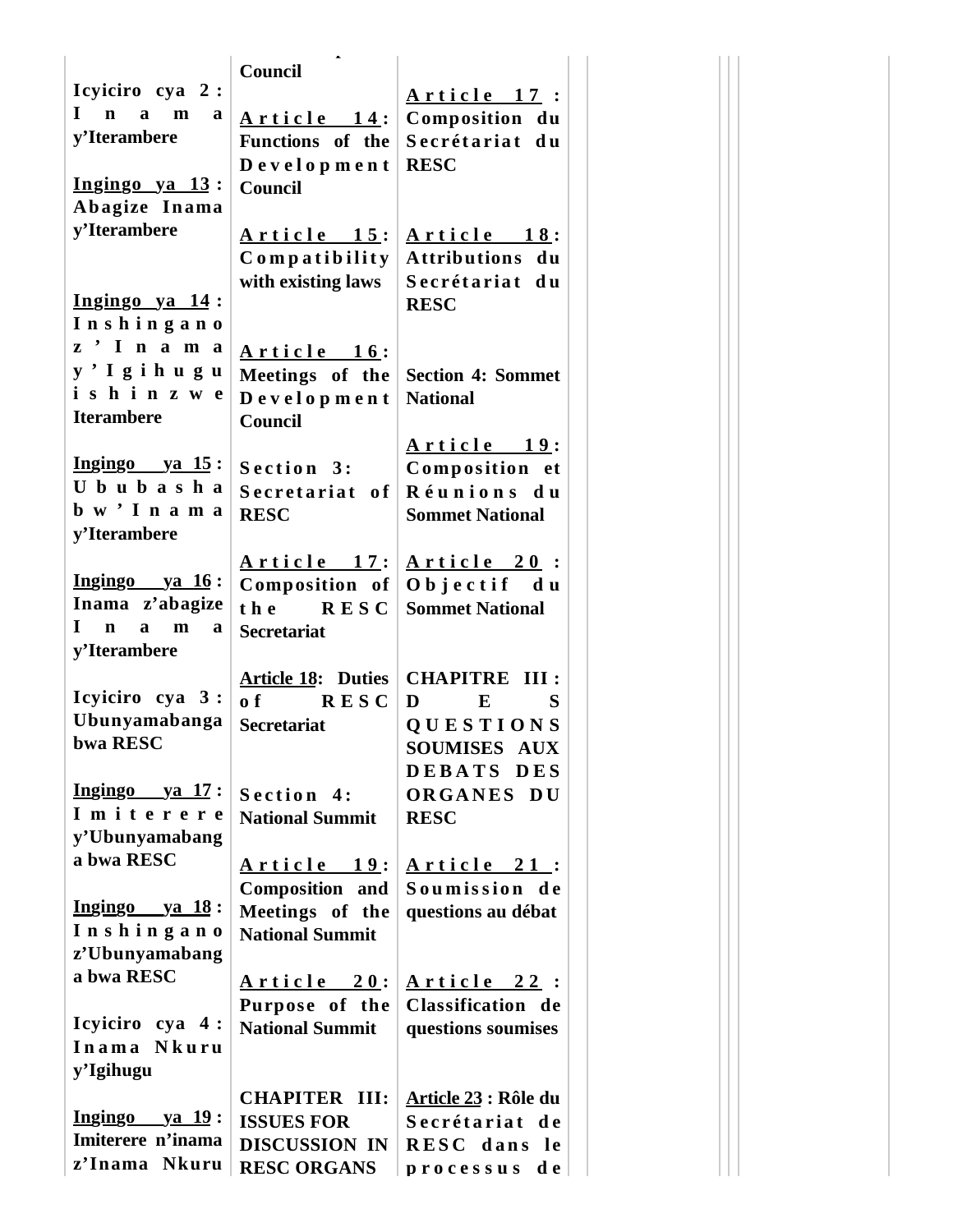| y'Igihugu                            |                           | soumission<br>des         |
|--------------------------------------|---------------------------|---------------------------|
|                                      |                           | questions au débat        |
| $I$ ngingo ya 20:                    | Article 21:               |                           |
| Intego z'Inama                       | <b>Tabling the issues</b> | Article 24:               |
| Nkuru y'Igihugu                      |                           | Discussions des           |
|                                      |                           | problèmes                 |
| UMUTWE WA                            | Article 22:               | présentés                 |
| III : IBIBAZO                        | Classification of         |                           |
| <b>BISHYIKIRIZW</b>                  | tabled issues             |                           |
| A INZEGO ZA                          |                           | Article 25: Rôle          |
| $E$ S C<br>$\mathbf{R}$              |                           | des Comités               |
| <b>KUGIRANGO</b>                     | Article 23: Role          | Conjoints dans la         |
| <b>BISUZUMWE</b>                     | of the RESC               | soumission et le          |
|                                      | Secretariat in the        | $d \theta$ b a t<br>d e s |
| <u>Ingingo ya 21:</u>                |                           | questions                 |
| I t a n g w a                        | process of tabling<br>for |                           |
| ry'ibibazo                           | issues                    |                           |
|                                      | discussion                |                           |
|                                      |                           | Article 26:               |
|                                      | Article 24:               | Intervention d'une        |
| <u>Ingingo ya 22:</u><br>Uko ibibazo | Discussions on the        | partie tierce             |
|                                      | tabled issues:            |                           |
| bitanzwe                             |                           |                           |
| bikurikirana                         |                           | <u>Article 27</u> :       |
|                                      | Article 25: Role          | Rapports sur les          |
| <u>Ingingo ya 23:</u>                | o f<br>$J \circ in t$     | débats<br>e t             |
| Uruhare                              | Committees in             | engagements de            |
| rw'Ubunyamaban                       | tabling and               | <b>RESC</b>               |
| ga bwa RESC mu                       | discussing issues         |                           |
| nzira<br>$y_0$                       |                           |                           |
| gushyikiriza                         |                           | Article 28 :              |
| ibibazo bigomba                      | Article 26:               | Contenus<br>des           |
| gusuzumwa.                           | Intervention of           | rapports de RESC          |
| Ingingo ya 24:                       | <b>External Party</b>     |                           |
| Kujya impaka ku                      |                           |                           |
| b i b<br>$a \quad z$<br>$\bf{0}$     |                           | <u>Article 29</u> :       |
| byashyikirijwe                       | Article 27:               | Approbation des           |
|                                      | Reporting on              | rapports de RESC          |
| Ingingo ya 25:                       | <b>RESC Discussions</b>   |                           |
| Inshingano                           | and Engagements           |                           |
| z' Akanama                           |                           | <u>Article 30</u> :       |
| Gahuriweho                           |                           | Soumission des            |
| k'Imishyikirano                      | Article 28:               | rapports de RESC          |
|                                      | <b>Contents of RESC</b>   |                           |
|                                      |                           |                           |
| <u>Ingingo ya 26:</u>                | <b>Reports</b>            |                           |
| Kwiyambaza                           |                           | <b>Article 31: Débats</b> |
| Urwego rwo hanze                     |                           | et mesures prises         |
|                                      | Article 29:               | sur les rapports de       |
|                                      | Approval of               | <b>RESC</b>               |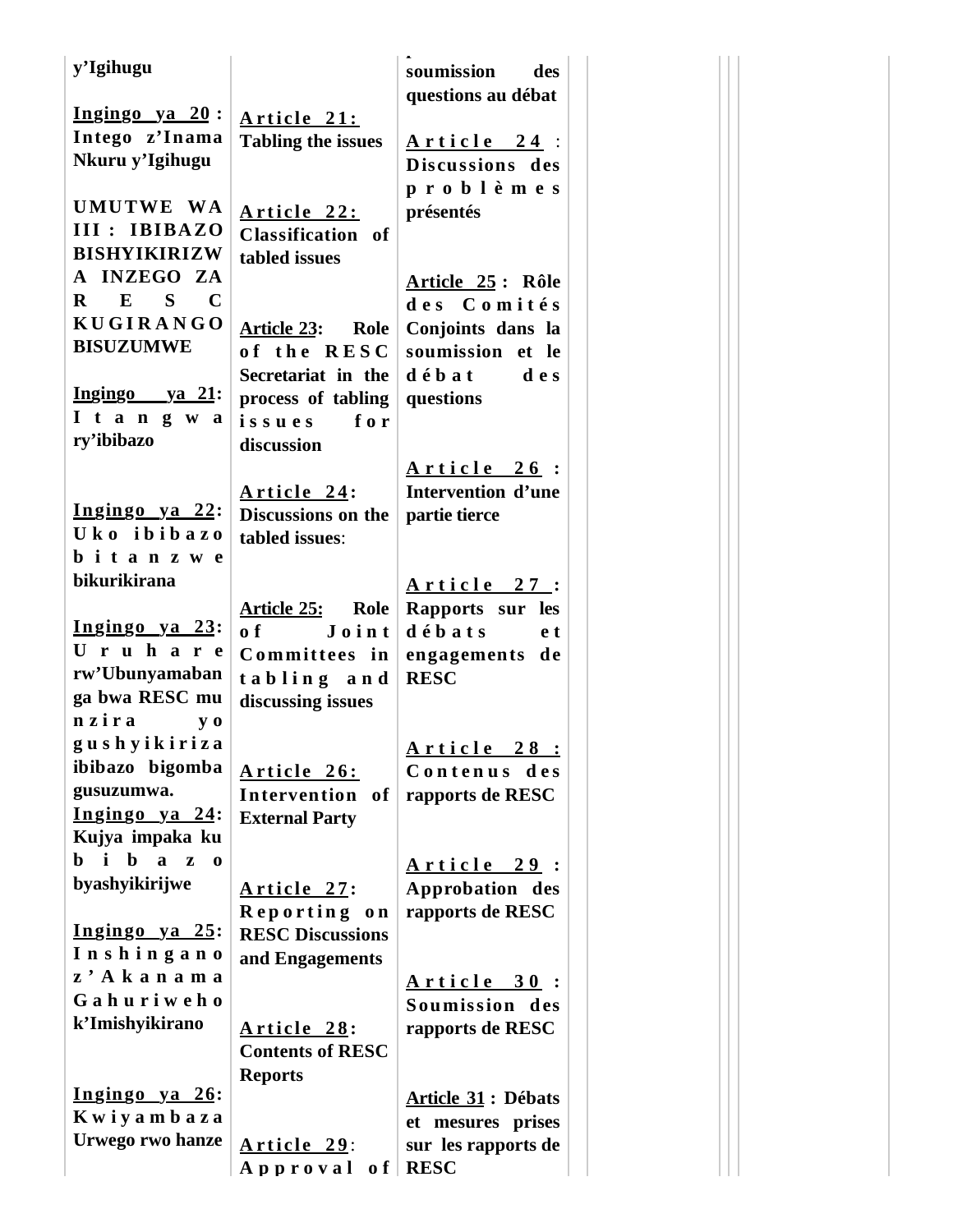| <u>Ingingo ya 27:</u><br>Gutanga raporo                                                                                                                                                                                                                      | <b>RESC Reports</b>                                                               | <b>CHAPITRE IV:</b><br><b>DES FINANCES</b>                      |
|--------------------------------------------------------------------------------------------------------------------------------------------------------------------------------------------------------------------------------------------------------------|-----------------------------------------------------------------------------------|-----------------------------------------------------------------|
| ku mpaka zagiwe<br>no ku byemezo                                                                                                                                                                                                                             | Article 30:<br>Submission of                                                      |                                                                 |
| byafashwe mu<br>rwego rwa RESC.                                                                                                                                                                                                                              | <b>RESC Reports</b>                                                               | <b>Article 32: Budget</b><br>de fonctionnement                  |
| <u>Ingongo ya 28:</u><br>Ibishyirwa muri<br>raporo ya RESC                                                                                                                                                                                                   | Article 31:<br>Discussions and<br><b>Actions taken on</b><br><b>RESC</b> reports: | <b>Article 33 : Gestion</b><br>des ressources du<br><b>RESC</b> |
| <u>Ingingo ya 29:</u><br>K w e m e z a                                                                                                                                                                                                                       | <b>CHAPITER IV:</b>                                                               |                                                                 |
| burundu Raporo<br>za RESC                                                                                                                                                                                                                                    | <b>FINANCES</b>                                                                   | CHAPITRE V:<br>D<br>E<br>S<br><b>DISPOSITIONS</b>               |
| Ingingo ya 30:<br>Itangwa rya                                                                                                                                                                                                                                | Article 32:<br><b>Operating Budget</b>                                            | <b>FINALES</b>                                                  |
| Raporo za RESC                                                                                                                                                                                                                                               |                                                                                   | Article 34:<br>Autorités chargées<br>de la mise en              |
| Ingingo ya 31:<br>Impaka                                                                                                                                                                                                                                     | <u>Article 33:</u><br><b>Accountability of</b><br><b>RESC Resources</b>           | exécution de cet<br>arrêté                                      |
| n'Ibyemezo<br>byafashwe kuri                                                                                                                                                                                                                                 |                                                                                   | <u>Article 35</u> :                                             |
| raporo za RESC                                                                                                                                                                                                                                               | <b>CHAPITER V:</b><br>F<br>I N A L                                                | Disposition<br>abrogatoire                                      |
| UMUTWE WA<br>IV: IMARI                                                                                                                                                                                                                                       | <b>PROVISIONS</b>                                                                 | Article 36 : Entrée                                             |
| $\overline{\text{Ingingo}}$ ya 32:                                                                                                                                                                                                                           | Article 34:<br><b>Authorities</b><br>responsible of the                           | en vigueur                                                      |
| Ingengo y'Imari<br>yo gukoresha                                                                                                                                                                                                                              | implementing of<br>this Order                                                     |                                                                 |
| $Ingingo ya 33:$<br>Imicungire                                                                                                                                                                                                                               | Article 35:                                                                       |                                                                 |
| y'umutungo wa<br><b>RESC</b>                                                                                                                                                                                                                                 | Repealed of<br>inconsistent<br>provisions                                         |                                                                 |
| UMUTWE WA<br>V : INGINGO<br><b>ZISOZA</b>                                                                                                                                                                                                                    | Article 36:<br>Commencement                                                       |                                                                 |
| The Terms of Terms 1941<br>The Terms of Terms 1941<br>The Terms of Terms 1941<br>Terms 1942<br>Terms 1943<br>Terms 1943<br>Terms 1944<br>Terms 1944<br>Terms 1944<br>Terms 1944<br>Terms 1944<br>Terms 1944<br>Terms 1944<br>Terms 1944<br>Terms 1944<br>Ter |                                                                                   |                                                                 |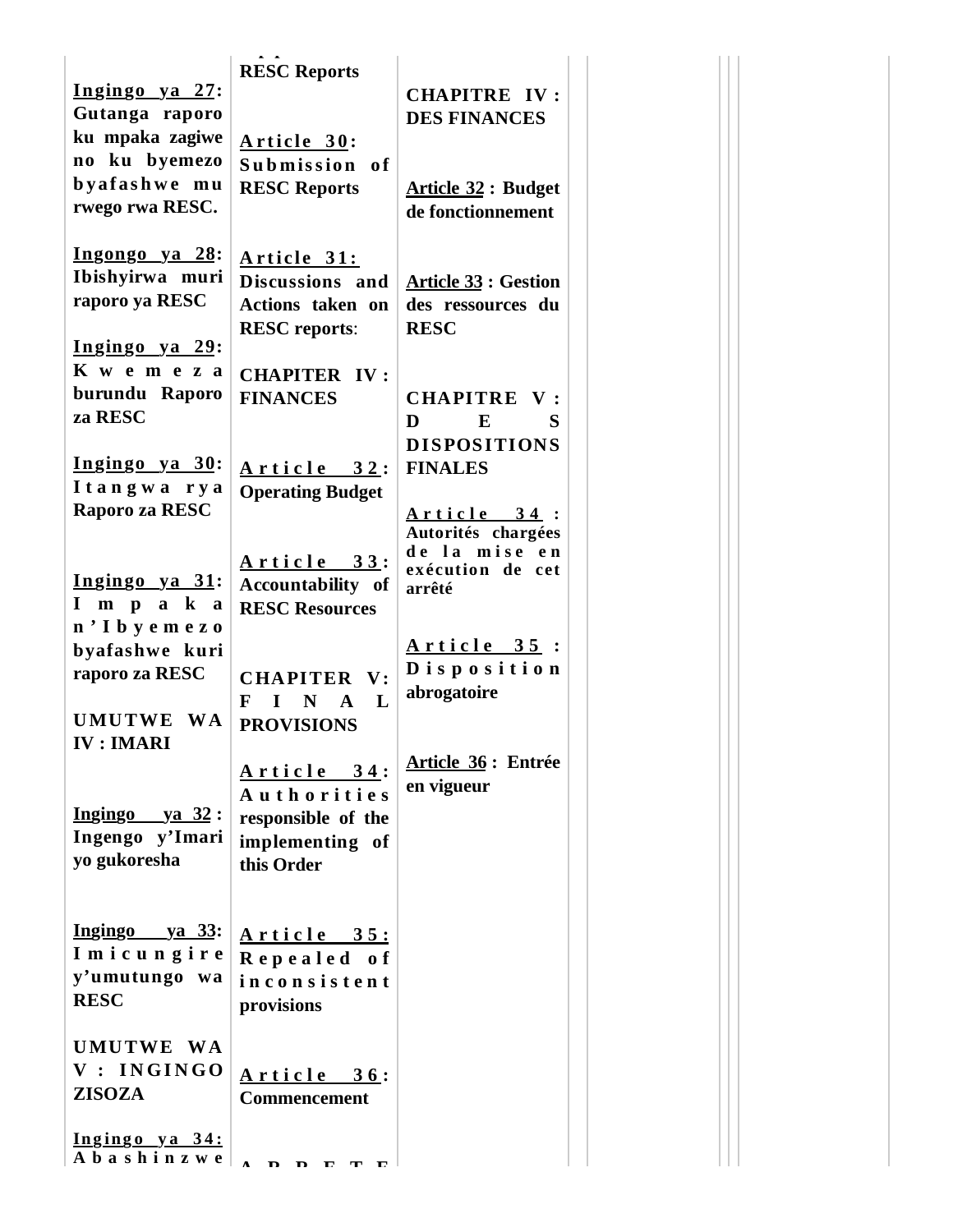| NATIONAL<br><b>POUR</b><br>L E<br><b>DEVELOPPEME</b><br>$\mathbf N$<br>Т<br>ritangira<br><b>ECONOMIQUE</b><br>gukurikizwa<br>ET SOCIAL<br>(RESC) | $\blacksquare$<br>A K K L<br>kubahiriza iri teka<br><b>PRESIDENTIEL</b><br>$N^{\circ}$ 64/01 DU<br>31/12/2007<br>Ingingo ya 35:<br><b>PORTANT</b><br>I v a n w a h o<br><b>CREATION ET</b><br>ry'ingingo<br><b>FONCTIONNEM</b><br>zinyuranije n'iri<br>ENT<br><b>DU</b><br>teka<br>CONSEIL<br>$Ingingo ya 36 :$<br>Igihe Iteka |  |
|--------------------------------------------------------------------------------------------------------------------------------------------------|--------------------------------------------------------------------------------------------------------------------------------------------------------------------------------------------------------------------------------------------------------------------------------------------------------------------------------|--|
|--------------------------------------------------------------------------------------------------------------------------------------------------|--------------------------------------------------------------------------------------------------------------------------------------------------------------------------------------------------------------------------------------------------------------------------------------------------------------------------------|--|

| <b>ITEKA RYA PEREZIDA Nº</b>  | PRESIDENTIAL ORDER                |   |                                             |
|-------------------------------|-----------------------------------|---|---------------------------------------------|
| 64/01<br>RYO KUWA             | N° 64/01 OF 31/12/2007 ON         |   | A a. Promouvoir et rechercher le            |
| 31/12/2007 RISHYIRAHO         | ESTABLISHMENT AND                 |   | <b>R</b> consensus, les discussions et le   |
| <b>RIGENA</b><br><b>KANDI</b> | FUNCTIONING OF                    |   | <b>R</b> renforcement des accords entre les |
| IMIKORERE Y'INAMA             | RWANDA ECONOMIC                   |   | <b>E</b> entités au sein des principaux     |
| Y'IGIHUGU ISHINZWE            | AND<br>SOCIAL                     |   | T domaines du partenariat                   |
| <b>ITERAMBERE</b>             | <b>DEVELOPMENT</b>                |   | <b>E</b> économique et social;              |
| R Y' U B U K U N G U          | <b>COUNCIL</b>                    |   |                                             |
| N'IMIBEREHO MYIZA             |                                   |   | <b>R</b> b. Promouvoir, renforcer et mettre |
| Y'ABATURAGE (RESC).           |                                   |   | <b>E</b> en place un cadre juridique et     |
|                               |                                   |   | S institutionnel favorable au               |
|                               | We, Paul KAGAME,                  |   | I renforcement d'un dialogue                |
| <b>Twebwe, KAGAME Paul,</b>   | <b>President of the Republic;</b> |   | <b>D</b> économique et social permanent     |
| Perezida wa Repubulika;       |                                   |   | <b>E</b> entre tous les secteurs du         |
|                               | Pursuant to the Constitution of   |   | N Rwanda.                                   |
| Dushingiye ku Itegeko Nshinga | the Republic of Rwanda of 4       | Т |                                             |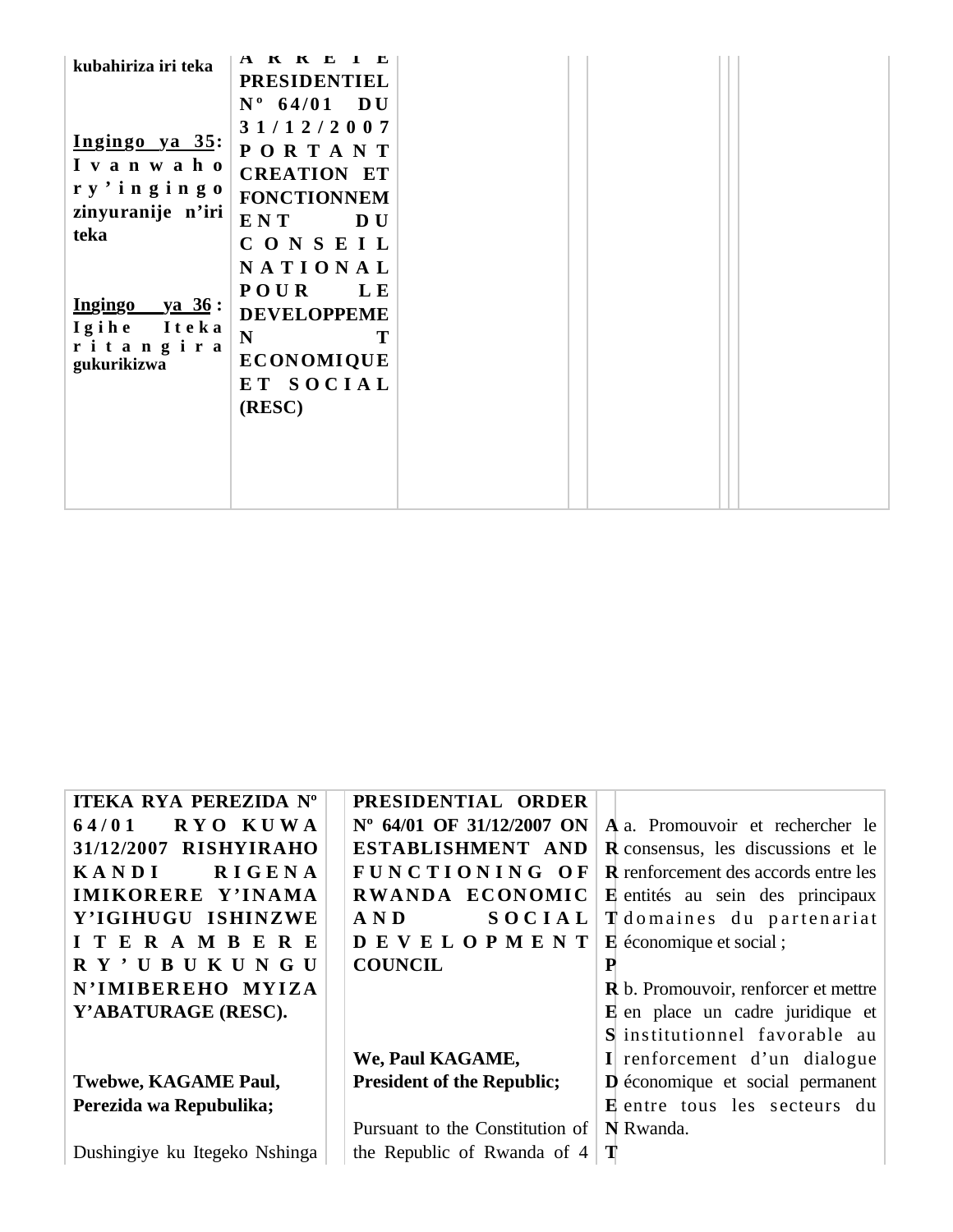| rya Repubulika y'u Rwanda ryo<br>kuwa 04 Kamena 2003, nkuko<br>ryavuguruwe kugeza ubu, cyane<br>cyane mu ngingo zaryo, iya 112,<br>iya 120, iya 121 n'iya 201;            | June 2003 as amended to date,<br>especially Articles 112,<br>120,121 and 201;                                                   | $\mathbf{I}$<br>ECHAPITRE II :<br>DE.<br><b>IL L'ORGANISATION DU</b><br>N<br><b>RESC</b><br>$\bf{o}$                                                                  |
|---------------------------------------------------------------------------------------------------------------------------------------------------------------------------|---------------------------------------------------------------------------------------------------------------------------------|-----------------------------------------------------------------------------------------------------------------------------------------------------------------------|
| Dusubiye ku Iteka rya Perezida<br>nº 86/01 ryo kuwa 02/09/2002<br>rishyiraho Urugaga<br>rw'ubufatanye mu by'ubukungu<br>hagati y'ingego za Leta<br>n'Urwego rw'Abikorera; | Reviewing the Presidential<br>Order nº 86/01 of 02/09/2002<br>establishing a Public and<br>Private Sector Partnership<br>Forum; | 6 $Article 6: Organes du RESC$<br>$\overline{\mathbf{4}}$<br>$/$ Le RESC comprend les organes<br>$\theta$ suivants :<br><b>D</b> 1. Sept Plateformes, à savoir :<br>U |
| Tumaze kubona ko ari ngombwa<br>gushyiraho urwego rushinzwe                                                                                                               | Considering the need to put in<br>place a framework for<br>improved dialogue and                                                | Edification de la Nation et<br>$3$ a)<br>1 Bonne Gouvernance;<br>$\prime$                                                                                             |
| guteza imbere, guhamya no<br>gushimangira imyumvire imwe<br>mu kubaka uburyo bwo gufata<br>ibyemezo abaturage bagira                                                      | enhanced consensus building of<br>"nationally owned, integrated<br>and evidence-based<br>development policymaking"              | Infrastructure, Habitat et<br>1 <sub>b</sub><br>2 Développement Urbain;<br>Transformation Agricole,<br>2 c)                                                           |
| ibyabo, buhurijwe hamwe kandi<br>bushingiye ku iterambere<br>rishingiye ku bikorwa bifatika                                                                               | between Government, Business<br>Community and Civil Society<br>actors in Rwanda with the aim                                    | <b>0</b> Gestion des Terres et<br>0 Environmement;<br>$\overline{7}$<br>P                                                                                             |
| hagati y'abahagarariye<br>Guverinoma, Abikorera<br>n'Inzego zitegamiye kuri Leta<br>hagamijwe kuvugurura<br>iterambere ry'ubukungu                                        | of improving the social and<br>economic development<br>processes of the country;                                                | Industrie, Services,<br>$\mathbf{0}$ d)<br>R Promotion du Commerce et des<br><b>T</b> Investissements;<br>$\mathbf A$                                                 |
| n'imibereho myiza y'abaturage;<br>Bisabwe na Minisitiri w'Imari                                                                                                           | On proposal by the Minister of<br>Finance and Economic                                                                          | Intégration Régionale et<br>N e<br>T Coopération Internationale;<br>$\mathbf C$                                                                                       |
| n'Igenamigambi;                                                                                                                                                           | Planning;<br>After consideration and                                                                                            | Ressources Humaines et<br>$\mathbf{R}$ f)<br>E Développement du Marché du<br>A Travail;<br>Т                                                                          |
| Inama y'Abaminisitiri imaze<br>kubisuzuma no kubyemeza, mu<br>nama yayo yo kuwa<br>13/12/2007;                                                                            | approval by Cabinet in its<br>session of 13/12/2007;<br>HAVE ORDERED AND                                                        | I g)<br>Politiques Fiscales et<br><b>O</b> Développement du Secteur<br>N Financier.                                                                                   |
| TWATEGETSE KANDI<br><b>DUTEGETSE:</b>                                                                                                                                     | <b>HEREBY ORDER:</b><br><b>CHAPITER</b><br>$\mathbf{I}$ :<br><b>DESIGNATION</b>                                                 | Е<br>Т<br><b>F</b> 2. Le Conseil de Développement ;<br>$\mathbf 0$                                                                                                    |
| <b>UMUTWE</b><br><b>I</b> :<br>W A<br><b>IBYEREKEYE IZINA</b>                                                                                                             | <b>Article One:</b><br><b>Establishment</b><br>of RESC                                                                          | N 3. Le Secrétariat du RESC;<br>$\mathbf C$<br><b>T</b> 4. Le Sommet National.                                                                                        |
| Ingingo ya Mbere:<br>Ishyirwaho rya RESC                                                                                                                                  | This Order establishes for<br>indefinite time the consultative                                                                  | I<br><b>O</b> Section première : Plateformes<br>N                                                                                                                     |
| Iri teka rishyiraho ku gihe                                                                                                                                               |                                                                                                                                 | forum hereby named Rwanda   $N$ Article 7: De la composition                                                                                                          |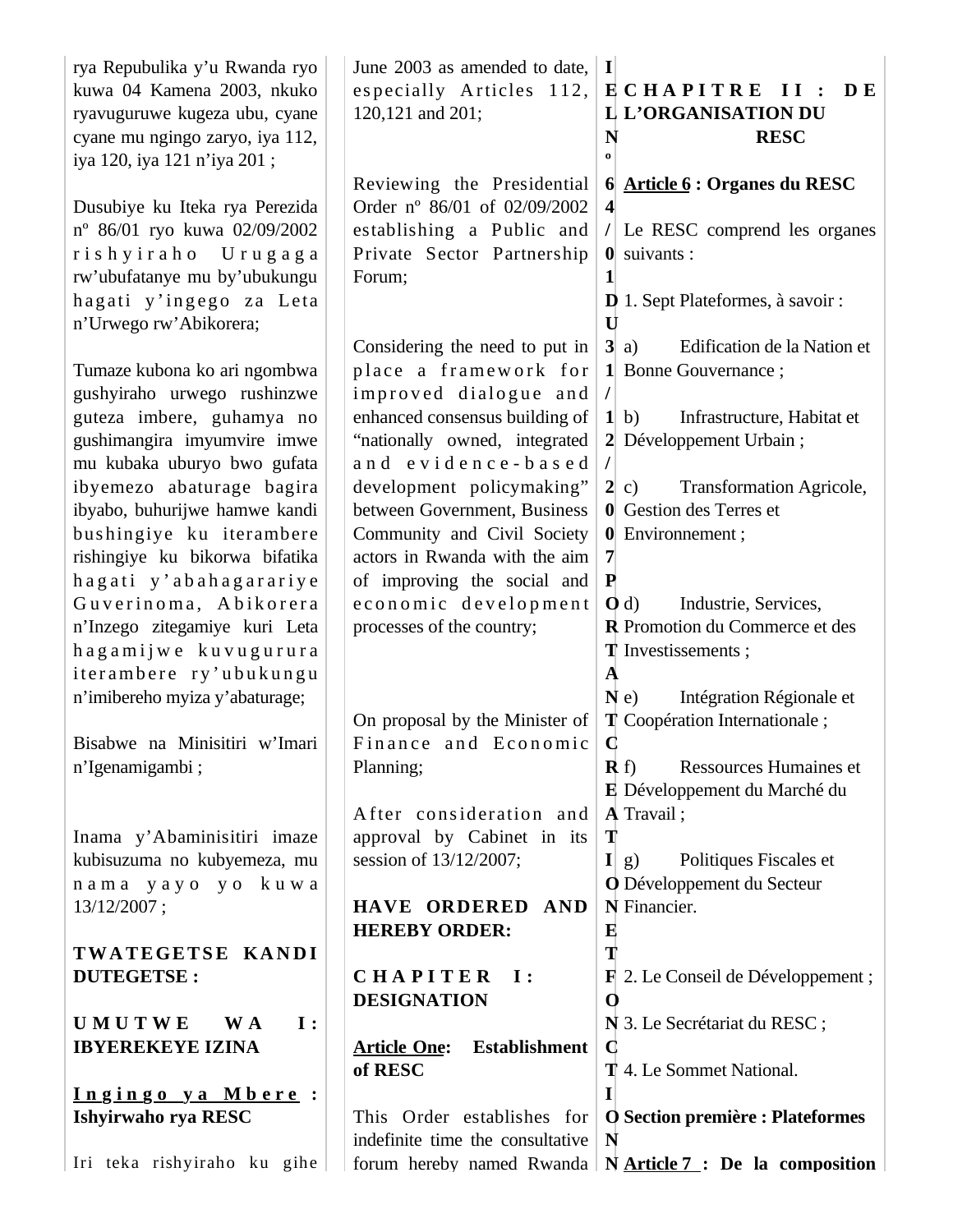| kitagenwe Urugaga                    | Economic and Social                                                        | <b>E</b> des Plateformes                                                                     |
|--------------------------------------|----------------------------------------------------------------------------|----------------------------------------------------------------------------------------------|
| Ngishwanama rwiswe<br>Inama          | Development Council, RESC in                                               | M                                                                                            |
| y'Igihugu Ishinzwe Iterambere        | the following Articles.                                                    | E Les Plateformes sont composées                                                             |
| ry'Ubukungu n'Imibereho              |                                                                            | N des représentants de trois entités                                                         |
| Myiza y'abaturage, rwitwa            |                                                                            | <b>T</b> solidaires, ci-après :                                                              |
| "RESC" mu ngingo zikurikira.         | <b>Definitions</b><br><b>Article 2:</b>                                    | D                                                                                            |
|                                      |                                                                            | U1. Le Gouvernement :                                                                        |
| Ingingo ya 2: Ibisobanuro            | In this Order, unless the context                                          | C représentant l'Etat;                                                                       |
| by'amagambo                          | otherwise indicates, the                                                   | <b>Q</b> 2. La Communauté des affaires;                                                      |
|                                      | following definitions shall                                                | N 3. La Société Civile.                                                                      |
| Amagambo akoreshwa muri iri          | apply:                                                                     | S                                                                                            |
| teka, uretse aho yumvikana           |                                                                            | <b>E</b> Chaque Plateforme comprend six                                                      |
| ukundi, afite ibisobanuro            |                                                                            | I représentants, à raison de deux                                                            |
| bikurikira:                          | <b>Order</b> means this Presidential                                       | $\bf{L}$ par entité. Les représentants sont                                                  |
|                                      | Order.                                                                     | N nommés par le Conseil de<br>A Développement sur une liste de                               |
|                                      | Law means all laws that shall                                              | <b>T</b> quatre (4) candidats présentée par                                                  |
| <b>Iteka</b><br>bivuga iri Iteka rya | apply mutatis mutandis to this                                             | $\mathbf{I}$ chaque entité.                                                                  |
| Perezida                             | Order.                                                                     | O                                                                                            |
|                                      |                                                                            | N                                                                                            |
| Itegeko bivuga amategeko yose        | <b>Constituency</b> means each of                                          | A L'un des deux représentants du                                                             |
| ajyanye n'iri teka                   | the sections of the tripartite:                                            | L Gouvernement doit provenir du                                                              |
|                                      | Government, Private Sector or                                              | P Ministère ayant la planification                                                           |
| Icyiciro bivuga kimwe mu bice        | Civil Society.                                                             | O économique dans ses attributions.                                                          |
| bigize inyabutatu: Leta,             | Platform means a technical                                                 | U                                                                                            |
| Abikorera n'Inzego zitegamiye        | team composed<br>o f                                                       | <b>R</b> Chaque entité peut procéder au                                                      |
| kuri Leta.                           | representatives from all                                                   | L remplacement de son représentant                                                           |
|                                      | constituencies, whose role is to                                           | E lorsqu'il le juge nécessaire. Toute                                                        |
|                                      | debate on specific sectoral                                                | $\mathbf D$ personne nommée doit                                                             |
| Ihuriro bivuga itsinda tekiniki      | issues (of their jurisdiction)                                             | E préalablement être approuvée par                                                           |
| rigizwe n'intumwa ziva muri          | <b>Council</b> means Development                                           | V le Conseil de Développement.<br>E Au niveau de la plateforme, les                          |
| buri cyiciro, ryunguranirwamo        | Council.                                                                   | L participants sont des techniciens                                                          |
| ibitekerezo bireba urwego            |                                                                            | O venus des entités respectives                                                              |
| rwihariye rw'ubuzima                 | <b>National Summit</b><br>means                                            | $\mathbf{P}$ selon les exigences de chaque                                                   |
| bw'Igihugu                           | annual meeting of concerned                                                | $\bf{P}$ plateforme                                                                          |
| bivuga Inama<br>Inama                | members of constituencies and                                              | $\bf E$                                                                                      |
| y'Iterambere                         | invited guests convened by the                                             | M                                                                                            |
|                                      | President of the Republic of                                               | E Article 8: Attributions des                                                                |
| Inama Nkuru y'Igihugu                | Rwanda.                                                                    | N Plateformes                                                                                |
| bivuga inama ngarukamwaka            |                                                                            | Т                                                                                            |
| y'abagize ibyiciro n'abandi          | <b>Executive Secretary</b> means the                                       | <b>E</b> Les attributions principales d'une                                                  |
| batumirwa itumizwa na Perezida       | RESC Executive Secretariat.                                                | $C$ plateforme sont :                                                                        |
| wa Repubulika y'u Rwanda.            |                                                                            | $\mathbf 0$                                                                                  |
|                                      | Concept paper means written                                                | N                                                                                            |
| Umunyamabanga                        | ideas developed by the                                                     | Se prêter aux discussions<br>$\mathbf{0}$ a.<br>M <sub>sur</sub> les problèmes techniques de |
| Nshingwabikorwa<br>bivuga            | Government reflecting a policy/<br>أسجك لاحتلطوه جحلا مه جيبود: ويُوجهونهم | $\mathbf{T}$ . A final summaries of $12.6$ . A form a substance                              |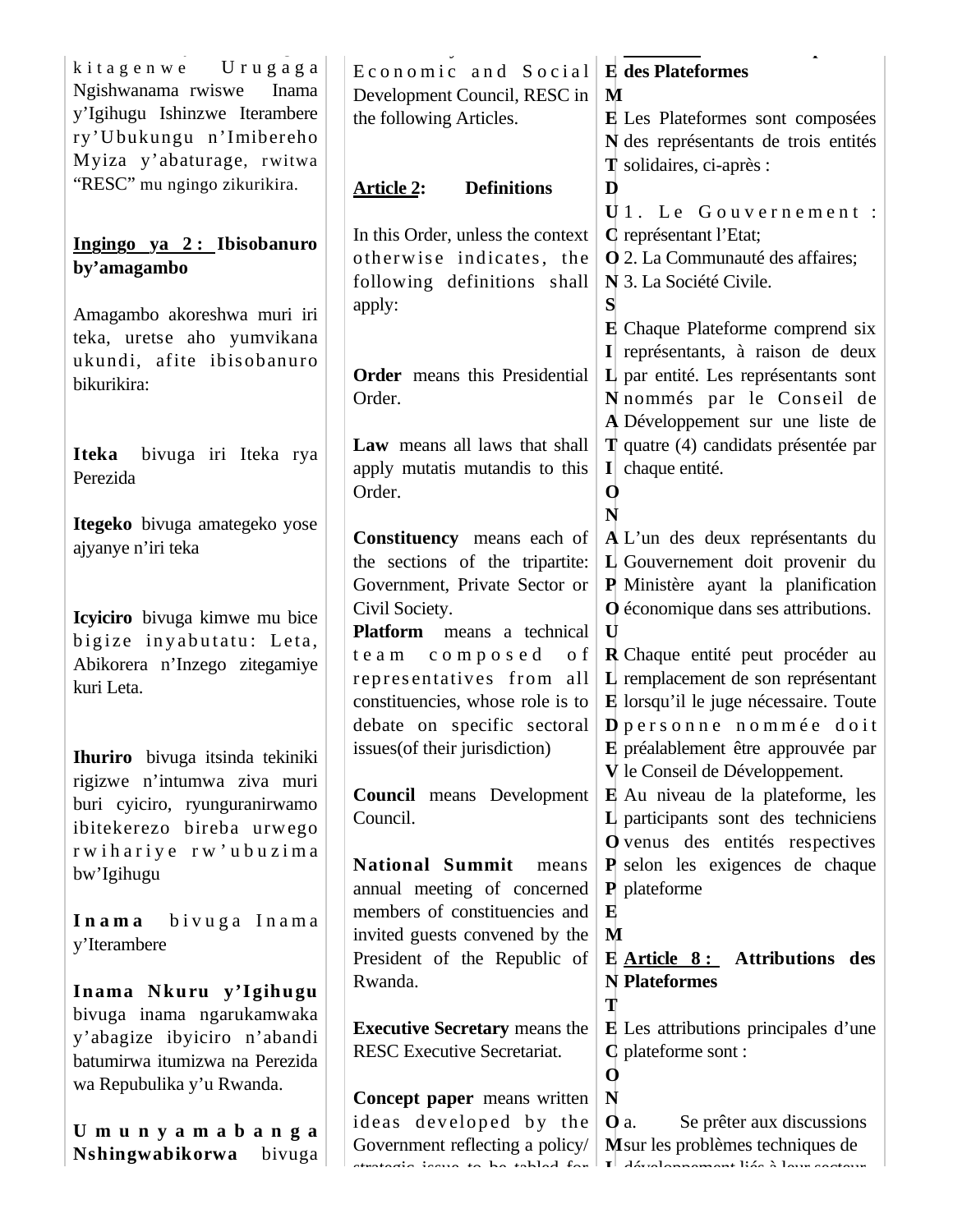| U m u n y a m a b a n g a<br>Nshingwabikorwa wa RESC.<br>"Concept paper" bivuga<br>inyandiko igaragaza ibitekerezo<br>bya Guverinoma bireba politiki/                                                                      | discussion, consensus and<br>agreement before a given<br>platform/s.                                                                                       | strategic issue to be tabled for $ I $ developpement nes a feur secteur.<br>Q<br>$U b.$<br>Examiner les problèmes<br>$\bf{E}$ urgents dans leur(s) secteur(s)<br>$\bf{E}$ d'activités;<br>T         |
|----------------------------------------------------------------------------------------------------------------------------------------------------------------------------------------------------------------------------|------------------------------------------------------------------------------------------------------------------------------------------------------------|-----------------------------------------------------------------------------------------------------------------------------------------------------------------------------------------------------|
| ingamba bigomba kugibwaho<br>impaka kandi bikumvikanwaho<br>mu ihuriro runaka.                                                                                                                                             | <b>Position Paper</b> means written<br>ideas made by Civil or<br>Business community reflecting<br>in-house common position on<br>an issue to be tabled for | S<br>Revoir les politiques de<br>$Q_{c}$<br>C son secteur d'activités et présenter<br>I dans la plateforme les problèmes<br>A stratégiques émergeants ;                                             |
| "Position paper" bivuga<br>ibitekerezo byanditswe<br>n'Abikorera cyangwa n'Inzego<br>zitegamiye kuri Leta bigaragaza<br>imyumvire bahuriyeho ku kibazo<br>kigomba kugibwaho impaka<br>kikumvikanwaho mu ihuriro<br>runaka. | discussion, consensus and<br>agreement before a given<br>platform/s.<br><b>Business Community means</b><br>companies and small business<br>entities.       | L<br>Faire appel à des<br>d.<br>spécialistes/experts selon les<br>besoins pour l'appuyer dans son<br>travail;<br>N<br>$\bf{0}$<br>u<br>S                                                            |
| Abikorera bivuga amasosiyete<br>n'imiryango mito n'iciriritse<br>y'abikorera.                                                                                                                                              | Article 3:<br><b>Superving</b><br>authority                                                                                                                | K<br>Développer le consensus<br>$A$ e.<br>G et une vision partagée sur les                                                                                                                          |
| Ingingo ya 3: Urwego<br>rureberera RESC                                                                                                                                                                                    | RESC shall be under the<br>tutelage of the Prime Minister's<br>Office.                                                                                     | A matières juridiques et politiques,<br>Met donner des conseils en vue de<br>E renseigner le Conseil de<br>P Développement sur la                                                                   |
| RESC irebererwa na Serivisi za<br>Minisitiri w'Intebe.                                                                                                                                                                     | <b>Head Office</b><br><b>Article 4:</b><br>The RESC shall have its head<br>office in Kigali City. However,<br>it may relocate to any other                 | a planification nationale dans son<br>u ensemble;<br>-1<br>$\mathbf P$                                                                                                                              |
| Ingingo ya 4: Icyicaro<br>Icyicaro cya RESC gishyizwe                                                                                                                                                                      | place in the country upon<br>consultation and approval by<br>the Prime Minister in writing.                                                                | Elaborer et rendre<br>$\mathbf{r}$ f.<br>$\acute{\mathbf{e}}$ publiques le Règlement d'ordre<br>intérieur de la plateforme;                                                                         |
| mu Mujyi wa Kigali. Ariko<br>gishobora kwimurirwa ahandi<br>hose ku butaka bwa Repubulika<br>y'u Rwanda bimaze kugibwaho<br>inama no kwemezwa mu<br>nyandiko na Minisitiri w'Intebe.                                       | RESC shall if deemed<br>necessary, establish offices in<br>other parts of the country to<br>ensure that it is able to carry out<br>its responsibilities.   | i<br>S'acquitter de toute autre<br>$\mathbf{d}$ g.<br>e tâche lui assignée par le Conseil<br>n de Développement.<br>t<br>d Article 9: De l'élection du<br>e Président de la Plateforme              |
| Isanze ari ngombwa, RESC<br>ishobora gushyiraho amashami<br>yayo ahandi mu gihugu kugira<br>ngo ishobore kurangiza neza<br>inshingano zayo.                                                                                | Article<br>5:<br><b>Responsabilities of RESC</b><br>The responsabilities of RESC<br>والمستنصر المكالم والمسار                                              | a La Plateforme élit parmi ses<br>R membres un Président et un Vice-<br>$\acute{\mathbf{e}}$ président lors de sa première<br>p réunion convoquée et présidée par<br>al 12 Miliones de muelle de 16 |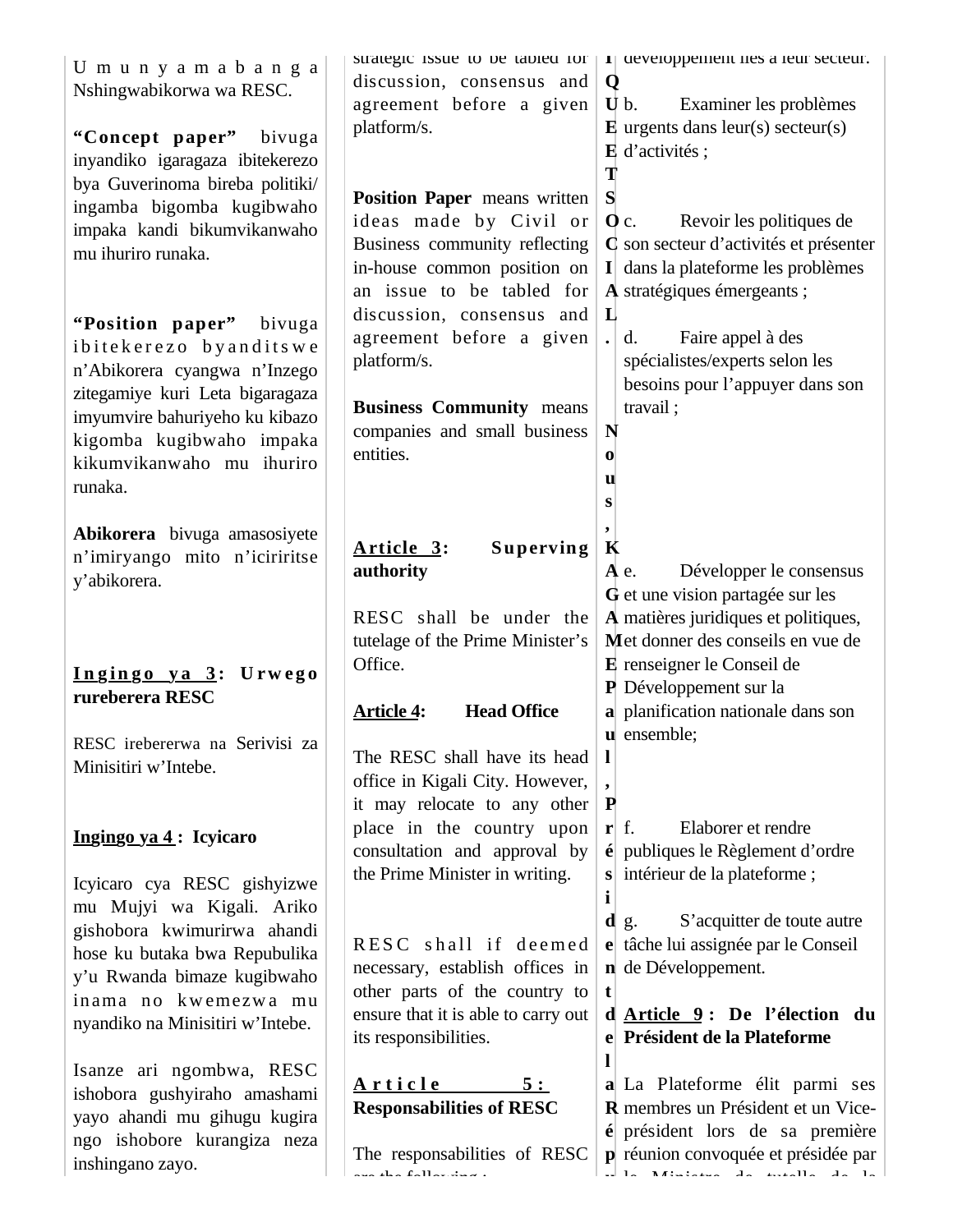|                                                           | are the ronowing :                                      | u le ministre de tutelle de la                                   |
|-----------------------------------------------------------|---------------------------------------------------------|------------------------------------------------------------------|
| Ingingo ya 5: Inshingano za                               |                                                         | <b>b</b> Plateforme concernée lui assigné                        |
| <b>RESC</b>                                               | To promote and build<br>a.                              | par le Conseil des Ministres.                                    |
|                                                           | consensus, discussions and                              | i                                                                |
| Inshingano za RESC ni izi                                 | enhanced agreements between                             | q Le Président et le Vice-Président                              |
| zikurikira:                                               | constituencies in major areas of<br>economic and social | u ne doivent pas provenir d'une<br>e même entité.                |
|                                                           | partnership;                                            |                                                                  |
| Guharanira no<br>a.                                       |                                                         | Le mandat du Président et du                                     |
| gushimangira ubwumvikane,                                 | To promote, strengthen<br>$\mathbf{b}$ .                | Vice-Président de la Plateforme                                  |
| ukujya impaka no kugira                                   | and create a conducive legal and                        | V est de deux ans, renouvelable une                              |
| ubufatanye buhamye hagati<br>y'ibyiciro mu nzego zikomeye | institutional framework for                             | u seule fois.                                                    |
| z'ubukungu n'imibereho myiza;                             | improved and continuous                                 | Le règlement d'Ordre Intérieur<br>$\frac{1}{2}$                  |
| Gushyiraho, guteza<br>$\mathbf b$ .                       | economic and social dialogue                            | a détermine les modalités et la                                  |
| imbere, no gushimangira                                   | amongst all sectors of Rwanda.                          | C procédure d'élection au sein de la                             |
| amategeko n'inzego biboneye                               |                                                         | o plateforme.                                                    |
| bigamije kunoza imishyikirano                             | <b>CHAPITER</b><br>II:                                  | $\mathbf{n}$                                                     |
| mu rwego rw'ubukungu                                      | ORGANISATION OF                                         | S                                                                |
| n'imibereho myiza y'abaturage                             | <b>RESC</b>                                             | Article 10: Réunions des<br>t<br><b>Plateformes</b>              |
| hagati y'inzego zose z'u                                  |                                                         |                                                                  |
| Rwanda.                                                   | Article 6:<br>Organs of                                 | u Les Plateformes se réunissent au                               |
| <b>UMUTWE</b><br>W A<br>II:                               | <b>RESC</b>                                             | moins une fois par mois et,<br>t                                 |
| <b>IMITUNGANYIRIZE</b>                                    |                                                         | chaque fois que de besoin, pour<br>$\mathbf{1}$                  |
| YA RESC                                                   | RESC shall comprise of the                              | o examiner la possibilité de créer                               |
| Ingingo ya 6: Inzego za                                   | following organs:                                       | n des comités techniques                                         |
| <b>RESC</b>                                               |                                                         | d spécifiques chargés spécialement                               |
|                                                           | 1. Seven Platforms comprising                           | d'étudier<br>en profondeur les<br>e                              |
| RESC igizwe n'inzego                                      | of the following sectors:                               | problèmes sectoriels et conseiller                               |
| zikurikira :                                              | Nation Building and<br>a)                               | a les Plateformes en conséquence.                                |
|                                                           | Good Governance;                                        | R                                                                |
| Amahuriro ndwi, ari yo:<br>1.                             | Infrastructure,<br>b)                                   | Les résolutions de ces réunions<br>é<br>p deviennent des accords |
|                                                           | Settlement & Urban                                      | u exécutoires pour toutes les                                    |
| Kubaka Igihugu<br>a)                                      | Development;                                            | $\mathbf b$ institutions et/ou organes                           |
| n'Imiyoborere Myiza;                                      |                                                         | concernés.                                                       |
| Ibikorwa Remezo,<br>b)                                    | Agriculture<br>$\mathbf{c})$                            | <sup>1</sup>                                                     |
| Imiturire & Iterambere ry'Imijyi;                         | Transformation, Land                                    | Tous les problèmes sur lesquels                                  |
|                                                           | Management and Environment;                             | les membres de la Plateforme ne<br>u                             |
| Kuvugurura Ubuhinzi,<br>$\mathbf{c})$                     |                                                         | parviennent pas à dégager un<br>e                                |
| Imicungire y'Ubutaka                                      |                                                         | d consensus sont référés au Conseil                              |
| n'Ibidukikije;                                            | Trade, Industry and<br>$\mathbf{d}$                     | u de Développement pour nouvel                                   |
|                                                           | <b>Investment Promotion;</b>                            | R examen et résolution.                                          |
| $\rm d$<br>Ubucuruzi, inganda,                            | <b>Regional Integration</b><br>e)                       | W<br>a Article 11: Consultations                                 |
| serivisi no guteza imbere                                 | and International Cooperation;                          | n d'experts                                                      |
| ishoramari;                                               |                                                         | d                                                                |
|                                                           | Human Resources and<br>f)                               | a Une plateforme peut consulter                                  |
| Ubwisungane mu Karere<br>e)                               | Lakana Madret Davidsmanati                              | d tanta anaaniaatian atlan nanaanna                              |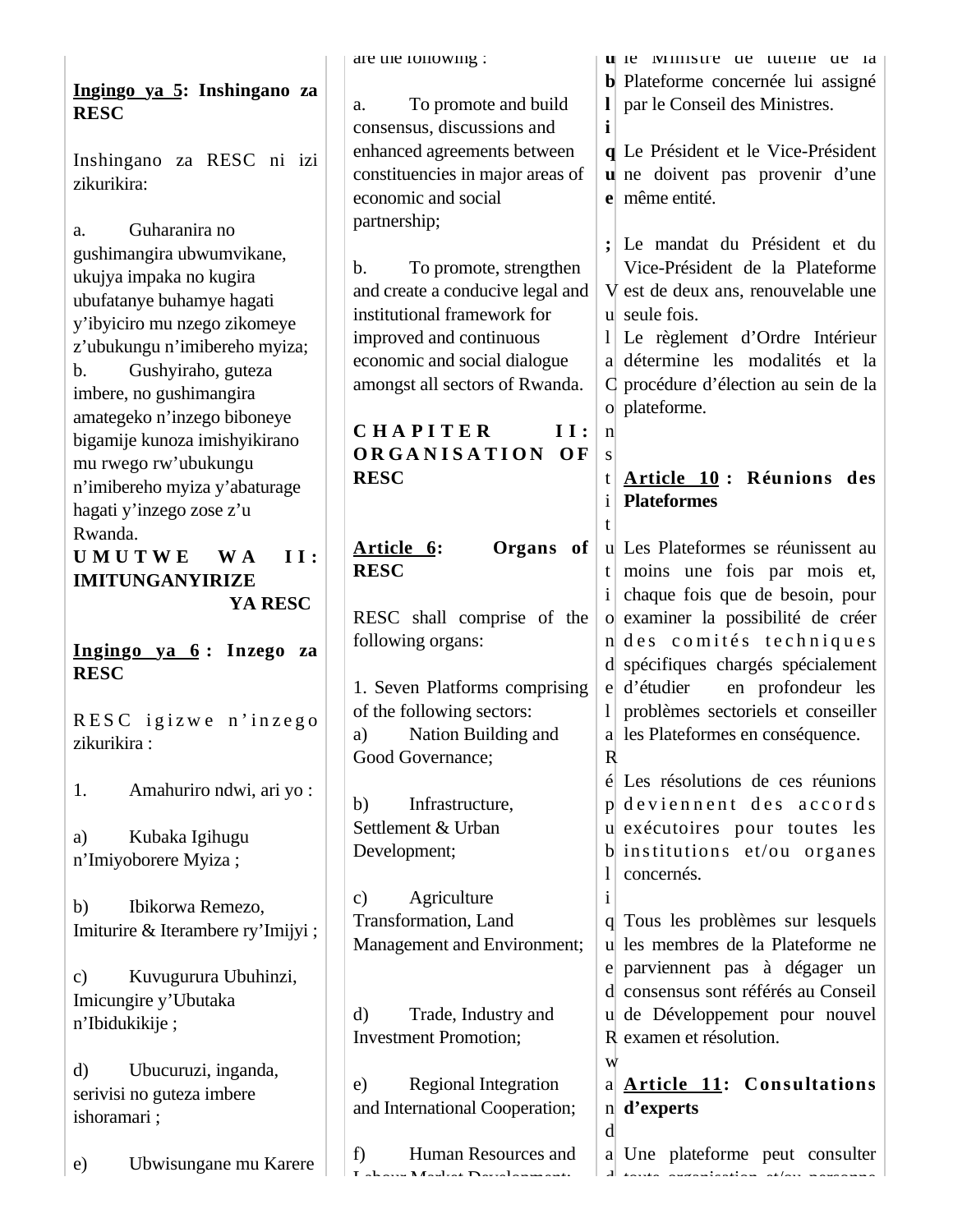| n' Ubutwererane                  | Labour Iviarket Development;               |                | q toute organisation et/ou personne |
|----------------------------------|--------------------------------------------|----------------|-------------------------------------|
| Mpuzamahanga;                    |                                            |                | u provenant de l'une ou l'autre     |
|                                  | Fiscal policies and<br>g)                  |                | 0 entité sur tous problèmes de leur |
| Iterambere rya muntu no<br>f     | Financial Sector Development.              |                | 4 ressort.                          |
| Guteza Imbere Isoko              |                                            |                |                                     |
|                                  |                                            | u              |                                     |
| ry'Umurimo;                      | 2. Development Council;                    | <sup>i</sup>   |                                     |
|                                  |                                            | n              |                                     |
| Politiki y'misoro<br>g)          | 3. RESC Secretariat;                       |                | Article 12 : De la présentation     |
| n'amahoro n'iterambere           |                                            |                | $\alpha$ des rapports               |
| ry'Urwego rw'Imari.              | 4. National Summit.                        | $\overline{0}$ |                                     |
|                                  |                                            |                | Tous les rapports, tous les         |
| 2.<br>Inama y'Iterambere;        | <b>Section One: Platforms</b>              |                | documents politiques et toutes les  |
|                                  |                                            | t              | recommandations adoptées par        |
| 3.<br>Ubunyamabanga bwa          | <b>Article 7:</b><br><b>Composition of</b> | e              | une Plateforme sont présentés au    |
| RESC;                            | the Platforms                              |                | Conseil de Développement par        |
|                                  |                                            |                | l'intermédiaire du Secrétariat du   |
| Inama Nkuru y'Igihugu.<br>4.     | Platforms shall be composed of             |                | e RESC avant la réunion de la       |
|                                  | representatives from three                 |                | q plateforme suivante.              |
| Icyiciro cya mbere:              | constituencies namely:                     |                |                                     |
| Amahuriro                        |                                            | u              | Section 2 : Conseil de              |
|                                  | 1.                                         |                |                                     |
| Ingingo ya 7: Abagize            | Government :                               | $\bf r$        | Développement                       |
| <b>Amahuriro</b>                 | representative of the State;               | é              |                                     |
|                                  | 2.<br><b>Business Community;</b>           | V              | Article 13: Composition du          |
| Amahuriro<br>agizwe              | and                                        | $\mathbf{i}$   | <b>Conseil de Développement</b>     |
| n'abahagarariye ibyiciro bitatu  | 3.<br>Civil Society.                       | <b>S</b>       |                                     |
| bishyize hamwe bikurikira:       |                                            |                | Le Conseil de Développement est     |
|                                  | Each Platform shall be                     | $\mathbf{e}$   | composé des membres suivants :      |
| Leta ihagarariwe na<br>1.        | composed<br>o f<br>$\sin x$                | à              |                                     |
| Guverinoma;                      | representatives, two from each             |                | Le Premier Ministre qui<br>c a)     |
| 2.<br>Abikorera;                 | constituency.<br>The                       |                | e est le Président du Conseil;      |
| 3.<br>Inzego zitegamiye kuri     | representatives shall be                   | Ť              | Deux représentants du<br>b)         |
| Leta.                            | appointed by the Development               |                | o Gouvernement, dont l'un est       |
|                                  | Council from a list of four $(4)$          |                | u obligatoirement le Ministre ayant |
| Buri huriro rigizwe n'abantu     | candidates provided by the                 | r              | la planification économique dans    |
| batandatu, kandi buri cyiciro    | respective constituency.                   |                | ses attributions;                   |
| gihagararirwa n'abantu babiri.   |                                            | S              |                                     |
| Abahagarariye izo nzego          | One of the two representatives             |                | Deux représentants issus<br>p c)    |
| bashyirwaho n'Inama              | of the Government                          | é              | du Milieu des Affaires, dont un     |
| y'Iterambere ibatoranyije ku     | Constituency shall come from               |                | c doit être le Président de la      |
| rutonde rw'abakandida bane (4)   | the Ministry in charge of the              |                | i Fédération du secteur privé ;     |
| rwatanzwe na buri cyiciro.       | economic planning.                         | a              |                                     |
|                                  |                                            | $\mathbf{l}$   | Le représentant de la<br>d)         |
|                                  | Constituencies can change their            |                | e Société Civile;                   |
| Umwe mu bahagarariye             | representatives as and when is             | m              |                                     |
| Guverinoma agomba kuva muri      | deemed necessary. New                      |                | Un représentant des<br>$e \mid e$   |
| Minisiteri ifite igenamigambi mu | nominees are subject to the                |                | n Syndicats;                        |
|                                  |                                            |                |                                     |
| nshingano zayo.                  | Development Council approval.              | t              |                                     |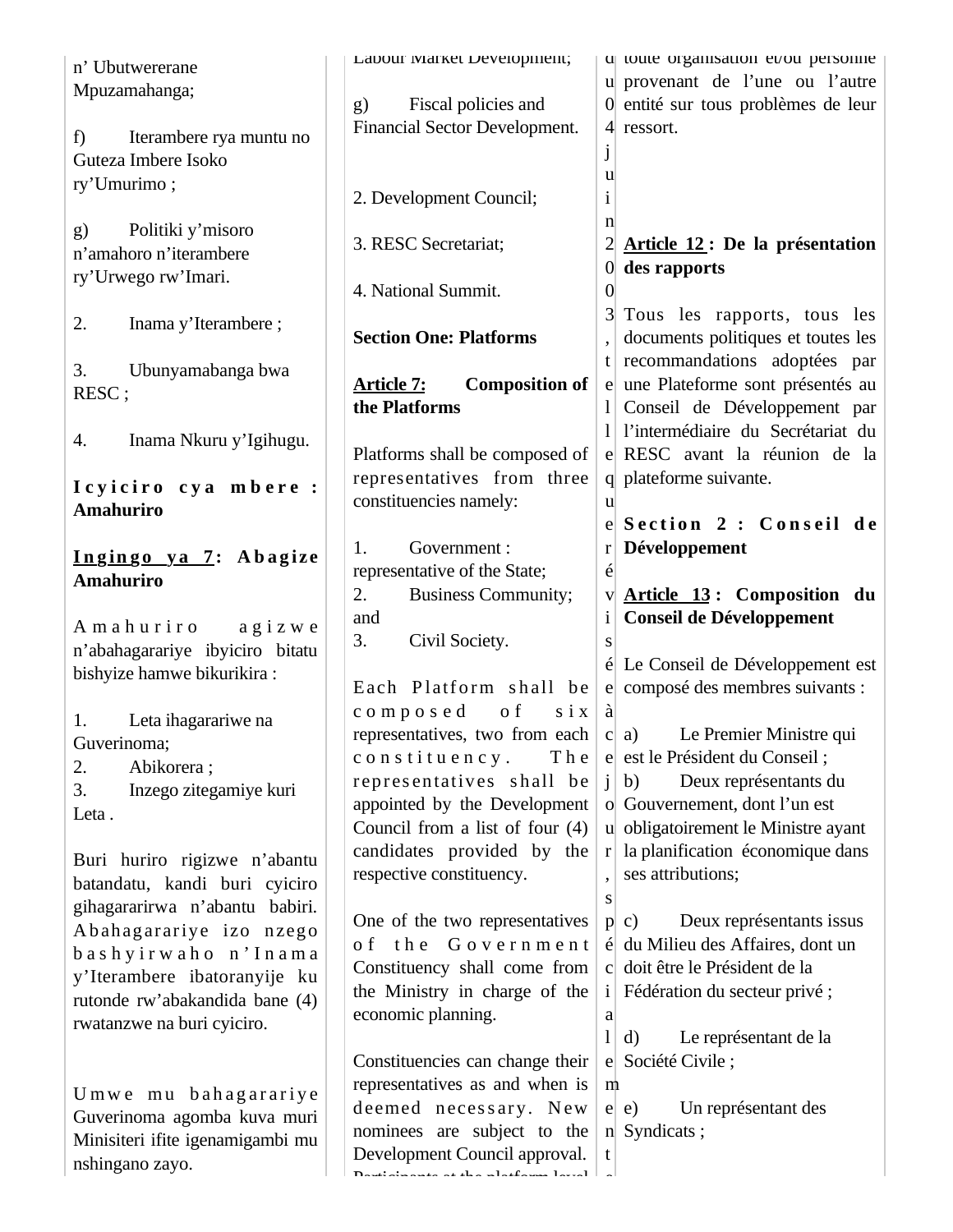|                                                       | rarucipants at the platform level                  | $\mathbf{c}$   |                                                                       |
|-------------------------------------------------------|----------------------------------------------------|----------------|-----------------------------------------------------------------------|
| Buri cyiciro gishobora guhindura                      | shall be essentially technical                     |                | $n \mid f$<br>Un représentant des                                     |
| ugihagarariye kibonye ari                             | people from the respective                         |                | s confessions religieuses;                                            |
| ngombwa. Buri wese woherejwe                          | constituencies as determined by                    | e              | Le Secrétaire Exécutif du<br>g)                                       |
| guhagararira icyiciro agomba                          | the requirement of each                            | S              | RESC qui assume la fonction de                                        |
| kubanza kwemezwa n'Inama                              | platform.                                          |                | a secrétaire du Conseil de                                            |
|                                                       |                                                    | $\mathbf{r}$   | Développement.                                                        |
| y'Iterambere.                                         | Functions of<br>Article 8:                         | t              |                                                                       |
| Abagira ihuriro ni impuguke mu                        | <b>Platforms</b>                                   | 1              |                                                                       |
| byerekeye tekiniki baturutse muri                     |                                                    | $\mathbf{C}$   | Article 14: Attributions<br>du                                        |
| buri cyiciro hakurikijwe ibyo                         | The role of a platform shall                       | 1              | <b>Conseil de Développement</b>                                       |
| iryo huriro risabwa.                                  | include, but not limited to the                    | e              |                                                                       |
|                                                       | following:                                         | S              | Le Conseil de Développement a                                         |
|                                                       |                                                    |                | entre autres attributions de :                                        |
| Ingingo ya 8: Inshingano                              | To devote itself to<br>a.                          |                |                                                                       |
| z'Amahuriro                                           | discussions of technical                           | $\overline{c}$ | Assurer un environnement<br>a)                                        |
|                                                       |                                                    |                |                                                                       |
| Ihuriro rifite inshingano                             | developmental issues relevant<br>to their cluster. |                | favorable au dialogue                                                 |
| z'ingenzi zikurikira:                                 |                                                    |                | socioéconomique et à la                                               |
|                                                       |                                                    |                | 2 réalisation d'un consensus entre                                    |
|                                                       | To debate current<br>$\mathbf{b}$ .                |                | 0 les acteurs clés du développement                                   |
| Kwitabira impaka<br>a.                                | pressing issues pertaining to                      |                | national au Rwanda, plus                                              |
| zigibwa ku bibazo by'iterambere                       | their relevant sector(s) of                        |                | particulièrement le Gouvernement,                                     |
| byo mu rwego rwa tekiniki                             | activity;                                          |                | le monde des affaires et la Société                                   |
| bibareba.                                             |                                                    |                | Civile comme fondement pour                                           |
|                                                       | To review sector<br>c.                             | e              | forger un objectif commun au                                          |
| Gusuzuma ibibazo<br>b.                                | policies and bring into the                        | t              | niveau national et une orientation                                    |
| byihutirwa mu rwego                                   | platform any strategic emerging                    | $\overline{2}$ | sur le plan de développement;                                         |
| rw'ibikorwa bya buri huriro;                          | issues;                                            | $\theta$       |                                                                       |
|                                                       |                                                    | 1              |                                                                       |
|                                                       |                                                    |                |                                                                       |
| Gusuzuma politiki ziriho                              | d.<br>To call upon specialists/                    |                |                                                                       |
| $\mathbf{c}$ .                                        | experts on a needs basis to                        |                | Analyser et exprimer<br>b)                                            |
| zifite aho zihurira n'urwego<br>rw'ibikorwa rishinzwe | perform its work;                                  |                | l'objectif ainsi partagé en plans                                     |
|                                                       |                                                    |                | R stratégiques et sectoriels élargis                                  |
| hagamijwe kugaragaza ibibazo                          |                                                    |                | e tant au niveau national que                                         |
| byihutirwa byaba birimo;                              |                                                    | $\mathbf{V}$   | décentralisé;                                                         |
|                                                       |                                                    | u              |                                                                       |
| Kwiyambaza impuguke/<br>d.                            |                                                    |                | S'assurer que les<br>C)                                               |
| inzobere hakurikijwe ibikenewe                        |                                                    |                | institutions, les ressources et plus                                  |
| kugira ngo ziryunganire mu                            |                                                    |                | A particulièrement les                                                |
| murimo waryo;                                         | To build consensus and<br>e.                       | r <sub>l</sub> | connaissances et les compétences                                      |
|                                                       | shared purpose on relevant                         | r              | pour réaliser l'objectif national                                     |
|                                                       | legal and policy matters, and                      | ê              | commun et l'orientation tels                                          |
|                                                       | subsequently advance advise to                     |                | qu'énoncés dans la Vision 2020                                        |
|                                                       |                                                    | t              |                                                                       |
|                                                       | inform the Development                             |                | sont disponibles sur le marché                                        |
|                                                       | Council for the overall national                   | P              | national du travail;                                                  |
| Guharanira kugera ku<br>e.                            | planning;                                          | r              |                                                                       |
| bwumvikane no kugira                                  |                                                    | é              | S'assurer de l'existence de<br>d)<br>ang natita tinatan nug tan fatin |
|                                                       |                                                    |                |                                                                       |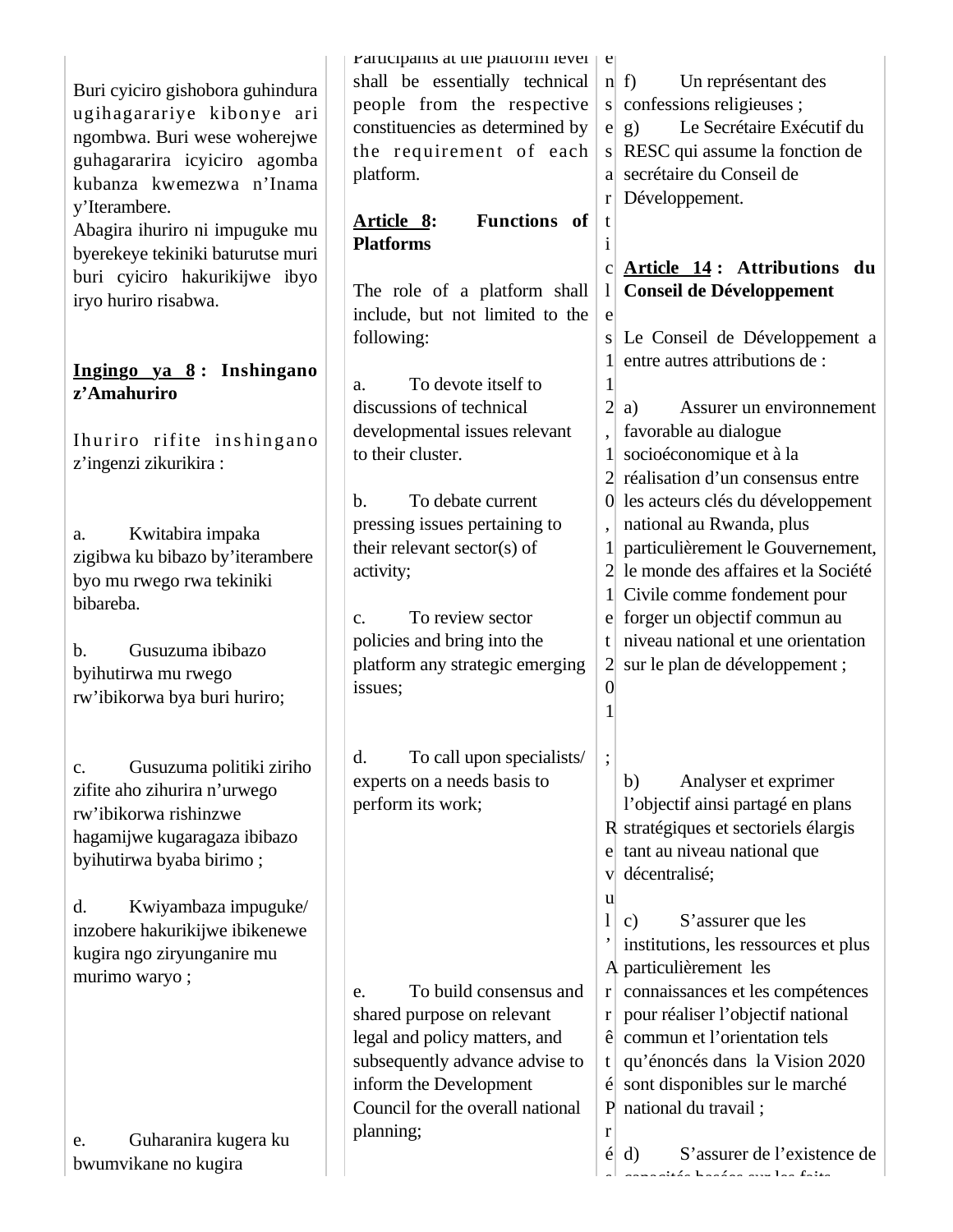| imyumvire imwe ku bibazo<br>byerekeranye n'amategeko na<br>politiki, no gutanga inama<br>zigamije gufasha Inama<br>y'Iterambere ku bibazo byose<br>bijyanye n'igenamigambi ku<br>rwego rw'igihugu;<br>f.<br>Gutegura no gutangaza<br>amabwiriza ngengamikorere<br>arigenga; | f.<br>To establish and publish<br><b>Rules and Regulations</b><br>governing the platform;<br>To perform any other<br>g.<br>duties as assigned by the<br>Development Council.                                                               | n<br>t<br>$\mathbf{i}$<br>o                 | s capacities basees sur les faits<br>i angibles pour suivre et évaluer la<br>d mise en exécution de l'objectif et<br>e de l'orientation commune;<br>S'efforcer de promouvoir<br>e)<br>les objectifs de la croissance<br>économique, de la participation<br>n accrue à la prise de décision sur<br>le plan économique et de l'équité<br>sociale; |
|-----------------------------------------------------------------------------------------------------------------------------------------------------------------------------------------------------------------------------------------------------------------------------|--------------------------------------------------------------------------------------------------------------------------------------------------------------------------------------------------------------------------------------------|---------------------------------------------|-------------------------------------------------------------------------------------------------------------------------------------------------------------------------------------------------------------------------------------------------------------------------------------------------------------------------------------------------|
| Gukora undi murimo<br>g.<br>wose ihawe n'Inama<br>y'Iterambere.<br>Ingingo ya 9: Itorwa rya<br>Perezida w'Ihuriro                                                                                                                                                           | Article 9:<br>Electing a<br><b>Chairperson of a Platform</b><br>The Platform shall elect from<br>among its members a<br>Chairperson and Vice<br>Chairperson in its first meeting<br>which shall be convened and<br>chaired by the Minister | 6<br>$\overline{0}$<br>11<br>$\overline{0}$ | Veiller à trouver un<br>f<br>d consensus et à conclure des<br>u accords sur les questions portant<br>0 sur la Politique Sociale et<br>$2$ Economique;                                                                                                                                                                                           |
| Ihuriro ryitoramo Perezida na<br>Visi Perezida mu nama yaryo ya<br>mbere itumizwa kandi<br>ikayoborwa na Minisitiri<br>ureberera Ihuriro wemejwe<br>n'Inama y'Abaminisitiri.                                                                                                | representing the lead Ministry<br>of that particular platform as<br>appointed by the Cabinet.<br>The Chairperson and Vice<br>Chairperson shall not originate<br>from the same constituency.                                                | 9<br>$\overline{c}$                         | Examiner les projets de<br>0 g)<br>0 lois et de mesures politiques sur<br>2 lesquels le consensus n'a pas<br>p encore été atteint au niveau de la                                                                                                                                                                                               |
| Perezida na Visi Perezida<br>ntibashobora kuva mu cyiciro<br>kimwe.                                                                                                                                                                                                         | The Chairperson and Vice<br>Chairperson of the Platform<br>shall serve a term of office of<br>two years, renewable only<br>once.                                                                                                           | a                                           | o plateforme avant leur présentation<br>$r$ et/ou soumission aux autorités<br>t   concernées ;<br>Examiner tous les<br>$n \, h$ )                                                                                                                                                                                                               |
| Perezida na Visi Perezida bagira<br>manda y'imyaka ibiri ishobora<br>kongerwa incuro imwe gusa.                                                                                                                                                                             | The internal rules shall detail<br>further the process and<br>procedures of election to the<br>above posts and other posts that                                                                                                            |                                             | $t$ changements importants à<br>c apporter à la Politique Sociale et<br>$r$ Economique avant de les mettre<br>$\acute{\rm e}$ en exécution;                                                                                                                                                                                                     |
| Itegeko Ngengamikorere rigena<br>ibikurikizwa n'uburyo amatora<br>akorwa mu Ihuriro.                                                                                                                                                                                        | may be deemed necessary<br>within the platform.<br>Meetings of the<br><u> Article 10:</u><br><b>Platforms</b>                                                                                                                              | a<br>t                                      | Encourager et promouvoir<br>i)<br>i   la formulation d'une politique<br>o nationale coordonnée sur les<br>n questions d'ordre social et<br>$d$ économique;                                                                                                                                                                                      |
| Ingingo ya 10: Inama<br>z'Amahuriro                                                                                                                                                                                                                                         | Each platform shall meet at least<br>once a month and shall, if<br>deemed necessary, consider<br>establishing specific technical                                                                                                           | u<br>$\mathbf{F}$<br>$\Omega$               | r j)<br>Présenter au Conseil des                                                                                                                                                                                                                                                                                                                |
| Buri huriro riterana nibura rimwe                                                                                                                                                                                                                                           |                                                                                                                                                                                                                                            |                                             | ومركبه الألقان ومستحقق ومستحققه الأراحي والمتحدث والمتحمل والمتحدث                                                                                                                                                                                                                                                                              |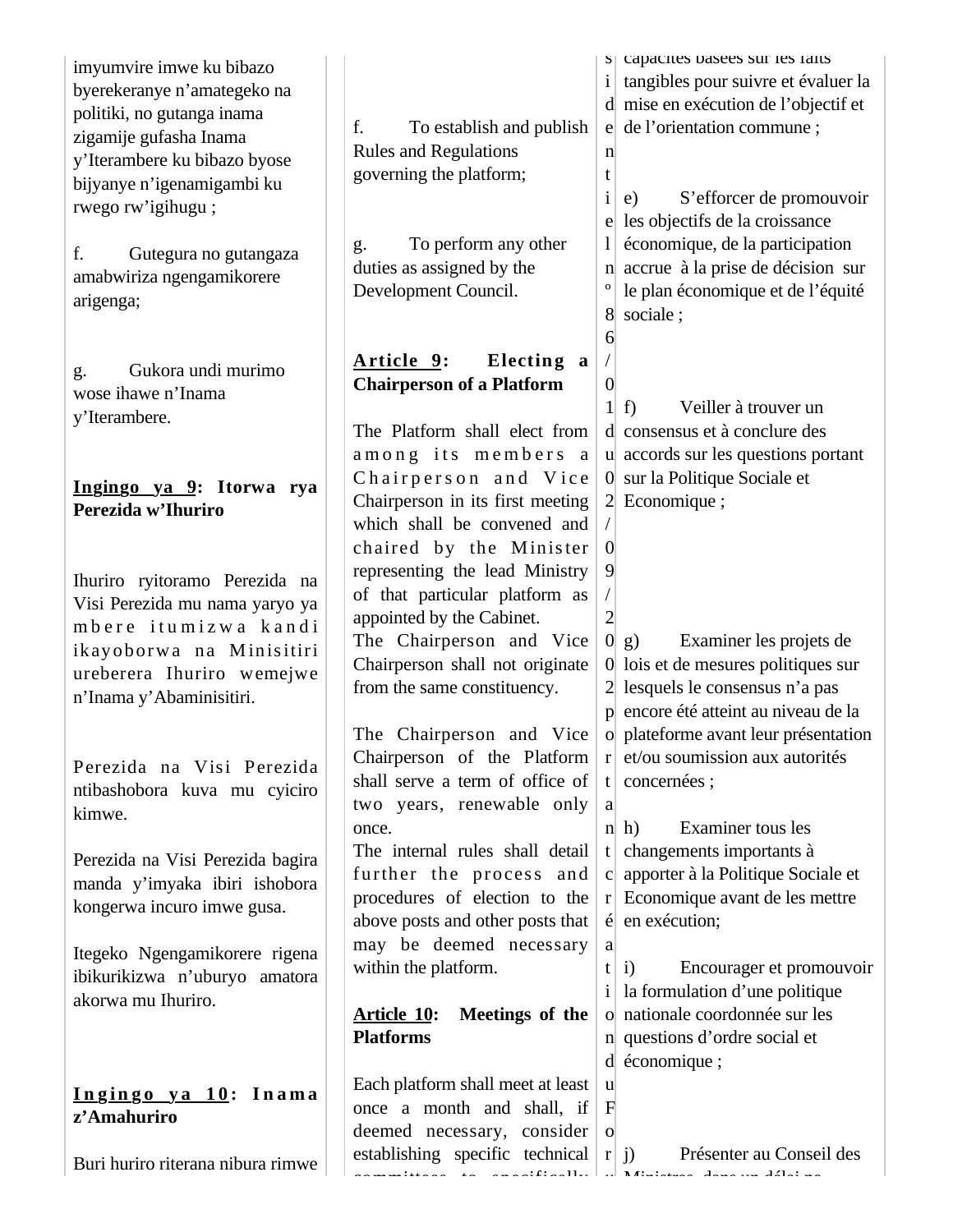| mu kwezi, n'igihe cyose bibaye<br>ngombwa. Rishobora kandi<br>gushyiraho komite tekiniki<br>zihariye zishinzwe kunonosora<br>ibibazo byihariye no kurigira<br>inama zikurije ibyo<br>zacukumbuye. | committees to specifically<br>scrutinize pertinent sectoral<br>issues and advise the platform<br>accordingly.<br>Resolutions from such<br>meetings shall be translated into | u vinnistres, dans un detai ne<br>m dépassant pas trois mois après la<br>p fin de chaque exercice, un rapport<br>o annuel sur les activités du RESC<br>u et la situation qui prévaut dans le<br>pays en matière d'ordre social et<br>r <sub>l</sub><br>économique;<br>$\mathbf{l}$<br>$\mathbf e$ |
|---------------------------------------------------------------------------------------------------------------------------------------------------------------------------------------------------|-----------------------------------------------------------------------------------------------------------------------------------------------------------------------------|---------------------------------------------------------------------------------------------------------------------------------------------------------------------------------------------------------------------------------------------------------------------------------------------------|
| Ibyemezo byumvikanyweho<br>muri izo nama bigomba<br>gukurikizwa n'inzego zose<br>bireba.                                                                                                          | binding agreements to all<br>relevant organs, and/or<br>institutions.<br>Any issues for which members<br>of the platform fail to reach<br>consensus shall be referred to    | P(k)<br>Nommer et approuver les<br>a membres des Plateformes en<br>$r$ conformité avec les dispositions<br>de l'Article 7;<br>t<br>e<br>$\mathbf n$<br>Examiner et approuver le<br>$a \mid l$                                                                                                     |
| Ibibazo byose abagize Ihuriro<br>batashoboye kumvikanaho<br>bishyikirizwa Inama<br>y'Iterambere kugira ngo                                                                                        | the Development Council for<br>further discussion and<br>resolution.                                                                                                        | $r$ recrutement du personnel du<br>Secrétariat du RESC et des<br>a spécialistes/experts<br>t                                                                                                                                                                                                      |
| ibinonosore kandi ibifateho<br>umwanzuro.                                                                                                                                                         | <b>Article 11: Consultations of</b><br>experts                                                                                                                              | Examiner et approuver les<br>$d$ m)<br>termes de référence et le<br>e<br>Règlement d'Ordre Intérieur des<br><sub>S</sub>                                                                                                                                                                          |
| Ingingo ya 11: Kwiyambaza<br>inzobere                                                                                                                                                             | A platform may consult with<br>any organisation and/or<br>individual of any constituency                                                                                    | S organes du RESC;<br>e<br>Examiner le projet de<br>$\mathbf{C}$<br>n)                                                                                                                                                                                                                            |
| Ihuriro rishobora kugisha inama<br>umuryango cyangwa umuntu<br>uwo ariwe wese uturutse mu<br>cyiciro runaka hakurikijwe<br>ibibazo bafitiye ubuzobere                                             | in respect of issues that fall<br>within their jurisdiction.                                                                                                                | budget annuel de financement des<br>t<br>activités du RESC avant de le<br>e<br>u soumettre à l'autorité compétente<br>pour approbation.<br>$\mathbf{r}$<br>S<br>$\mathbf{P}$                                                                                                                      |
| bwihariye.                                                                                                                                                                                        | Submission of<br><b>Article 12:</b><br><b>Reports</b>                                                                                                                       | u Article 15 : Pouvoirs du Conseil<br>b de Développement                                                                                                                                                                                                                                          |
| Ingingo ya 12: Ibyerekeye<br>gutanga raporo                                                                                                                                                       | All reports, policy documents<br>and recommendations adopted<br>by a platform shall be submitted                                                                            | Sans préjudice à tout autre<br>c instrument juridique et/ou<br>e politique en vigueur, le Conseil de                                                                                                                                                                                              |
| Raporo zose, inyandiko zose za<br>politiki n'imyanzuro yemejwe<br>n'Ihuriro bigezwa ku Nama<br>y'Iterambere binyujijwe ku                                                                         | to the Development Council<br>through the RESC Secretariat<br>before the next platform<br>meeting.                                                                          | t Développement examine toute<br>P matière en rapport avec sur le<br>développement<br>social et<br>$r_{\rm}$<br>économique.<br>$\bf{1}$<br>V                                                                                                                                                      |
| Bunyamabanga bwa RESC<br>mbere y'inama y'Ihuriro<br>ikurikiraho.                                                                                                                                  | <b>Section : Development</b><br>Council                                                                                                                                     | <b>Article 16 Réunions du Conseil</b><br>é<br>de Développement                                                                                                                                                                                                                                    |
| Icyiciro cya 2 : Inama<br>y'Iterambere                                                                                                                                                            | <u>Article 13:</u><br>Composition of<br>the Development Council<br>$TL_{\alpha}$ Development $O_{\alpha_1,\ldots,\alpha_n}(1)$ and $11$                                     | Le Conseil de Développement se<br>réunit trimestriellement et chaque<br>C fois que de besoin.                                                                                                                                                                                                     |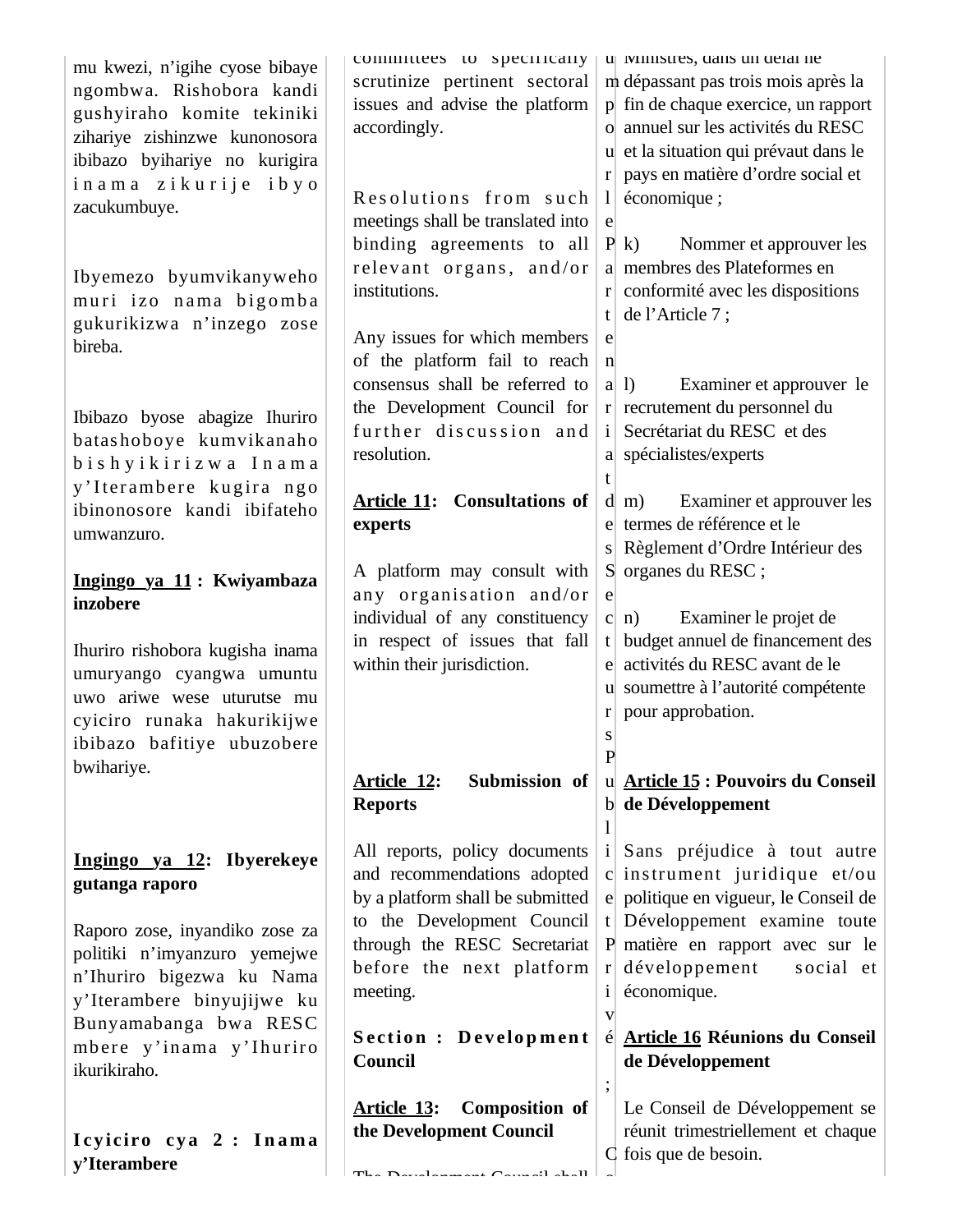| Ingingo ya 13: Abagize<br>Inama y'Iterambere                                                                                                                                           | The Development Council snall   0<br>be composed of the following<br>members:                                                                                                                                                      | n Les recommandations et les<br>s résolutions issues des réunions du<br>Conseil de Développement                                                                                                                                                                                      |
|----------------------------------------------------------------------------------------------------------------------------------------------------------------------------------------|------------------------------------------------------------------------------------------------------------------------------------------------------------------------------------------------------------------------------------|---------------------------------------------------------------------------------------------------------------------------------------------------------------------------------------------------------------------------------------------------------------------------------------|
| Inama y'Iterambere igizwe n'aba<br>bakurikira:                                                                                                                                         | The Prime Minister<br>a)<br>who shall be the Chairperson of<br>the Council;<br>b)<br>Two representatives<br>from Government to be                                                                                                  | d constituent des accords engageant<br>$\acute{\rm{e}}$ tous les organes et/ou toutes les<br>$r$ institutions concernées.<br>a Section 3 : Secrétariat de RESC                                                                                                                        |
| Minisitiri w'Intebe ari<br>a)<br>nawe Perezida w'Inama<br>y'Iterambere;<br>Abantu babiri<br>b)<br>bahagarariye Guverinoma,<br>barimo Minisitiri ufite<br>igenamigambi mu nshingano ze; | nominated by Cabinet, one of<br>whom must be the Minister<br>with Economic Planning<br>portfolio;<br>Two representatives<br>$\mathbf{c})$<br>from the Business Community,<br>one of whom must be the<br>Chairperson of the Private | $\mathbf n$<br>Article 17: De la composition<br>t<br>du Secrétariat du RESC<br>1 <sup>1</sup><br>a<br>n Il est mis en place un Secrétariat<br>é permanent du RESC dont la<br>c structure et la composition sont<br>e déterminées par arrêté du Premier<br>Ministre.<br>S <sub>1</sub> |
| Abantu babiri<br>$\mathbf{c})$<br>bahagarariye Abikorera, barimo<br>Perezida w'Urugaga<br>rw'Abikorera;                                                                                | Sector Federation;<br>The representative of<br>d)<br>the Civil Society Constituency;<br>Representative of the<br>e)<br>Trade Unions;                                                                                               | S<br>Tout le personnel du Secrétariat<br>$\mathbf{i}$<br>du RESC de la République du<br>t<br>é Rwanda sont régis par le Statut<br>d Général de la Fonction Publique.<br>e                                                                                                             |
| Uhagarariye Urugaga<br>d)<br>rw'Imiryango itegamiye kuri<br>Leta;<br>Uhagarariye<br>e)<br>Amasendika;                                                                                  | Representative of<br>f)<br>religious confessions<br><b>Executive Secretary of</b><br>g)<br>RESC Secretariat who shall be<br>the secretary to the<br>Development Council.                                                           | m Article 18: Attributions du<br>e Secrétariat du RESC<br>t<br>t<br>Le Secrétariat a notamment<br>les<br>r<br>attributions suivantes:<br>e                                                                                                                                            |
| Uhagarariye amadini;<br>f)                                                                                                                                                             | <b>Responsabilities</b><br><b>Article 14:</b><br>of the Development Council                                                                                                                                                        | e<br>Fournir un appui aux<br>n   a)<br>p Plateformes et autres séances de                                                                                                                                                                                                             |
| Umunyamabanga<br>g)<br>Nyubahirizategeko wa RESC<br>akaba anashinzwe<br>ubunyamabanga bw'Inama<br>y'Iterambere.                                                                        | The responsabilities of the<br>Development Council shall<br>include but not limited to the<br>following:                                                                                                                           | travail des organes du RESC ;<br>$\mathbf{I}$<br>a<br>Coordonner les travaux<br>c b)<br>e des Plateformes et des entités et<br>u élaborer des mécanismes pour<br>n renforcer leurs capacités à                                                                                        |
| Ingingo ya 14: Inshingano<br>z'Inama y'Igihugu ishinzwe<br><b>Iterambere</b><br>Inama y'Igihugu ishinzwe                                                                               | To provide an<br>a)<br>environment for social-<br>economic dialogue and<br>consensus building between the<br>national key development actors<br>in Rwanda particularly the                                                         | c produire des « position papers »<br>a sur les questions en cours de<br>d discussion ainsi que la capacité de<br>$r$ négocier;<br>e                                                                                                                                                  |
| Iterambere ifite inshingano<br>zirimo:<br>Gushyiraho uburyo<br>a)<br>butuma habaho gushyikirana no                                                                                     | Government, Business and<br>Civil Society as a basis for<br>forging a national shared<br>purpose and developmental<br>وسوفهم مسفلا                                                                                                 | p<br>Développer les termes de<br>O(C)<br>u référence des plateformes à<br>adopter par le Conseil de<br>r<br>Développement;<br>1<br>$\cdot$                                                                                                                                            |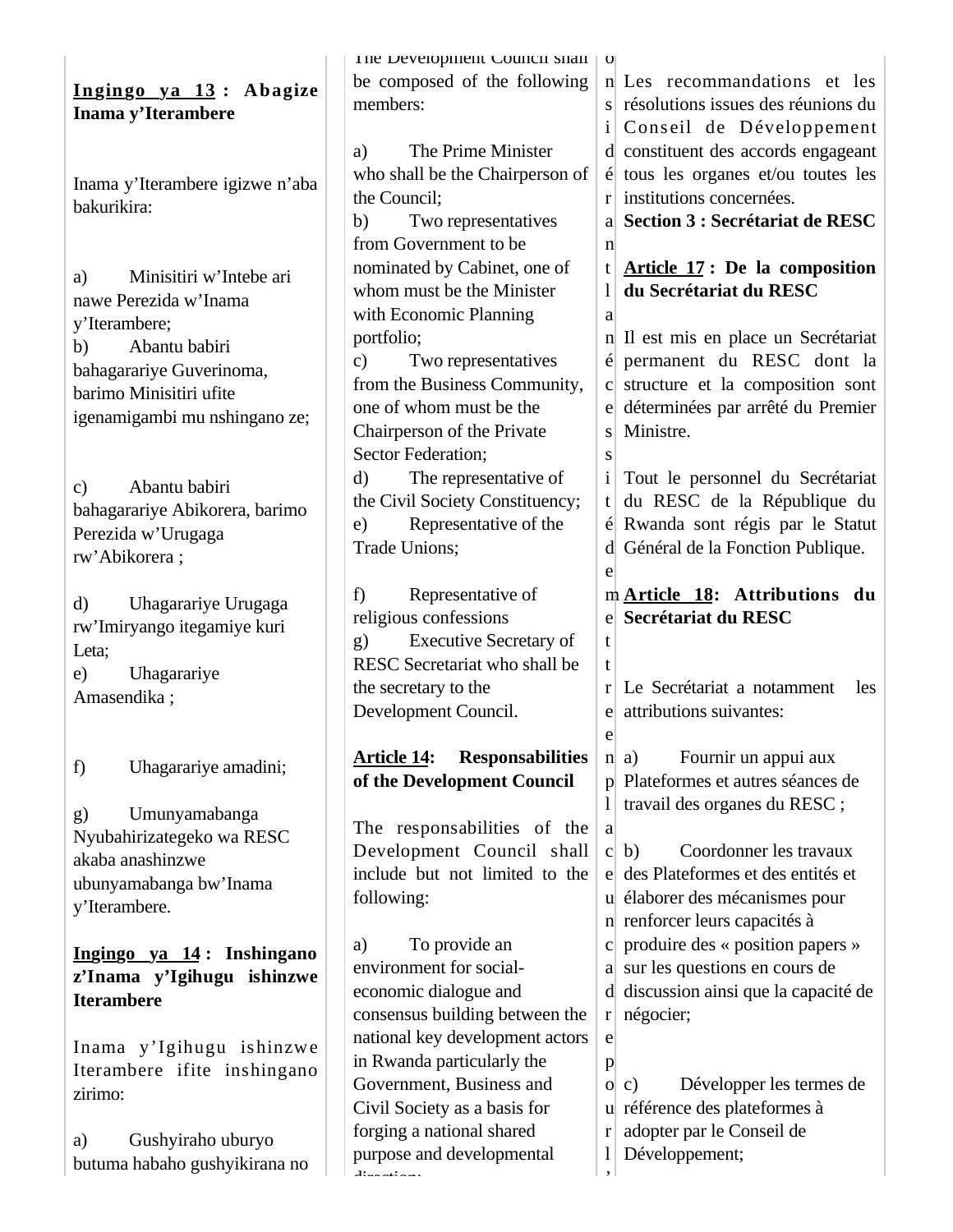| kuganira ku bibazo by'ubukungu                              | uirection;                                                       |                                                        |
|-------------------------------------------------------------|------------------------------------------------------------------|--------------------------------------------------------|
| n'imibereho myiza y'abaturage                               |                                                                  | a                                                      |
| no kugera ku bwumvikane hagati                              |                                                                  | Favoriser la<br>m d                                    |
| y'inzego z'ingenzi zifite uruhare                           |                                                                  | $\acute{\text{e}}$ communication, le dialogue et la    |
| mu iterambere ry'igihugu cyane                              |                                                                  | coordination entre les institutions                    |
| cyane Guverinoma, Abikorera                                 |                                                                  | gouvernementales et les autres<br>$\mathbf{i}$         |
| n'imiryango itegamiye kuri Leta;                            | b)<br>To capture and translate                                   | partenaires;<br>$\overline{O}$                         |
| bikaba umusingi wo kugera ku                                | the shared purpose into                                          | r                                                      |
| ntego imwe ku rwego                                         | strategic and sector wide plans                                  | a                                                      |
| rw'igihugu no gutanga                                       | both at national and sub-                                        | Prépare et soumettre le<br>t<br>e)                     |
| icyerekezo kuri gahunda                                     | national levels;                                                 | budget annuel pour le financement<br>$\mathbf{i}$      |
| y'iterambere;                                               |                                                                  | des activités du RESC au Conseil<br>$\overline{O}$     |
|                                                             | To ensure that<br>$\mathbf{c}$                                   | de Développement, pour examen<br>n                     |
| Gusesengura icyerekezo<br>b)                                | institutions, resources, and                                     | avant de le soumettre devant<br>el                     |
| gihuriweho no kureba uko                                    | particularly knowledge and                                       | l'autorité compétente pour<br>t                        |
| cyinjizwa muri gahunda                                      | skills for achieving the national                                | approbation;<br>$\frac{1}{2}$                          |
| n'ingamba ku rwego rw'igihugu                               | shared purpose and direction as                                  | e                                                      |
| cyangwa rw'inzego zegerejwe                                 | embedded in Vision 2020 are                                      | Préparer l'ordre du jour<br>f)<br>r <sub>l</sub>       |
| abaturage;                                                  | available on the national labour                                 | pour les réunions des organes du<br>e                  |
| Gukora ku buryo ku<br>$\mathbf{c})$                         | market;                                                          | n RESC;                                                |
|                                                             |                                                                  | f                                                      |
| isoko ry'akazi mu Gihugu                                    | To ensure the existence<br>$\mathbf{d}$                          | $\mathbf{o}$                                           |
| haboneka inzego, abakozi,                                   | of evidence-based capacity to                                    | Faire toute autre chose lui<br>$\bf r$<br>$\mathbf{g}$ |
| ubumenyi n'ubushobozi                                       | monitor and evaluate the                                         | demandée par le Conseil de<br>$\mathbf{C}$             |
| bikenewe kugira ngo Igihugu                                 | implementation of the shared                                     | Développement.<br>$\mathbf{e}$                         |
| kigere ku ntego no ku murongo                               | purpose and direction;                                           | m                                                      |
| cyihaye nk'uko bisobanuye mu                                |                                                                  | e                                                      |
| Cyerekezo 2020;                                             |                                                                  | n                                                      |
|                                                             |                                                                  | t                                                      |
| Gukora ku buryo habaho<br>d)                                | To strive promoting the<br>e)                                    | d                                                      |
| ubushobozi n'uburyo bushingiye                              | goals of economic growth,                                        | u                                                      |
| ku bipimo bifatika bwo                                      | increased participation in                                       | $\mathbf{C}$                                           |
| gukurikirana no gusuzuma                                    | economic decision making and                                     | $\mathbf{O}$                                           |
| ishyirwa mu bikorwa                                         | social equity;                                                   | <b>Section 4: Sommet National</b><br>n                 |
| ry'ingamba ziteganyijwe n'inzira                            |                                                                  | S                                                      |
| yo kubigeraho;                                              |                                                                  | Article 19: Composition et<br>e                        |
|                                                             |                                                                  | <b>Réunions du Sommet National</b><br>n                |
| Kwihatira guteza imbere<br>e)<br>intego zigamije iterambere |                                                                  | S                                                      |
| ry'ubukungu, kugira uruhare                                 | To seek reaching<br>f)                                           | u Le Sommet National est un forum                      |
|                                                             | consensus and conclude                                           | de concertation dirigé par le<br>S <sub>1</sub>        |
| kwa bose mu ifatwa ry'ibyemezo                              | agreements on matters                                            | Président de la République du<br>$\mathsf{p}$          |
| byerekeye ubukungu no                                       | pertaining to Social and                                         | Rwanda.<br>$\overline{O}$                              |
| kurwanya ubusumbane                                         | Economic Policy;                                                 | u                                                      |
| bugaragara mu rwego                                         |                                                                  | r                                                      |
| rw'imibereho myiza                                          |                                                                  | Tenue une fois l'an, sauf en cas<br>$\mathbf{I}$       |
| y'abaturage;                                                |                                                                  | a de nécessité extraordinaire, la                      |
|                                                             |                                                                  | c réunion du Sommet National                           |
| Guharanira kugira<br>f)                                     |                                                                  | o rassemble tous les représentants                     |
| imyumvire imwe no kumvikana                                 | $\mathbf{T}_{\alpha}$ and the dealer<br>$\overline{\phantom{a}}$ | $\lambda$<br>$4.5$ DECA<br>$1 - -$                     |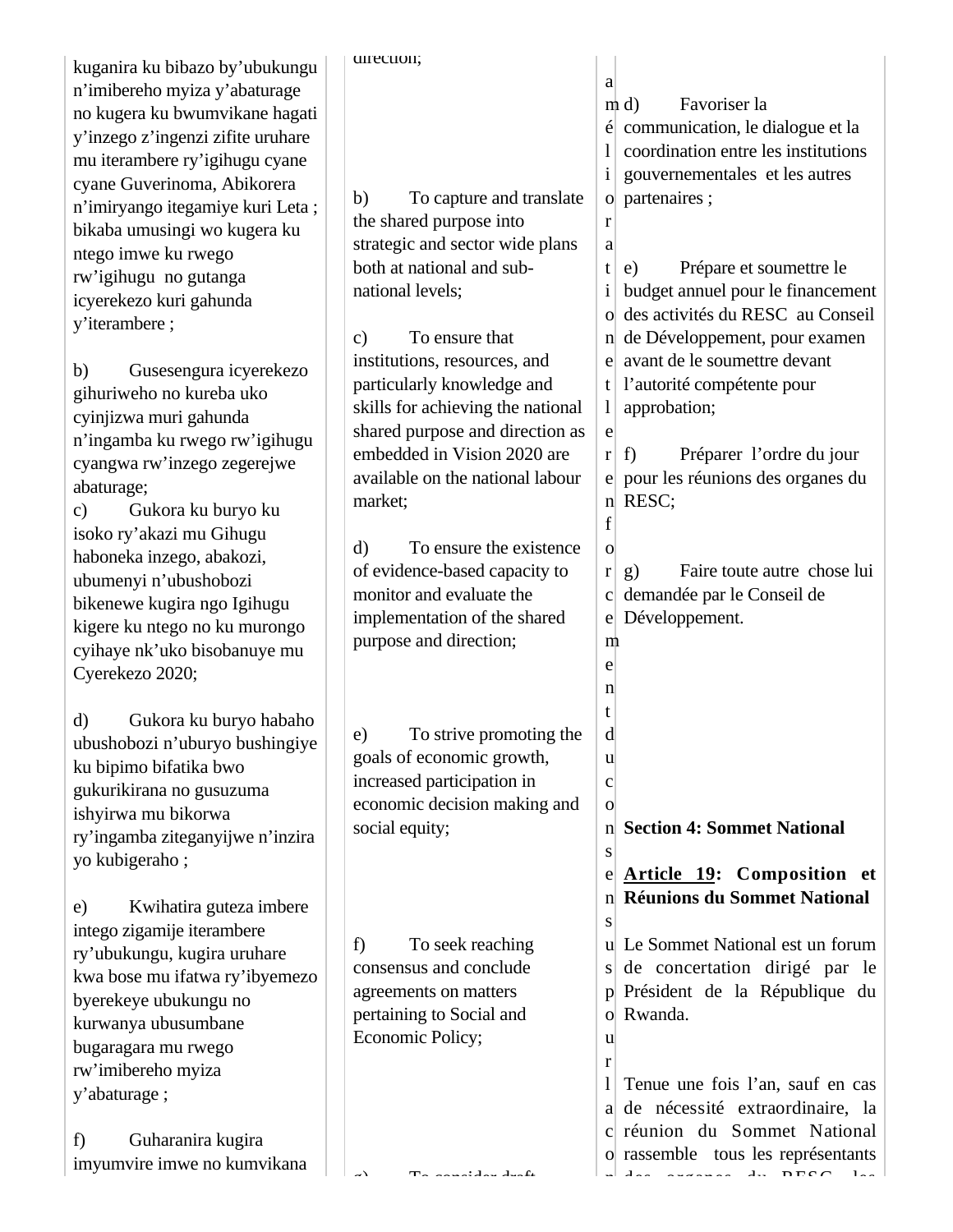| ku bibazo byerekeye Politiki<br>y'Iterambere n'Imibereho Myiza<br>y'Abaturage;<br>Gusuzuma imishinga<br>g)<br>y'amategeko n'iya politiki<br>itarumvikanyweho ku rwego<br>rw'Ihuriro mbere y'uko | <b>10 CONSIGER GRAFT</b><br>g)<br>legislations and policies for<br>which consensus was not<br>reached at the platform level<br>before they are introduced and/<br>or submitted to the relevant<br>authorities;<br>To consider all<br>h)<br>significant changes to Social<br>and Economic Policy before the<br>required implementation; | n ues organes uu KESC, les<br>s entreprises, les métiers<br>professionnels, les responsables<br>t<br>des syndicats des travailleurs, les<br>r<br>umembres des comités<br>parlementaires, les dirigeants de la<br>société civile, les représentants<br>t<br>$\mathbf{i}$<br>des gouvernements locaux, ainsi<br>que d'autres invités.<br>$\mathbf n$<br>d |
|-------------------------------------------------------------------------------------------------------------------------------------------------------------------------------------------------|----------------------------------------------------------------------------------------------------------------------------------------------------------------------------------------------------------------------------------------------------------------------------------------------------------------------------------------|---------------------------------------------------------------------------------------------------------------------------------------------------------------------------------------------------------------------------------------------------------------------------------------------------------------------------------------------------------|
| ishyikirizwa inzego zibishinzwe;                                                                                                                                                                | To encourage and<br>$\mathbf{i}$<br>promote the formulation of                                                                                                                                                                                                                                                                         | <b>Article 20 : Objectif du Sommet</b><br>u<br><b>National</b><br>$\mathbf{n}$<br>S<br>y                                                                                                                                                                                                                                                                |
| Gusuzuma ingingo zose<br>h)<br>z'ingenzi zahinduka muri Politiki<br>y'Iterambere n'Imibereho Myiza<br>y'Abaturage mbere yo<br>kuzishyira mu bikorwa;                                            | coordinated national policy on<br>social and economic matters;<br>To furnish to the                                                                                                                                                                                                                                                    | Le Sommet National a pour but de<br>S<br>dresser l'inventaire des<br>t.<br>è réalisations, des défis et des<br>m difficultés rencontrées au niveau<br>du développement national, de<br>donner des orientations et de<br><sub>d</sub>                                                                                                                    |
| Gushishikariza no guteza<br>$\mathbf{i}$<br>imbere itegurwa rya politiki<br>y'Igihugu inoze ku bibazo<br>byerekeye iterambere<br>n'imibereho myiza<br>y'abaturage mbere yo kuzishyira           | j)<br>Cabinet, in not more than three<br>months after every end of year,<br>with an annual report in respect<br>of RESC activities and the state<br>of social and economic matters<br>in the country.                                                                                                                                  | e réfléchir sur le plan d'actions à<br>p réaliser au cours de l'année<br>suivante et au-delà.<br>r<br>$\mathbf{i}$<br>S<br>e                                                                                                                                                                                                                            |
| mu bikorwa;<br>Gushyikiriza Inama<br>j)<br>y'Abaminisitiri bitarenze amezi                                                                                                                      | $\bf k)$<br>To appoint and approve<br>members of the Platforms in                                                                                                                                                                                                                                                                      | Les résolutions du Sommet<br>e National engagent tous les<br>$d$ organes $et/ou$<br>toutes les<br>institutions concernées.                                                                                                                                                                                                                              |
| atatu umwaka urangiye raporo<br>y'umwaka y'ibyakozwe na<br>RESC kandi igaragaza uko<br>ibibazo byerekeye iterambere<br>n'imibereho myiza                                                        | accordance with the provisions<br>of Article 7;<br>To consider and<br>$\mathbf{D}$                                                                                                                                                                                                                                                     | $\mathbf{C}$<br>$\mathbf{i}$<br>CHAPITRE III :<br>DES<br><b>QUESTIONS SOUMISES</b><br>S<br>D E B A T S<br>A U X<br><b>DES</b><br>i<br><b>ORGANES DU RESC</b>                                                                                                                                                                                            |
| y'abaturage byifashe;<br>Gushyiraho no kwemeza<br>$\bf k)$                                                                                                                                      | approve recruitment of RESC<br>Secretariat staff and specialists/<br>experts;                                                                                                                                                                                                                                                          | $\mathbf n$<br>Article 21: Soumission de<br>S<br>questions au débat<br>d                                                                                                                                                                                                                                                                                |
| abagize Amahuriro hakurikijwe<br>ibiteganywa mu ngingo ya 7;                                                                                                                                    | To consider and<br>m)<br>approve terms of reference,<br>internal rules and regulations of                                                                                                                                                                                                                                              | a Chaque entité a le droit<br>de<br>soumettre des questions au RESC<br>pour débat.<br>$\mathbf{p}$                                                                                                                                                                                                                                                      |
| Gusuzuma no kwemeza<br>$\bf{D}$<br>iyinjizwa mu kazi ry'abakozi<br>b'Ubunyamabanga bwa RESC<br>n'impuguke;                                                                                      | RESC organs.<br>To consider and<br>n)<br>approve the draft annual budget<br>factured and DECO addition                                                                                                                                                                                                                                 | r<br>o Les questions seront soumises<br>p officiellement aux débats par<br>l'intermédiaire du Secrétariat du<br>r<br>DECO and family de Canadia                                                                                                                                                                                                         |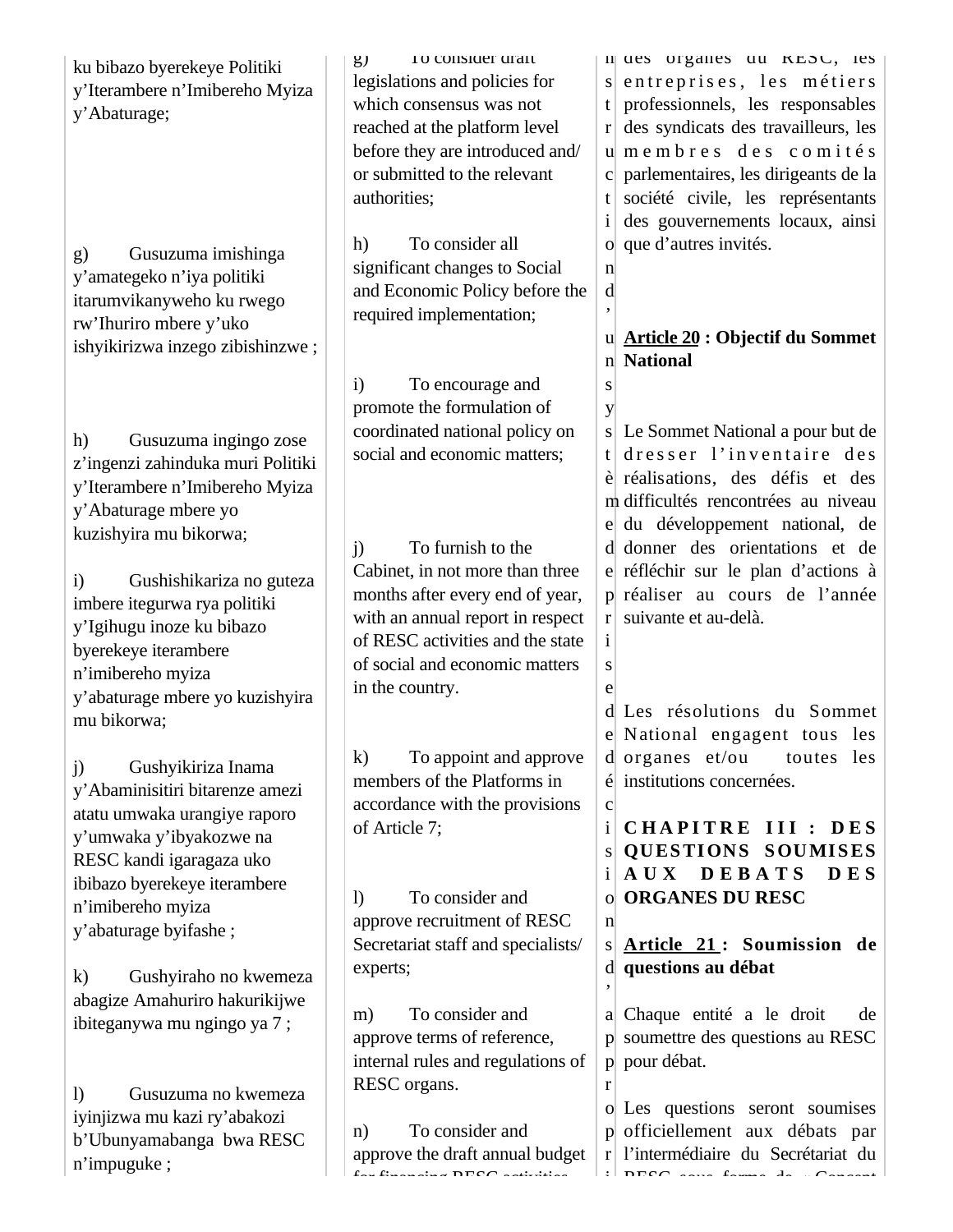m) Gusuzuma no kwemeza inyandiko z'ibisabwa n'amategeko ngengamikorere by'inzego za RESC;

n) Gusuzuma no kwemeza ingengo y'imari y'umwaka yo gukoresha mu bikorwa bya RESC mbere yo kuwoherereza inzego zishinzwe kuwemeza.

#### **Ingingo ya 15 : Ububasha bw'Inama y'Iterambere**

Bitabangamiye amategeko na politiki bisanzweho, Inama ishinzwe Iterambere isuzuma ikibazo icyo ari cyo cyose kirebana n'iterambere ry'ubukungu n'imibereho myiza y'abaturage .

#### **Ingingo ya 16 : Inama z'abagize Inama y'Iterambere**

Inama ishinzwe Iterambere iterana buri gihembwe n'igihe cyose bibaye ngombwa.

Ibyifuzo n'imyanzuro bivuye mu nama z'Inama ishinzwe Iterambere bihinduka ingingo zumvikanyweho kandi zigomba kubahirizwa n'ibigo ndetse n'inzego zose bireba. I c y i c i r o c y a 3 :

**Ubunyamabanga bwa RESC**

**Ingingo ya 17 : Imiterere y ' U b u n y a m a b a n g a b w a RESC** 

Hashyizweho Ubunyamabanga buhoraho bwa RESC, imiterere yabwo n'ababugize bigenwa n'Iteka rya Minisitiri w'Intebe.

for financing **RESC** activities before submission to the relevant authorising body for approval

### **Article 15: Power of the Development Council**

Without prejudice to any other legal instrument and/or policy in force, the Development Council shall consider any matter pertaining to social and economic development.

### **Article 16: Meetings of the Development Council**

The Development Council shall hold quarterly meetings and any other time deemed necessary.

Recommendations and resolutions of the Development Council meetings shall become binding agreements to all relevant organs, and/or institutions. **Section 3: Secretariat of RESC** 

# **Article 17: Structure of the RESC Secretariat**

There shall be a permanent RESC Secretariat whose composition and organisational structure shall be determined by a Prime Minister's Order.

All RESC Secretariat staff shall be governed by the Law on General Statutes for Rwanda Public Service.

**Article 18: Duties of RESC Secretariat**

i RESC sous forme de « Concept a Paper » si elles proviennent t d'institutions gouvernementales i ou sous forme de « Position o Paper » si elles proviennent du n Monde des Affaires ou de la n Société Civile. Le Secrétariat de a RESC procède à la distribution de t copies des « Concept Papers » et i des « Position Papers » à tous les o représentants des entités dans les n délais convenus et énoncés dans a le Règlement d'Ordre Intérieur.

e Tout projet de politique, de i par le Gouvernement sera soumis n au Secrétariat de RESC qui les t distribuera à tous les représentants é des entités pour considération et g étude. stratégie ou de législation initié

t Le Gouvernement soumet d régulièrement, ses plans sur les e politiques stratégiques ultérieures d et /ou des législations à é développer, et des calendriers v prévus au cours desquels ces e questions devraient être débattues.

o Les documents de politiques et p stratégies sont soumis et finalisés p avant que les projets de textes e légaux y relatifs soient examinés m par le RESC.

e n

a

d

l

 $\mathbf{1}$ 

,

r é e e

#### t **Article 22 : Classification de**  b **questions soumises**

s En termes de é débats sur les questions s pendantes, celles-ci sont classées u comme suit:  $r|a.$ calendrier des **a. Questions ordinaires** : Il s'agit des questions soumises au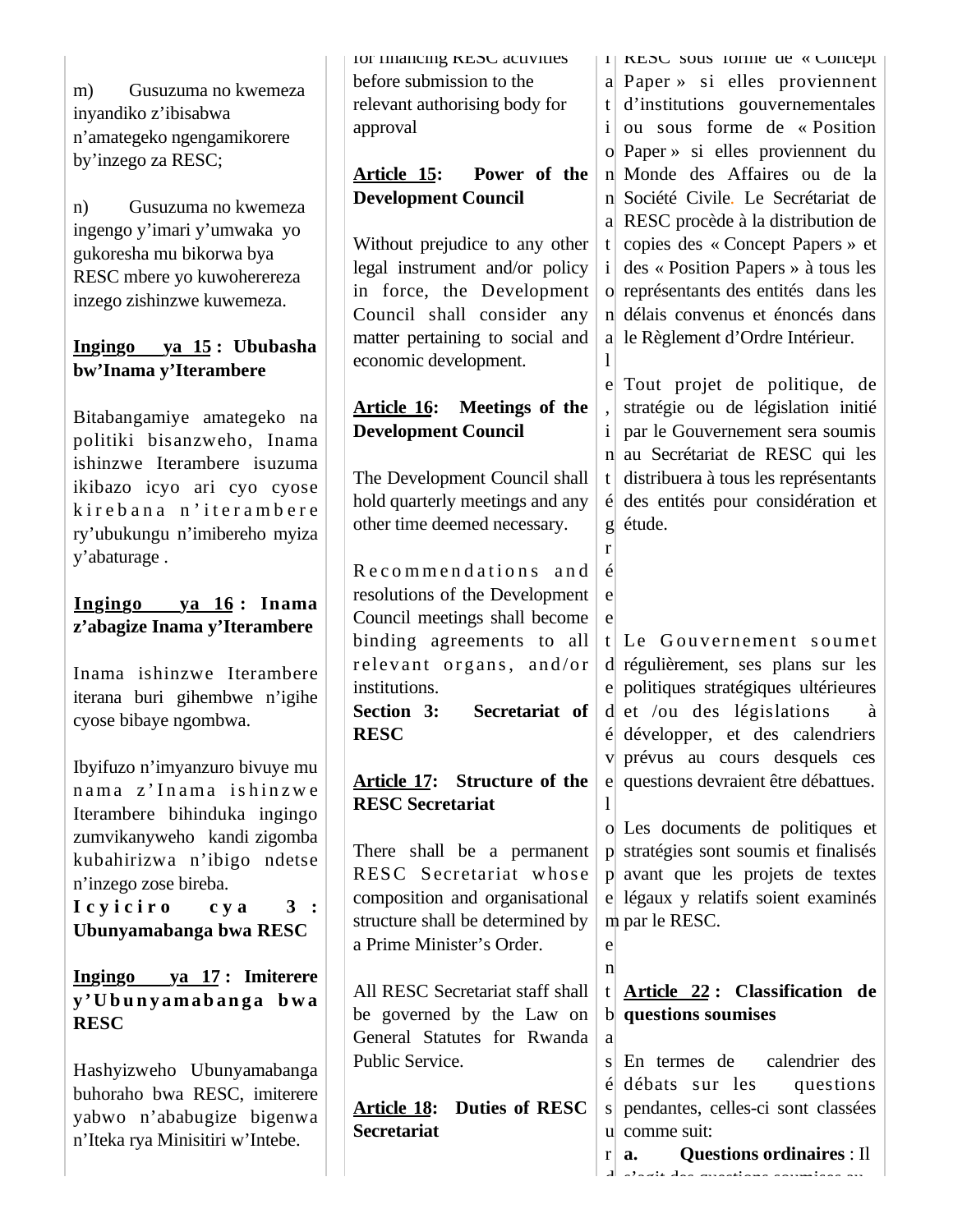A b a k o z i b o s e b'Ubunyamabanga bwa RESC bagengwa na Sitati Rusange igenga Abakozi ba Leta n'Inzego z'Imirimo ya Leta.

#### **Ingingo ya 18 : Inshingano z' U b u n y a m a b a n g a b w a RESC**

U bunyamabanga bufite inshingano zirimo:

a) Kunganira Amahuriro n'izindi nama z'akazi zikorwa n'inzego za RESC;

b) Guhuza ibikorwa by'Amahuriro n'ibyiciro no gutegura ingamba zo kubyongerera ubushobozi bwo gutegura "position papers" ku bibazo biriho byigwa kimwe n'ubushobozi bwo kujya mu mishyikirano;

c) Gutegura ingingo zibigomba kwitabwaho n'Amahuriro byemezwa n'Inama ishinzwe Iterambere ;

d) Gufasha mu ihererekanya ry'amakuru, mu busabane no mu mikoranire hagati y'inzego za Leta n'abafite uruhare mu iterambere ry'ubukungu n'imibereho myiza y'abaturage ; e) Gutegura no gushyikiriza Inama ishinzwe Iterambere umushinga w'ingengo y'imari y'umwaka kugira ngo iyisuzume mbere yo kuyishyikiriza nayo urwego bireba ngo ruyemeze;

The Secretariat shall have the following duties among others:

a) To provide support to Platforms and other RESC organs' working sessions ;

b) To coordinate the works of Platforms and constituencies and devise mechanisms to build their capacity to produce position papers on the issues under discussion as well as capacity to negotiate;

c) To develop detailed terms of reference for platforms to be approved by the Development Council ;

d) To foster communication, dialogue and coordination between Government institutions and other stakeholders;

e) To prepare and submit an annual budget for the financing of RESC activities to the Development Council for its consideration before submission to the relevant authorising body;

u G

r n

f) To prepare the agenda for RESC organs' meetings ;

g) To perform any other duties as may be assigned by the Development Council.

d s agit des questions soumises au e moins trois mois avant que leur s finalisation ne soit requise à f moins que les représentants ne a conviennent qu'un processus i spécial soit adopté à la lumière t des deux catégories énoncées cis après.

 $c\vert b.$ o celles-ci sont des questions non n prévues lors de la phase de c planification et qui doivent être r traitées d'urgence suite à un e problème national d'ordre t socioéconomique ou politique. s Néanmoins, ces questions sont e soumises au Secrétariat du RESC n au moins quatre semaines avant t la date exigée pour leur r finalisation.  $e \mid c$ . l s'agit de questions d'une e importance socioéconomique sur s le plan national qui sont soit d'une a extrême urgence, exigeant même c un traitement plus rapide de moins t de deux semaines ou, à cause de e leur importance et de leur u complexité, exigeant des délais r plus longs d'une durée dépassant s les trois mois de traitement d adéquat. **b. Questions urgentes** : **c. Questions spéciales** : il

o **Article 23 : Rôle du Secrétariat**  u **de RESC dans le processus de**  v soumission e **débat**  des questions au

e Sur réception d'une « position m paper » ou d'un « concept paper » e pour examen, le Secrétariat du n RESC propose un échéancier t pour sa finalisation souhaitée et , conformément aux dispositions de d l'article 22 du présent arrêté et en u informe les présidents des Materiale de la concernées pour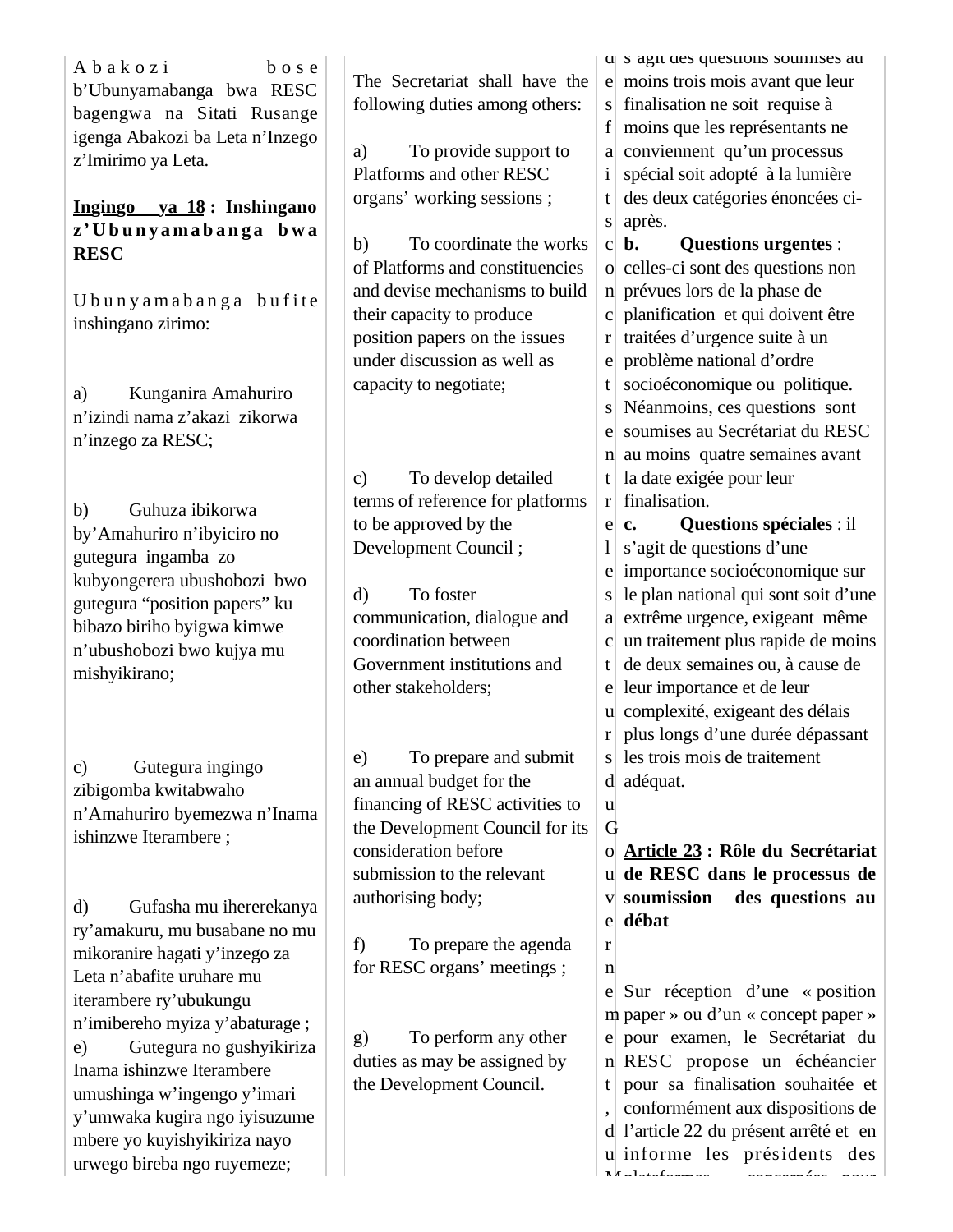|                                        |                                      | <b>IVI</b> platerormes<br>concernees pour        |
|----------------------------------------|--------------------------------------|--------------------------------------------------|
| Gutegura ingingo<br>f)                 |                                      | confirmation.<br>$\mathbf{i}$                    |
| zishyirwa ku murongo                   |                                      | 1                                                |
|                                        |                                      | Article 24: Discussions des<br>$\mathbf{i}$      |
| w'ibyigwa mu nama z'inzego za          | Section 4:<br>National               | e problèmes présentés                            |
| RESC;                                  | <b>Summit</b>                        | u                                                |
|                                        |                                      | d Les membres d'une plateforme                   |
| Kwuzuza indi nshingano<br>$\mathbf{g}$ | <b>Article 19:</b> Composition and   | e concernée se mettent d'emblée                  |
| iyo ari yo yose bwahabwa               | Meetings of the National             | s d'accord pour savoir si le                     |
| n'Inama ishinzwe Iterambere.           | <b>Summit</b>                        | A problème est présenté pour                     |
|                                        |                                      | f consultation et validation ou pour             |
|                                        | The National Summit shall be a       | f négociation ou les deux. Ils                   |
|                                        | consultative forum chaired by        | a clarifient et se mettent d'accord              |
|                                        | the President of the Republic of     | sur les discussions requises sur<br>$\mathbf{1}$ |
|                                        | Rwanda.                              | chaque sujet présenté.<br>r                      |
|                                        |                                      | e                                                |
|                                        | Held once a year, except for         | s Les membres se mettront ensuite                |
| Icyiciro cya 4: Inama Nkuru            | extraordinary necessity, the         | e d'accord sur le processus et                   |
| y'Igihugu                              | National Summit meeting shall        | t l'échéancier requis pour examiner              |
|                                        | bring together<br>a 11               | d les sujets proposés.                           |
| Ingingo ya 19 : Imiterere              | representatives of RESC              | e                                                |
| n'inama z'Inama Nkuru                  | organs, organised business,          | 1 En cas de besoin d'expertise                   |
| y'Igihugu                              | professional bodies, labour          | a technique en dehors de celle des               |
|                                        | leaders, parliamentary               | S membres, la plateforme, en                     |
| Inama yo ku rwego rw'Igihugu           | committee members, civil             | o concertation avec le Secrétariat,              |
| ni ihuriro ryo kungurana               | society leadership, Local            | c aura les pouvoirs de nommer un                 |
| ibitekerezo, riyoborwa na              | government representatives and       | comité ou groupe de travail<br>$\mathbf{1}$      |
| Perezida wa Repubulika y'u             | other invited guests.                | composé d'experts compétents                     |
| Rwanda.                                |                                      | t pour examiner le problème et                   |
|                                        |                                      | é conseiller les membres de la                   |
| Inama y'Inama yo ku rwego              |                                      | C Plateforme sur les décisions à                 |
| rw'Igihugu iterana rimwe mu            | Purpose of the<br><u>Article 20:</u> | $i$ prendre.                                     |
| mwaka, cyangwa iyo habonetse           | <b>National Summit</b>               | V                                                |
| impamvu idasanzwe ituma haba           |                                      | $\mathbf{i}$<br>Article 25 : Rôle des Comités    |
| indi, ihuza abahagarariye inzego       |                                      | <b>Conjoints de Négociation</b>                  |
| za RESC bose, ibigo                    | The purpose of the National          | e                                                |
| by'ubucuruzi byishyize hamwe,          | Summit shall be to take stock of     | a Au cas où la question à débattre               |
| amashyirahamwe y'umurimo,              | achievements, challenges and         | u rentre dans les termes de référence            |
| abahagarariye /abayobozi               | difficulties in national             | R de plus d'une plate-forme, le                  |
| b'abakozi n'abakoresha, abagize        | development, give orientation        | w Président du Conseil désigne un                |
| komite y'Inteko Ishinga                | and reflect on the intended plan     | a comité conjoint de négociation                 |
| Amategeko, abayobozi                   | of actions in the forthcoming        | n pour discuter de l'affaire.                    |
| b'Urugaga rw'imiryango                 | year and beyond.                     | d                                                |
| itegamiye kuri Leta, Abayobozi         |                                      | a                                                |
| ku nzego zegerejwe abaturage           |                                      | Article 26 : Intervention d'une<br>e             |
| n'abandi bayitumirwamo.                |                                      | n Partie Tierce                                  |
|                                        |                                      | V                                                |
| Ingingo ya 20: Intego                  | Resolutions of the National          | u Pour les cas où l'intervention                 |
| z'Inama Nkuru y'Igihugu                |                                      |                                                  |

Summit shall be binding to all e d'un ou plusieurs Ministres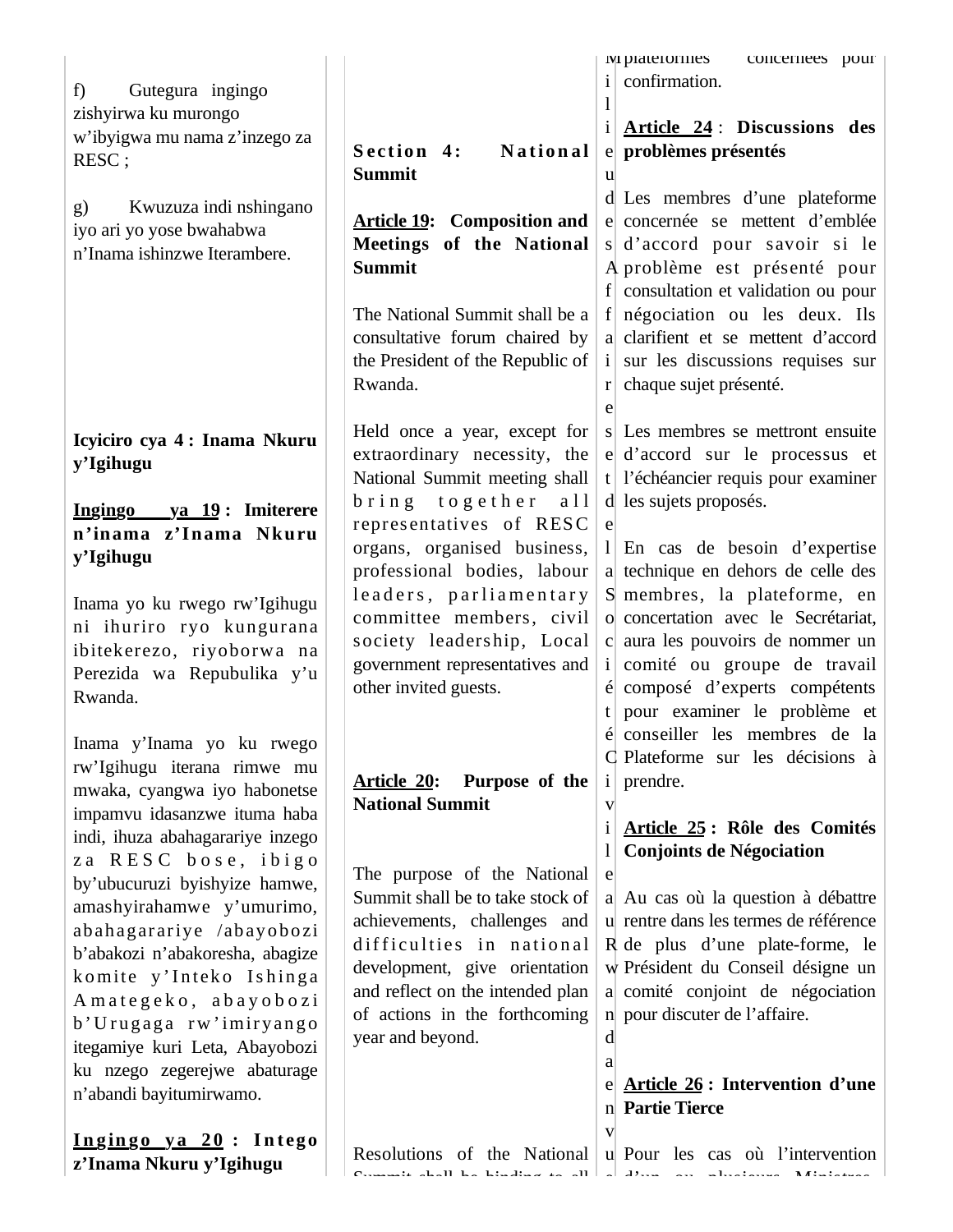Inama Nkuru y'Igihugu igamije kub arura iby agezweho, kugaragaza inzitizi n'ibibazo bikiriho mu iterambere ry'igihugu, gutanga umurongo ngenderwaho no gutekereza kuri gahunda y'ibizakorwa mu mwaka ukurikira na nyuma yaho.

Imyanzuro y'Inama Nkuru y'Igihugu yubahirizwa nk'itegeko ku nzego zose n'ibigo byose bireba.

**U M U T W E W A I I I : I B I B A Z O BISHYIKIRIZWA INZEGO ZA RESC KUGIRANGO BISUZUMWE** 

**Ingingo ya 21: Itangwa ry'ibibazo** 

Buri cyiciro gifite uburenganzira bwo kugeza ibibazo kuri RESC kugira ngo bisuzumwe.

Ibyo bibazo binyuzwa mu Bunyamabanga bwa RESC muri "concept paper" iyo byoherejwe n'inzego za Leta cyangwa muri "position paper" iyo biturutse mu bikorera cyangwa mu miryango itegamiye kuri Leta. Ubunyamabanga bwa RESC buha kopi abahagarariye ibyiciro byose mu gihe cyemejwe mu mategeko ngengamikorere.

Buri nyandiko ya politiki, iy'ingamba cyangwa itegeko Summit shall be binding to all relevant organs and/or institutions.

**CHAPITER III: ISSUES FOR DISCUSSION IN RESC ORGA NS**

**Article 21: Tabling the issues** 

r

p r

> u s d

o

n

c

Each constituency has the right to table issues for discussion in RESC.

Issues shall be formally submitted throught the RESC Secretariat in the form of a Concept Paper in case of Government institutions or Position Paper in case of Business Community and Civil Society. The RESC Secretariat shall deliver copies of submitted Concept Papers and Position Papers to all constituency representatives within the time agreed upon in internal rules and regulations.

Any draft policy, strategy or legislation initiated by Government shall be presented to RESC through the RESC Secretariat which shall deliver it to all constituent representatives for consideration and study.

On regular basis, Government shall table plans for upcoming s trategic policies and/or legislations and anticipated

e d un ou plusieurs Ministres, d officiels du Gouvernement, ou ' toute autre personne ressource a issue de l'une ou l'autre entité est m nécessaire pour renforcer et é accélérer le processus permettant l d'arriver à un consensus, le i Président de la Plateforme o demande au Secrétaire Exécutif du r Secrétariat de RESC de faciliter la e participation de la partie requise.

l **Article 27 : Rapports sur les**  e **débats et résolutions de RESC**

o c négociation soumet à la e plateforme concernée le rapport s convenu pour approbation finale s et suite requise, le cas échéant. Le comité ou l'équipe de

e Une fois le processus d d'engagement sur la question é soumise terminé, la plate-forme v doit préparer un rapport pour e examen et ratification par le l Conseil de Développement.

p Les rapports approuvés par les p Plates-formes sont soumis au e Conseil de Développement, par m les bons soins du Secrétariat de e RESC.

t **Article 28 : Contenus des**  é **rapports de RESC** 

o Les rapports de RESC doivent n renfermer les éléments suivants : o

 $m a$ . i concise de la nature des q problèmes et les niveaux de u discussion et de négociation qui e les ont marqués avant leur e Historique (description  $\ell$  ti RESC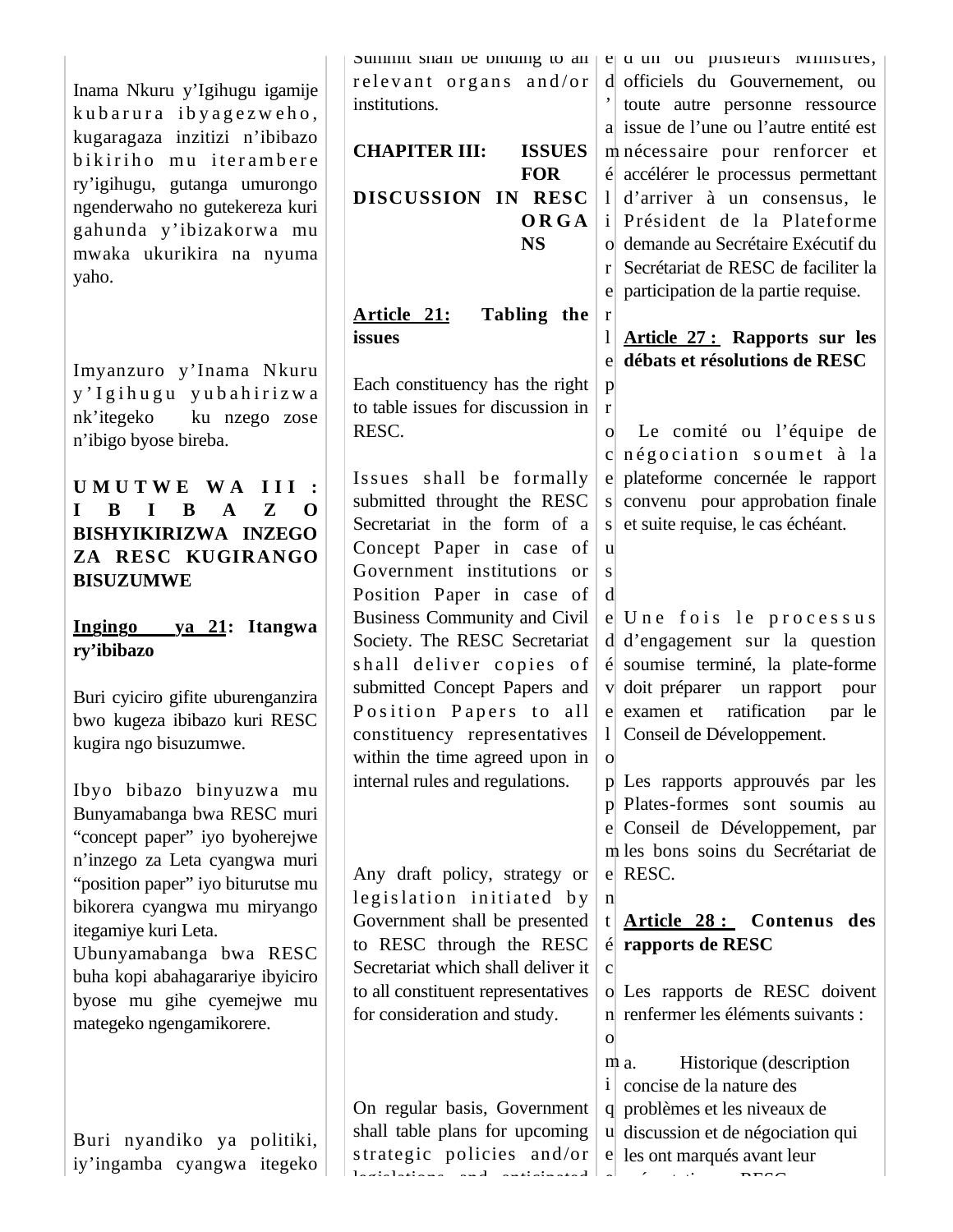| iturutse muri Guverinoma<br>inyuzwa mu Bunyamabanga bwa<br>RESC bukayishyikiriza<br>abahagarariye ibyiciro bose<br>kugira ngo ziyisuzume kandi<br>ziyisesengure.                                                                                                 | registations and anticipated<br>time-frames within which such<br>issues would need to be<br>discussed.                                                                                                                                                                                                                                  | e presentation au RESC pour<br>t<br>examen);<br>S<br>$\overline{O}$<br>c                                                                                                                                                                                                                                                                                                                                                                             |
|------------------------------------------------------------------------------------------------------------------------------------------------------------------------------------------------------------------------------------------------------------------|-----------------------------------------------------------------------------------------------------------------------------------------------------------------------------------------------------------------------------------------------------------------------------------------------------------------------------------------|------------------------------------------------------------------------------------------------------------------------------------------------------------------------------------------------------------------------------------------------------------------------------------------------------------------------------------------------------------------------------------------------------------------------------------------------------|
| Inzego za Leta zitanga buri gihe<br>ingengabihe y'imishinga<br>y'ingamba, politiki n'amategeko<br>iteganyijwe kuzigwa mu minsi iri<br>imbere.                                                                                                                    | Relevant policy and strategy<br>documents shall be agreed up<br>on before discussion on<br>proposed legislation by RESC.<br><b>Classification</b><br>Article 22:<br>of tabled issues                                                                                                                                                    | Processus du RESC (à<br>$a \mid b$ .<br>savoir le rapport des étapes<br>d parcourues, l'une après l'autre,<br>u dont les termes de référence de<br>tout comité ou groupe de travail<br>p<br>a formé pour sa négociation et le<br>y nombre de réunions tenues);                                                                                                                                                                                       |
| Inyandiko za politiki<br>n'iz'ingamba zibanza<br>kumvikanwaho mbere y'uko<br>imishinga y'amategeko                                                                                                                                                               | In terms of timeframe for<br>signing off tabled issues, the<br>following shall be the<br>classifications:<br><b>Ordinary issues:</b> these<br>a.                                                                                                                                                                                        | Domaines où consensus<br>C <sub>1</sub><br>ou accord ont eu lieu;<br>Domaines de désaccord;<br>$\mathbf{d}$ .<br>S<br>Domaines où des réserves<br>e.<br>u ont été émises;<br>r                                                                                                                                                                                                                                                                       |
| izishingiyeho iganirwaho muri<br>RESC.<br>Ingingo ya 22: Uko ibibazo                                                                                                                                                                                             | shall be issues tabled at least<br>three months before the sign off<br>is required, unless agreed by<br>representatives that a special<br>process should be followed in                                                                                                                                                                 | $p \mid f$ .<br>Projets de textes<br>juridiques sur les consensus et<br>r <sub>l</sub><br>o accords;<br>Conclusion.<br>g.<br>p<br>$\overline{O}$                                                                                                                                                                                                                                                                                                     |
| bitanzwe bikurikirana<br>Ku byerekeye gahunda yo<br>gusuzuma ikibazo runaka,<br>ibibazo bishirwa mu bwoko<br>bikurikira:                                                                                                                                         | line of the two categories<br>outlined below.<br><b>Urgent issues: these</b><br>b.<br>shall be issues unforeseen<br>during the planning phase and                                                                                                                                                                                       | Article 29: Approbation des<br>S<br>$\mathbf{i}$<br>rapports de RESC<br>t<br>$\mathbf{i}$<br>S'il y a des sujets de désaccord<br>o dans le rapport, le Conseil de                                                                                                                                                                                                                                                                                    |
| Ibibazo bisanzwe: Ni<br>a.<br>ibibazo byashyikirijwe mu mezi<br>atatu mbere y'igihe ntarengwa<br>cyo kuba byanonosowe, keretse<br>abahagarariye ibyiciro<br>bumvikanye ko hakurikizwa<br>uburyo budasanzwe bukurikije<br>ubwoko bubiri bukurikira<br>bw'ibibazo. | which have to be processed<br>urgently as a result of a national<br>social-economic or political<br>concern. These issues shall<br>nonetheless be tabled to RESC<br>Secretariat at least four weeks<br>before sign off is required.<br><b>Special issues: these</b><br>c.<br>shall be issues of national<br>socio-economic or political | n Développement devra engager des<br>d discussions avec les représentants<br>u des entités concernée pour tenter<br>M de résoudre tout désaccord non<br>réglé et les réserves restantes. Une<br>$\mathbf{i}$<br>n fois satisfait du consensus atteint,<br>$\mathbf{i}$<br>le Conseil de Développement<br>devra approuver le rapport en<br>S<br>conséquence après quoi il sera<br>$t_{\parallel}$<br>réputé<br>document officiel et<br>r <sub>l</sub> |
| Ibibazo byihutirwa: Ni<br>b.<br>ibibazo bitateganyijwe muri<br>gahunda ariko bigomba<br>gusuzumwa ku buryo<br>bwihutirwa kubera impamvu za<br>politiki cyangwa zerekeye<br>ubukungu n'imibereho myiza                                                            | importance which are either of<br>extreme urgency, requiring<br>even more rapid processing of<br>less than two weeks or, because<br>of their importance and<br>complexity, require much<br>longer time periods of not less<br>وبالمفحصح والمراجية جالفسح ومراقب والمسالة المجالة                                                        | $e$ public.<br>d<br>e<br>S<br>$F_{\rm}$<br>$\mathbf{i}$<br>$\mathbf{n}$<br>ᆚ                                                                                                                                                                                                                                                                                                                                                                         |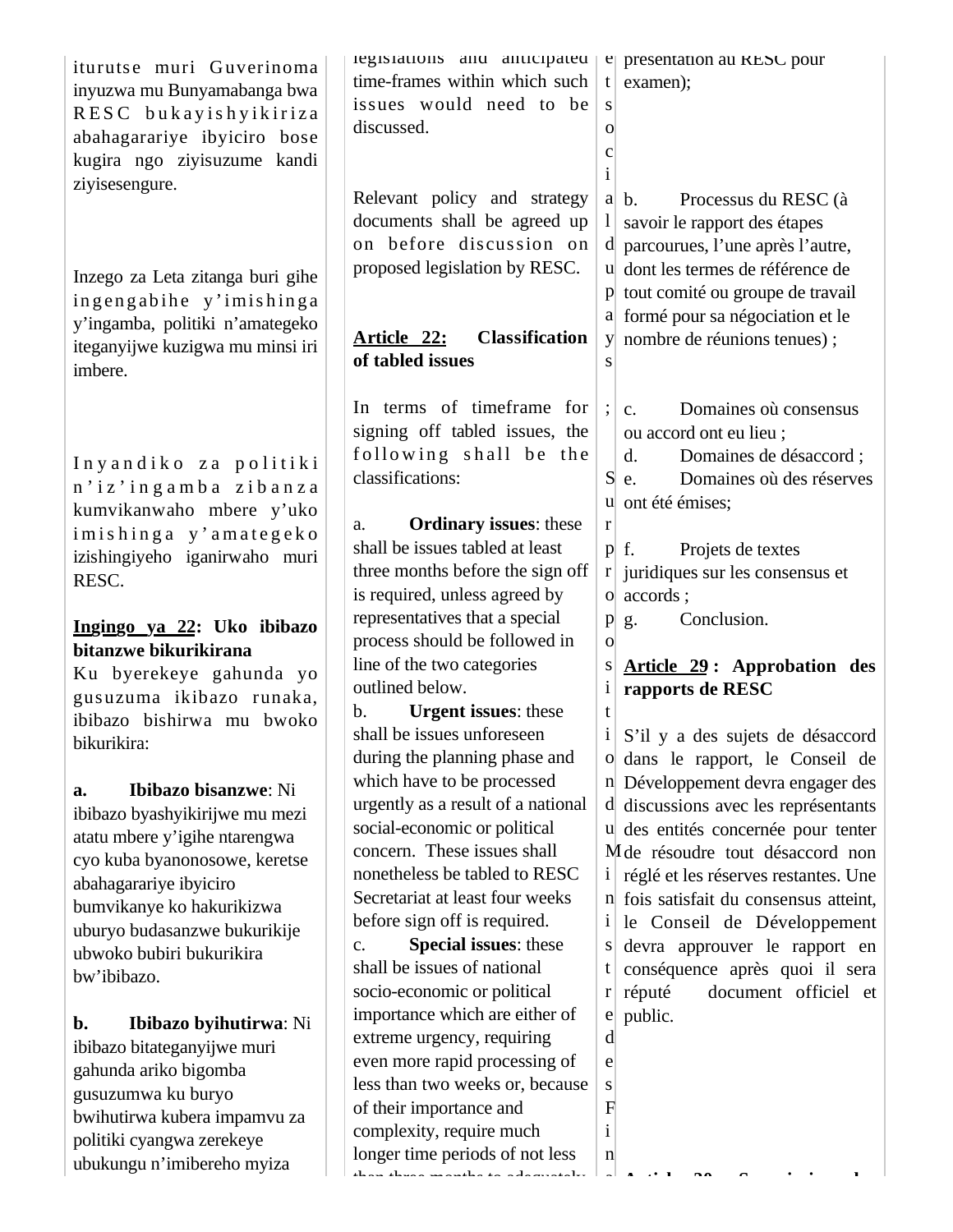y'abaturage. Ariko ibyo bibazo bigomba gushyikirizwa Ubunyamabanga ba RESC nibura ibyumweru bine mbere y'uko igihe ntarengwa cy'inonosorwa kigera.

**c. Ibibazo byihariye**: Ni ibibazo bikomeye bya politiki cyangwa byerekeye ubukungu n'imibereho myiza y'abaturage byihutirwa cyane bigomba ndetse gusuzumwa mu gihe kitarengeje ibyumweru bibiri, cyangwa, kubera uburemere n'imikomerere yabyo, bisaba igihe kirekire kirengeje amezi atatu kugira ngo bisuzumwe neza.

#### **Ingingo ya 23: Uruhare rw'Ubunyamabanga bwa R E S C m u n z i r a y o gushyikiriza ibibazo bigomba gusuzumwa.**

Bukimara kubona "Position paper" cyangwa "concept paper", Ubunyamabanga bwa RESC bugaragaza igihe ntarengwa inonosorwa ry'izo nyandiko r i k w i r i y e g u k o r w a m o hakurikijwe ibiteganywa mu ngingo ya 22 y'iri teka kandi bukabimenyesha abayobozi b'amahuriro bireba kugira ngo byumvikanweho.

### **Ingingo ya 24: Kujya impaka ku bibazo byashyikirijwe**

Bagitangira, abagize ihuriro bireba bumvikana niba ikibazo bashyikirijwe ari icyo kujyaho inama no kwemezwa, cyangwa niba ari icyo gukorw aho imishyikirano, cyangwa byombi. than three months to adequately process.

**Article 23: Role of the RESC Secretariat in the process of tabling issues for discussion** e

Upon receipt of any Position Paper or Concept Paper, the RESC Secretariat shall propose a timeframe within which signoff is preferred in line with the provisions of Article 22 of this Order and inform concerned chairpersons of relevant platforms accordingly.  $\mathbf{1}$ a P  $\mathbf{1}$ a n i f i

# **Article 24: Discussions on the tabled issues**:

Members of a relevent platform shall agree at the outset whether the issue is tabled only for consultation and validation, or for negotiation or for both. They will clarify and agree on the kind of discussions needed on each issue tabled.

Members shall then agree on a required process and timeframe to consider the tabled matters.

Where issues require technical expertise outside that of members, the platform shall, in consultation with the Secretariat, appoint a technical committee with competent experts to study the matter and advise the Platform members for the necessary decisions to be taken.

#### a **Article 30 : Soumission des rapports de RESC**

n c

s e t d e

i

x a m e n

Après approbation du rapport par le Conseil de Développement, le Secrétariat du RESC soumet le rapport au Ministère concerné qui est responsable de la soumission dudit rapport au Conseil des Ministres pour examen en cas de besoin. Le Secrétariat réserve une copie pour le Président de la République, le Premier Ministre et les membres du Conseil de Développement.

#### c **Article 31 : Débats et mesures**  a prises sur t **RESC**  les rapports de

o Tous les ministères sont tenus, en n qualité de l'une des parties, de E refléter c accords qui ont été atteints au o RESC au niveau des stratégies, n politiques ou rapports qu'ils o soumettent au Conseil des m Ministres ou au niveau des projets i de loi à soumettre au Parlement q pour législation. u avec exactitude, les

e Dans le cas où une formulation du A doit être soumise tel qu'elle est et p lorsqu'il n'y a pas eu formulation r è de l'accord de RESC seront s reflétés dans le projet de loi e soumis au Parlement. projet de loi a été convenue au niveau des organes du RESC, elle de projet de loi ; le fond et l'esprit

e Les parties sont tenues de ne pas t i la début de la component de la proponent de la component de la component de la component de la component de<br>La component de la component de la component de la component de la component de la component de la component d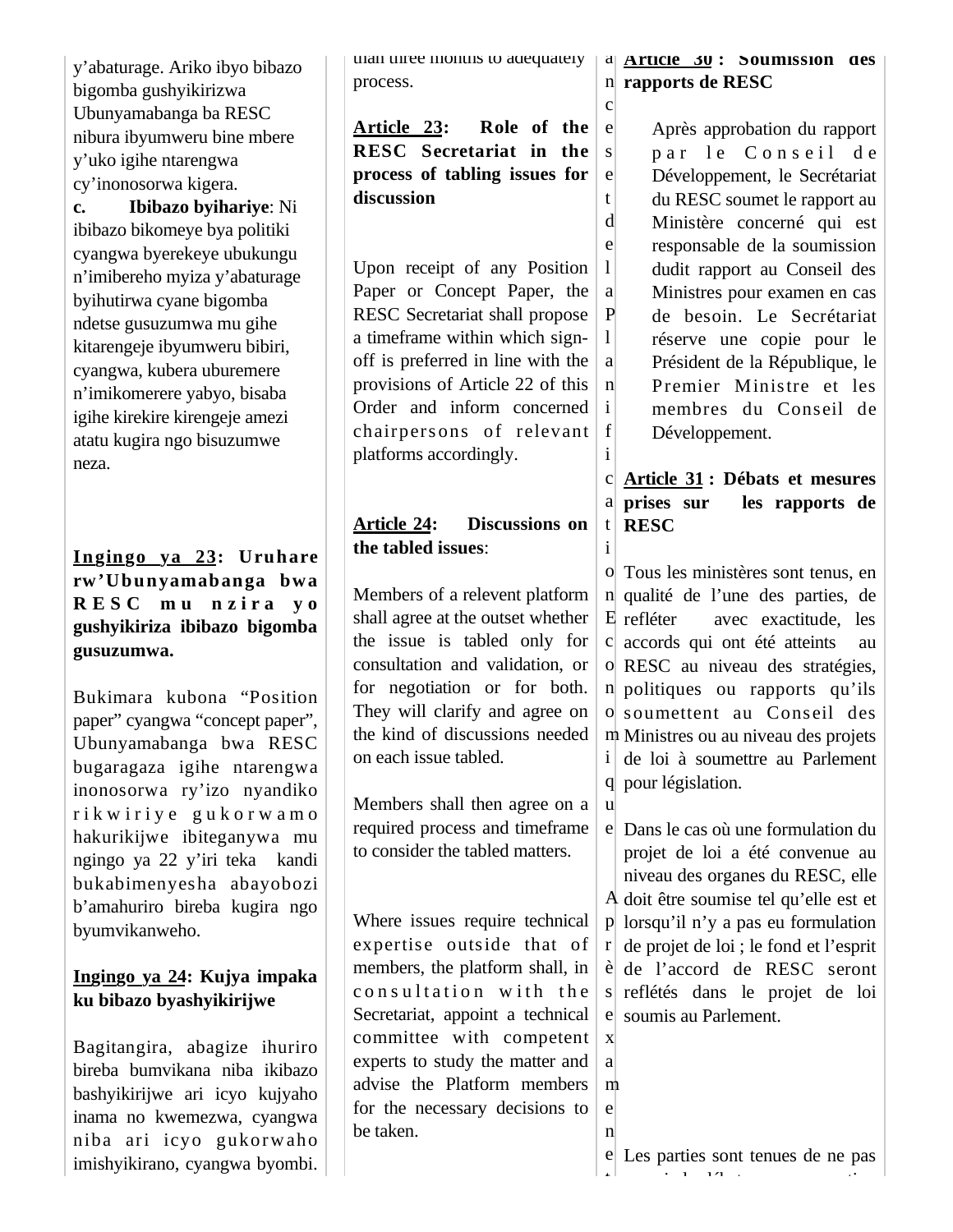Basobanura kandi bakumvikana ku bwoko bw'impaka zigomba kugibwa kuri buri kibazo. Abagize ihuriro bumvikana kandi ku buryo n'ingengabohe ibibazo byashyikirijwe bigomba gusuzumwamo.

Iyo ibibazo byashyikirijwe bisaba ubumenyi bwa tekiniki abagize ihuriro badafite, ihuriro, rimaze kubijyaho inama n'Ubunyamabanga bwa RESC, rishyiraho akanama mu rwego rwa tekiniki kagizwe n'inzobere zishinzwe kwiga no kugira inama abagize Ihuriro ku byemezo bikwiye gufatwa.

#### **Ingingo ya 25: Inshingano z'A k an ama Gah u riw eh o k'Imishyikirano.**

Iyo ikibazo kigomba kugibwaho impaka kiri mu nshingano z'amahuriro arenze rimwe Perezida w'Inama ashyiraho a k a n a m a g a h u r i w e h o k'imishyikirano kugira ngo gasesengure icyo kibazo.

#### **Ingingo ya 26: Kwiyambaza Urwego rwo hanze**

I y o b i b a y e n g o m b w a kwiyambaza Minisitiri urebwa n'ikibazo runaka, umukozi mukuru wo mu nzego za Leta, cyangwa undi wese wakenerwa uva mu bindi byiciro kugira ngo bunganire kand bafashe abajya impaka kuri icyo kibazo kugera vuba ku bwumvikane, Perezida w'I huriro asaba U m u n y a m a b a n g a Nshingwabikorwa wa RESC korohereza abo bose kugira ngo bashobore gutanga inkunga

# **Article 25: Role of Joint Negociation Committees**

In such cases where the issue for discussion falls under the terms of reference of more than one platform, the Chairperson of the Council appoints a joint negotiation committee to discuss the matter.

p a

 $1<sup>1</sup>$ 

n s e i l

s

e s ,

n s

a n c e

1

### **Article 26: Intervention of External Party**

In instances where the intervention of the relevant Minister(s), Government official(s) or other resource person from any constituency is required to reinforce and speed up the process of reaching consensus, the platform Chair shall request the Executive Secretary of the RESC Secretariat to facilitate the required party's attendance.

**Article 27: Reporting on RESC** discussions and **resolutions**

The negotiating committee or taskforce shall submit to the relevant platform the agreed upon report for final approval and further action where required.

Once the process of engagement on the tabled issue has been completed, the Platform shall prepare a report for consideration and ratification by the Development Council.

 $\iota$ | rouvrir le debat sur une question a ayant fait l'objet de consensus et d d'accord o dans n'importe quel forum sauf p lors du processus au niveau du t Conseil des Ministres ou du i o parties sont notifiées des n changements. au niveau du RESC Parlement. Dans un tel cas, les

r Les parties ont le droit de e lesquelles C compromis o RESC a émis un accord tacite. soulever des questions sur il n'y a pas eu de ou sur lesquelles

### **CHAPITRE IV : DES FINANCES**

### d **A r t i c l e 3 2 : B u d g e t d e**  e **fonctionnement**

M Le budget de fonctionnement du i RESC provient du budget de n l'Etat imputé sur celui des i Services du Premier Ministre. Le s RESC peut bénéficier de fonds t r ceux de l'Etat. provenant d'organes autres que

e **ressources du RESC A rticle 33 : Ges tion d es** 

a RESC doit se conformer aux lois s régissant les finances de l'Etat é dans l'exécution de ses tâches.

### d **C H A P I T R E V : D E S**  u **DISPOSITIONS FINALES**

3 **Article 34 : Autorités chargées de**  / **la mise en exécution de cet arrêté**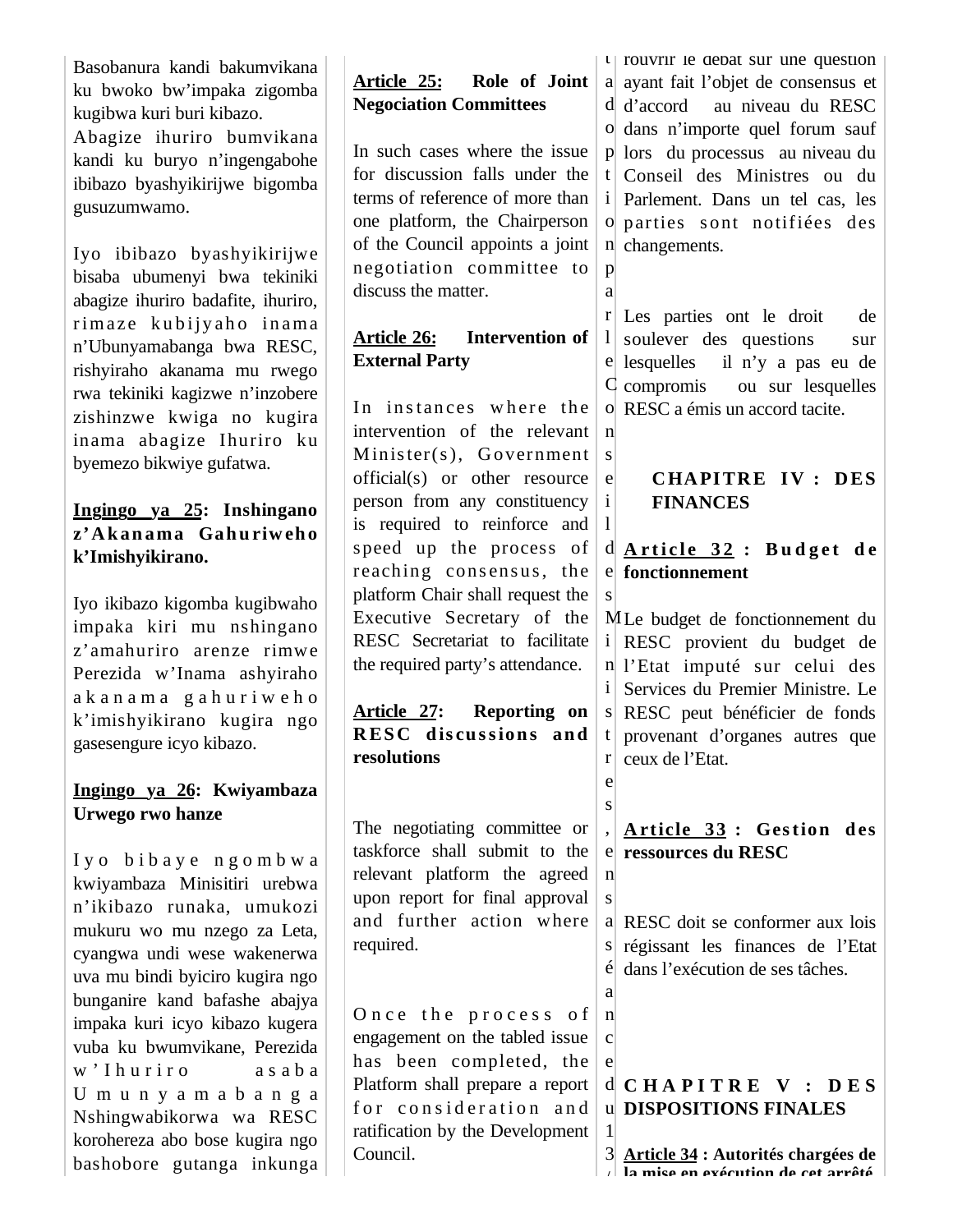| bakeneweho.                                                                                                                                                                                         |                                                                                                                                                                                |                                    |                                                                                                                                                                                                                                                                                                                           |
|-----------------------------------------------------------------------------------------------------------------------------------------------------------------------------------------------------|--------------------------------------------------------------------------------------------------------------------------------------------------------------------------------|------------------------------------|---------------------------------------------------------------------------------------------------------------------------------------------------------------------------------------------------------------------------------------------------------------------------------------------------------------------------|
| Ingingo ya 27: Gutanga<br>raporo ku mpaka zagiwe no<br>ku byemezo byafashwe mu<br>rwego rwa RESC.<br>Akanama cyangwa itsinda                                                                        | Reports approved by the<br>Platforms are submitted to the<br>Development Council through<br>the RESC Secretariat.<br>Article 28:<br>Contents of                                | 2                                  | Le Premier Ministre, le Ministre<br>des Finances et de la Planification<br>Economique, le Ministre de<br>2 l'Administration Locale, de la<br>0 Bonne Gouvernance, du<br>0 Développement Communautaire                                                                                                                     |
| bishinzwe imishyikirano biha<br>ihuriro bireba raporo<br>y'ibyumvikanyweho kugira ngo<br>riyemeze bwa nyuma kandi<br>rigaragaze igikwiye gukorwa,<br>risanze ari ngombwa<br>Iyo igikorwa cyo gufata | <b>RESC Reports</b><br>RESC reports shall comprise of<br>the following:<br>Background (a brief<br>a.<br>description of what the issues<br>are and the levels of discussion     | $\mathbf{C}$                       | 7 et des Affaires Sociales, le<br>Ministre du Commerce, de<br>l'Industrie, de la Promotion des<br>Investissement, du Tourisme et<br>A des Coopératives et la Secrétaire<br>V d'Etat chargée de la Planification<br><b>Q</b> Economique au Ministère des<br>N Finances et de la Planification<br>S Economique sont chargés |
| ibyemezo ku kibazo<br>ryashyikirijwe kirangiye, Ihuriro<br>ritegura raporo ishyikirizwa<br>Inama y'Iterambere kugira ngo<br>iyisuzume kandi iyemeze<br>burundu.<br>Raporo Ihuriro ryemeje           | and consensus building through<br>which they were tabled before<br>they were brought to RESC for<br>consideration);                                                            | D<br>N                             | O d'assurer l'exécution du présent<br>$\bf R$ arrêté.<br><b>Article 35: Disposition</b><br>$\overrightarrow{N}$ abrogatoire                                                                                                                                                                                               |
| ishyikirizwa Inama y'Iterambere<br>binyuze mu Bunyamabanga bwa<br>RESC.<br>Ingongo ya 28: Ibishyirwa                                                                                                | The RESC process ( <i>i.e.</i><br>b.<br>the step-by-step account of the<br>process within the platforms<br>including the terms of reference<br>of any negotiating committee or |                                    | $\mathbf{E}$ L'Arrêté Présidentiel n° 86/01 du<br>$\frac{1}{\sqrt{1}}$ 02/09/2002 portant création du<br>$\alpha$ Forum de Partenariat Economique<br>$\mathbf R$ entre le Secteur Public et le<br>$\mathbf{D}$ Secteur Privé, ainsi que toutes les                                                                        |
| muri raporo ya RESC<br>Raporo zitegurwa na RESC<br>zigomba kuba zikubiyemo<br>ingingo zikurikira:                                                                                                   | task force established and the<br>number of meetings held);<br>Areas where consensus<br>c.<br>and agreements were reached;                                                     | 0<br>N                             | $\Omega$ autres dispositions antérieures<br>v contraires au présent arrêté sont<br>$\mathbf{N}$ abrogées.                                                                                                                                                                                                                 |
| Amavu n'amavuko<br>a.<br>y'ikibazo (gusobanura muri<br>make ibibazo ibyo ari byo<br>n'inzego zitandukanye impaka<br>zagiweho ndetse n'inzira yo                                                     | Any areas of<br>d.<br>disagreements;<br>Any areas where<br>e.<br>reservations were made;<br>Legal drafting of the<br>f.<br>consensus and agreements;                           | S<br>C<br>H                        |                                                                                                                                                                                                                                                                                                                           |
| kubyumvikanaho byanyuzemo<br>mbere yo gushyikirizwa RESC<br>ngo ibisuzume);<br>Inzira ibibazo<br>$\mathbf b$ .                                                                                      | Conclusion.<br>g.<br>Article 29:<br>Approval of<br><b>RESC Reports</b>                                                                                                         | P                                  | Article 36 : Entrée en vigueur<br>Le présent arrêté entre en vigueur<br>$\mathbf{\tau}$ le jour de sa publication au<br>R Journal Officiel de la République                                                                                                                                                               |
| byanyuzemo muri RESC (ni<br>ukuvuga inzira isuzuma<br>ry'ibibazo ryanyuzemo,<br>intambwe ku yindi, mu                                                                                               | If there are issues of contention<br>in the report, the Development<br>Council shall engage into<br>discussions with relevant<br>atallica del cadadega alegadego de fa         | $\bf{E}$<br>$\mathbf{I}$<br>D<br>ъ | du Rwanda.<br>Kigali, le 31/12/2007<br>Le Président de la République                                                                                                                                                                                                                                                      |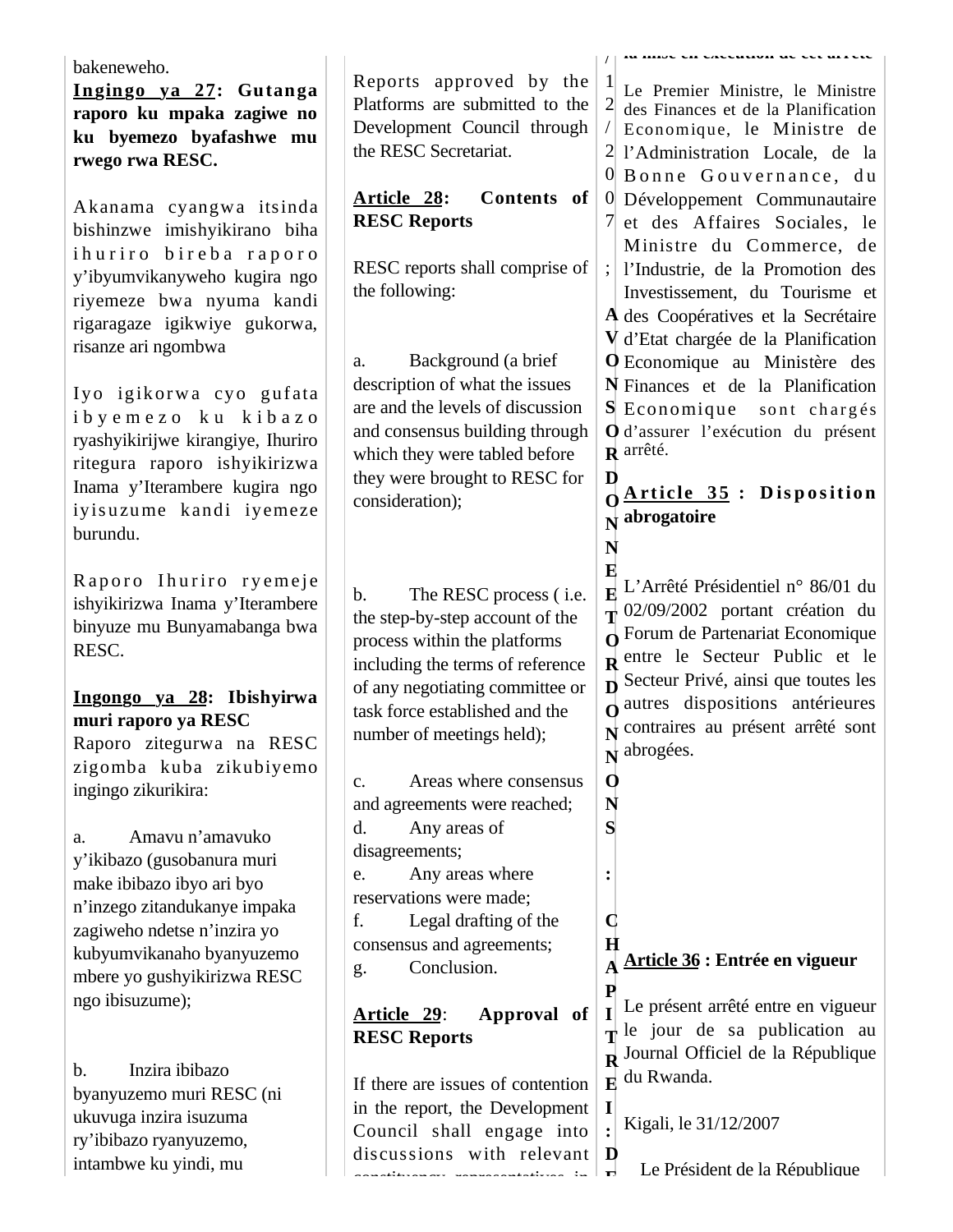| mahuriro, harimo n'ibyo<br>akanama cyangwa itsinda<br>rishinzwe imishyikirano<br>byasabwe gukora n'umubare<br>w'inama zakozwe);<br>Ibyashoboye<br>$\mathbf{c}$ .<br>kumvikanwaho no gufatwaho<br>ibyemezo;<br>Ibitarashoboye<br>d.<br>kumvikanwaho;<br>Ibyo abashyikirana<br>e.<br>bifasheho;                                                                                               | consumency representatives in $\  \mathbf{r} \ $<br>attempt to resolve any<br>outstanding disagreements and<br>remaining reservations.<br>On<br>satisfaction that consensus was<br>reached, the Development<br>Council shall approve the report<br>accordingly after which it will<br>be considered an official and<br>public document.                                           | $\mathbf L$<br>$\mathbf A$<br>D<br>$\bf E$<br>S<br>$\mathbf{I}$<br>G<br>N<br>$\overline{\mathbf{A}}$<br>T<br>$\Omega$        | <b>KAGAME Paul</b><br>$(s\acute{e})$<br>Le Premier Ministre<br><b>MAKUZA Bernard</b><br>$(s\acute{e})$<br>Le Ministre des Finances et de la<br><b>Planification Economique</b><br><b>MUSONI James</b><br>$(s\acute{e})$<br>Le Ministre de l'Administration                                                                                                                 |
|---------------------------------------------------------------------------------------------------------------------------------------------------------------------------------------------------------------------------------------------------------------------------------------------------------------------------------------------------------------------------------------------|-----------------------------------------------------------------------------------------------------------------------------------------------------------------------------------------------------------------------------------------------------------------------------------------------------------------------------------------------------------------------------------|------------------------------------------------------------------------------------------------------------------------------|----------------------------------------------------------------------------------------------------------------------------------------------------------------------------------------------------------------------------------------------------------------------------------------------------------------------------------------------------------------------------|
| f.<br>Kwadika, mu buryo<br>bw'amategeko,<br>ibyumvikanyweho<br>n'ibyafashweho ibyemezo<br>Umusozo<br>g.                                                                                                                                                                                                                                                                                     | Submission of<br>Article 30:<br><b>RESC Reports</b><br>Once the report is approved by<br>the Development Council, it                                                                                                                                                                                                                                                              | $\mathbf A$<br>r<br>t<br>$\bf c$                                                                                             | Locale, de la Bonne Gouvernance,<br>du Développement<br>Communautaire et des Affaires<br>Sociales<br><b>MUSONI Protais</b><br>$(s\acute{e})$                                                                                                                                                                                                                               |
| Ingingo ya 29: Kwemeza<br>burundu Raporo za RESC<br>Niba muri raporo hari<br>ibishidikanywaho, Inama<br>y'Iterambere ibijyaho impaka<br>n'abahagarariye ibyiciro<br>hagamijwe gukemura ibibazo<br>bitari byumvikanwaho n'ibyo<br>abashyikirana bakomeje<br>kwifataho. Ibyo byose bimaze<br>kumvikanwaho, Inama<br>y'Iterambere yuzuza raporo<br>yongeramo ingingo<br>zumvikanyweho, hanyuma | shall be submitted by RESC<br>Secretariat to the concerned<br>Ministry which is responsible<br>for tabling the report for<br>Cabinet consideration if<br>required. The Secretariat<br>ensures the President of the<br>Republic, the Prime Minister<br>and Members of the Council<br>receive a copy.<br>Article 31:<br><b>Discussions</b><br>and Actions taken on RESC<br>reports: | ${\bf e}$<br>$\mathbf{p}$<br>$\mathbf{r}$<br>$\mathbf{e}$<br>m<br>$\mathbf{i}$<br>e<br>$\mathbf{r}$<br>$\mathbf C$<br>r<br>é | Le Ministre du Commerce, de<br>l'Industrie, de la Promotion des<br>Investissement, du Tourisme et<br>des Coopératives<br><b>MITALI K. Protais</b><br>$(s\acute{e})$<br>La Secrétaire d'Etat chargée de la<br>Planification Economique au<br>Ministère des Finances et de la<br><b>Planification Economique</b><br><b>NSANZABAGANWA</b><br><b>Monique</b><br>$(s\acute{e})$ |
| ikabona gufatwa nk'inyandiko<br>yemewe kandi igerwaho na<br>rubanda.                                                                                                                                                                                                                                                                                                                        | All ministries are bound, as one<br>of the parties, to accurately<br>reflect the agreements that were<br>reached at RESC in the<br>strategies, policies or reports<br>they put before Cabinet or in                                                                                                                                                                               | a<br>t<br>i<br>$\bf{0}$<br>n<br>$\mathbf{h}$<br>u<br>R                                                                       | Vu et scellé du Sceau de la<br><b>République:</b><br>Le Garde des Sceaux/Ministre de<br>la Justice<br><b>KARUGARAMA Tharcisse</b>                                                                                                                                                                                                                                          |
| Ingingo ya 30: Itangwa rya<br>Raporo za RESC                                                                                                                                                                                                                                                                                                                                                | the draft laws put before<br>Parliament for legislation.                                                                                                                                                                                                                                                                                                                          | E<br>${\bf S}$<br>$\mathbf C$                                                                                                | $(s\acute{e})$                                                                                                                                                                                                                                                                                                                                                             |
| Iyo Raporo imaze<br>kwemezwa<br>burundu n'Inama y'Iterambere<br>ihabwa<br>Ubunyamabanga bwa                                                                                                                                                                                                                                                                                                 | In such a case where detailed<br>legal drafting was agreed by<br>$\overline{D} \overline{D} \overline{D} \overline{D} \overline{D}$                                                                                                                                                                                                                                               | L<br>e<br> p                                                                                                                 |                                                                                                                                                                                                                                                                                                                                                                            |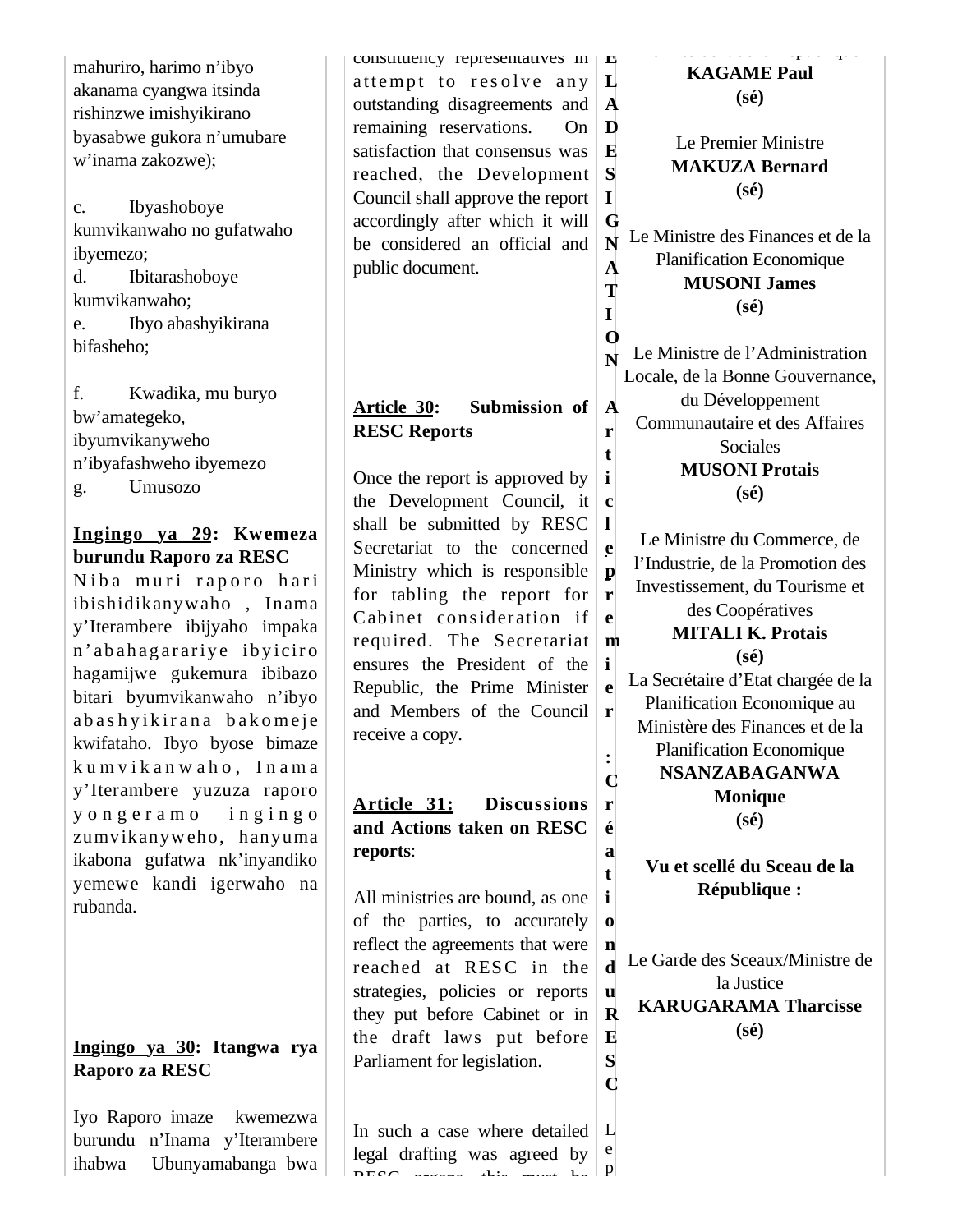RESC ngo buyishyikirize Minisiteri bireba ari na yo ifite inshingano yo kujyana iyo raporo mu Nama y'Abaminisitiri kugira ngo iyisuzume mu gihe ari ngombwa. Ubunyamabanga bugenera kopi y'iyo raporo Perezida wa Repubulika, Minisitiri w'Intebe n'Abagize Inama y'Iterambere.

#### **I n gin go ya 31: I mp ak a n'Ibyemezo byafashwe kuri raporo za RESC**

Minisiteri zose, nka rumwe mu mpande zirebwa n'iki kibazo, zifite inshingano yo kugaragaza ibyumvikanyweho muri RESC mu ngamba, politiki cyangwa raporo zishyikiriza Inama y'Abaminisitiri cyangwa mu m is h inga y'amategeko ishyikirizwa Inteko Ishinga Amategeko.

Iyo hari uburyo runaka bw'imyandikire ku mushinga w'itegeko bwumvikanyweho n'inzego za RESC, bwoherezwa nkuko bwumvikanyweho; iyo nta buryo bw'imyandikire bwemeranyijweho, ibitekerezo byatanzwe n'ikigenderewe mu mpaka zagiwe muri RESC ni byo byitabwaho mu mushinga w'itekego ushyikirizwa Inteko Ishinga Amategeko.

Impande zose zumvikana kutagarura impaka ku bibazo b yu m v ik an y w eho ndets e bigafatwaho n'ibyemezo muri RESC mu rwego urwo arirwo rwose, uretse mu nama y'Abaminisitiri no mu Nteko Ishinga Amategeko. Icyo gihe RESC organs, this must be submitted as agreed; and where specific legal drafting was not negotiated, the substance and spirit of the RESC agreement shall be reflected in the legal drafting put before Parliament; r é s e n t a r r

> ê t é p o r t

o n

o u r u n e d u r é e i n d é

o

Parties are bound not to re-open discussion on any area where consensus and agreement was reached in RESC in whatever forum except during Cabinet or Parliamentary process. In that case, all parties shall be informed for recording purposes. e c r é a t i p

Parties have the right to raise issues on which there has been no agreement or on which RESC agreement was silent.

# CHAPITER IV: **FINANCES**

# **Article 32: Operating Budget**

RESC operating budget shall come from the Government budget operated under the Prime Minister's Office. RESC may also receive financial resources from other bodies other than the State. t e r m i n é e d '

**Article 33: Management of RESC resources** u n f

RESC shall respect the laws governing Government finances in his/her execution of r u m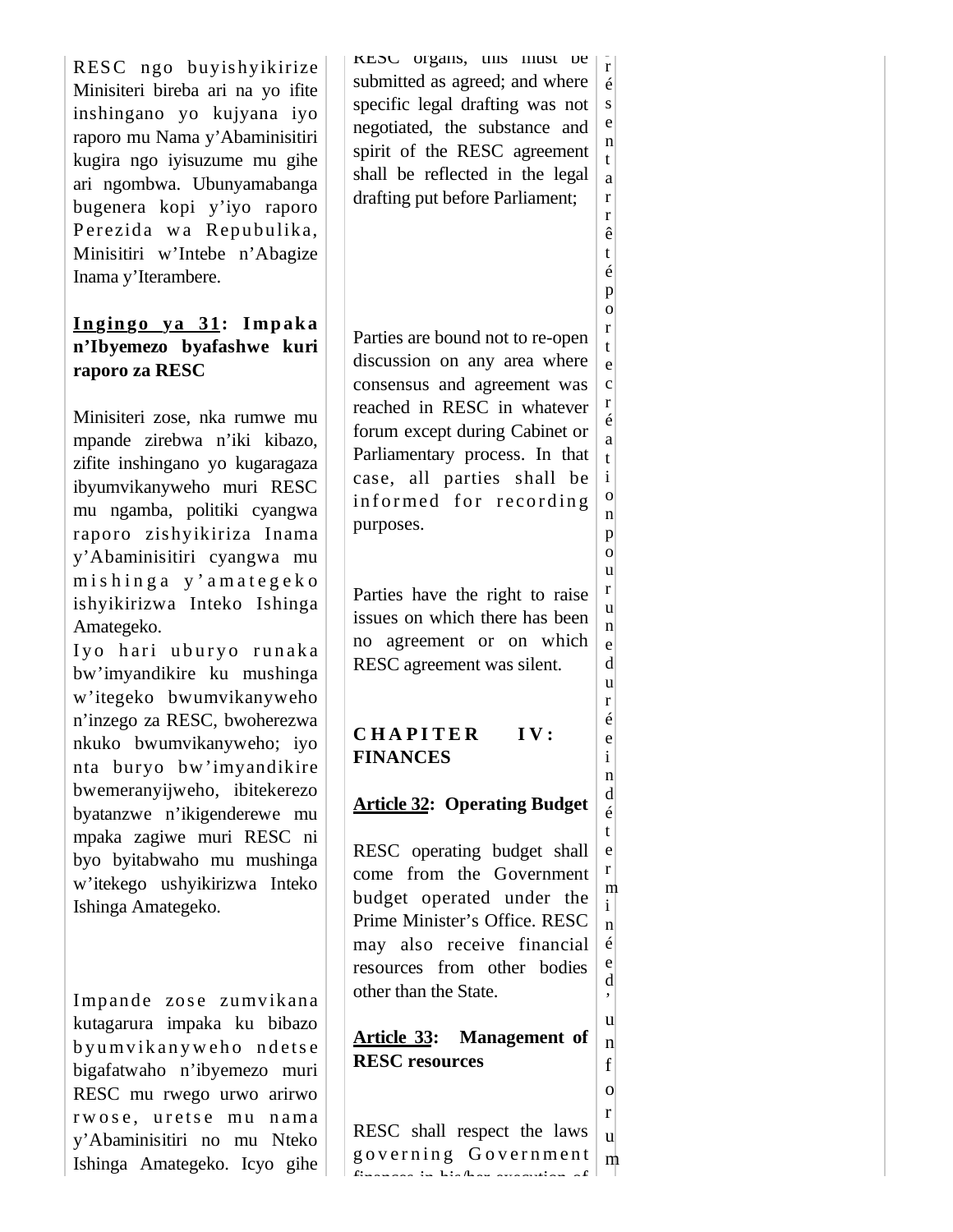|                                    | nnances in mis/ner execution of       | $\mathbf{C}$       |
|------------------------------------|---------------------------------------|--------------------|
| impande zose bireba                | its duties.                           |                    |
| zirabimenyeshwa kugira ngo         |                                       | $\overline{O}$     |
| inyandikomvugo z'impaka            |                                       | n                  |
| zagiwe zishyingurwe.               |                                       | S                  |
|                                    |                                       |                    |
|                                    | <b>CHAPITER V</b><br><b>FINAL</b>     | u                  |
| Impande zose zifite                |                                       | $\mathbf{1}$       |
| uburenganzira bwo kubyutsa         | <b>PROVISIONS</b>                     | t                  |
|                                    |                                       | a                  |
| ibibazo bitumvikanyweho            | Article 34: Authorities               |                    |
| cyangwa ibyo ibyumvikanyweho       |                                       | t                  |
| muri RESC bitagira icyo            | responsible of implementing           | $\mathbf{i}$       |
| bibivugaho.                        | of this Order                         | f                  |
|                                    |                                       | $\mathbf n$        |
|                                    | The Prime Minister, the               | $\mathbf{o}$       |
| <b>UMUTWE WA IV: IMARI</b>         | Minister of Finance and               |                    |
|                                    |                                       | m                  |
| $Ingingo ya 32 : Ingengo$          | Economic Planning, the                | m                  |
|                                    | Minister of Local Government,         | $\acute{\rm e}$    |
| y'Imari yo gukoresha               | Good Governance, Commuty              | $\mathbf{1}$       |
|                                    |                                       |                    |
| Ingengo y'imari RESC ikoresha      | Development and Social                | e                  |
| iyivana ku ngengo y'imari ya       | Affairs, the Minister of              | $\overline{C}$     |
|                                    | Commerce, Industry,                   | $\overline{O}$     |
| Leta ishyirwa ku ngengo y'imari    | <b>Investment Promotion</b> , Tourism | $\mathbf{n}$       |
| igenerwa Serivisi za Minisitiri    |                                       |                    |
| w'Intebe. RESC ishobora            | and Cooperatives and the              | $\mathbf S$        |
| kubona andi mafaranga ihawe        | Minister of State in charge of        | e                  |
| n'izindi nzego zitari iza Leta.    | Economic Planning in the              | $\mathbf{i}$       |
|                                    | Ministry of Finance and               | $\mathbf{1}$       |
|                                    | Economic Planning are                 |                    |
| Ingingo ya 33: Imicungire          | entrusted with the                    | N                  |
| y'umutungo wa RESC                 |                                       | a                  |
|                                    | implementation of this Order.         | t                  |
| RESC yubahiriza amategeko          |                                       | $\mathbf{i}$       |
|                                    |                                       |                    |
| agenga imari ya Leta mu            | Article 35: Repealed of               | $\mathbf{O}$       |
| gushyira mu bikorwa inshingano     |                                       | $\mathbf n$        |
| zayo.                              | inconsistent provisions               | a                  |
|                                    |                                       | 1                  |
|                                    | Presidential Order n° 86/01 of        | p                  |
|                                    | $02/09/2002$ establishing a           |                    |
|                                    | Public and Private Sector             | $\overline{O}$     |
|                                    |                                       | u                  |
| UMUTWE<br>W A<br>V                 | Partnership Forum and all other       | r                  |
| <b>INGINGO ZISOZA</b>              | prior provisions contrary to this     | 1                  |
|                                    | Order are hereby repealed.            | e                  |
|                                    |                                       |                    |
| Ingingo ya 34: Abashinzwe          |                                       | D                  |
| kubahiriza iri teka                |                                       | $\acute{\text{e}}$ |
|                                    |                                       | V                  |
|                                    |                                       | e                  |
| Minisitiri<br>w'Intebe, Minisitiri |                                       | 1                  |
| w'Imari n'Igenamigambi,            |                                       |                    |
| Minisitiri w'Ubutegetsi            |                                       | $\Omega$           |
| bw'Igihugu, Imibereho Myiza,       |                                       | $\mathbf{p}$       |
| Amajyambere Rusange                |                                       | p                  |
| n'Imibereho<br>Myiza               |                                       | e                  |
|                                    |                                       |                    |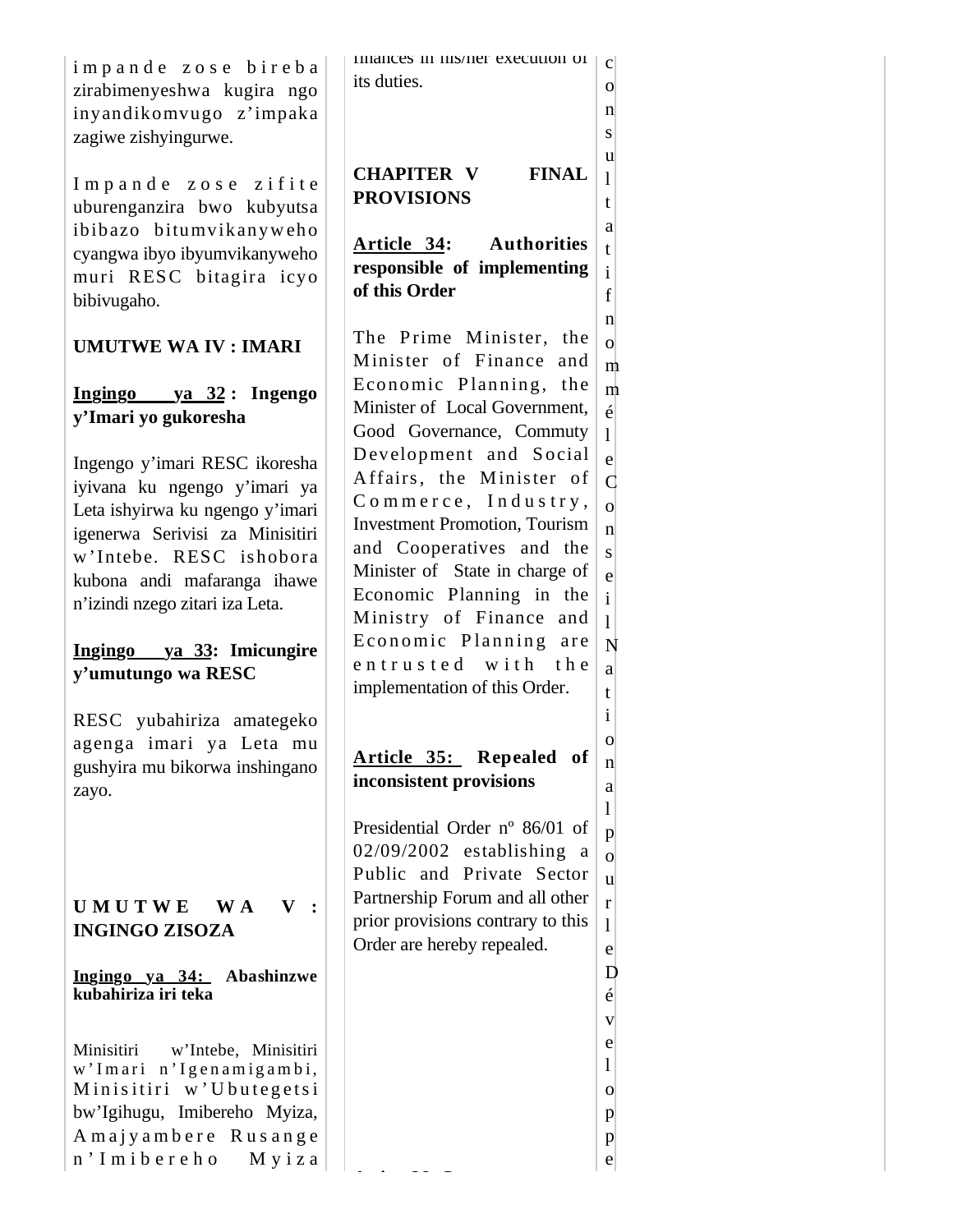| y'Abaturage, Minisitiri            | <b>Article 36: Commencement</b> | m                           |
|------------------------------------|---------------------------------|-----------------------------|
| w'Ubucuruzi, Inganda, Guteza       |                                 | e                           |
| Imbere Ishoramari,                 | This Order shall come into      | $\mathbf n$                 |
| U b u k e r a r u g e n d o        | force on the date of its        | $\mathfrak{t}$              |
| n' Amakoperative                   | publication in the Official     | Ε                           |
| n'Umunyamabanga wa Leta            | Gazette of the Republic of      | $\mathbf{c}$                |
| ushinzwe Igenamigambi muri         | Rwanda.                         | $\mathbf{o}$                |
| Minisiteri<br>y'Imari              |                                 | n                           |
| n'Igenamigambi bashinzwe           | Kigali, on 31/12/2007           | $\mathbf{o}$                |
| gushyira mu bikorwa iri teka.      |                                 | m                           |
|                                    | The President of the Republic   | $\mathbf{i}$                |
|                                    | <b>KAGAME Paul</b>              | $\mathbf{q}$                |
| Ingingo ya 35: Ivanwaho            | $(s\acute{e})$                  | u                           |
| ry'ingingo zinyuranije n'iri       |                                 | e                           |
| teka                               | The Prime Minister              |                             |
|                                    | <b>MAKUZA Bernard</b>           | e                           |
| Iteka rya Perezida n° 86/01 ryo    | $(s\acute{e})$                  | t<br>S                      |
| kuwa 02/09/2002 rishyiraho         |                                 |                             |
| Urugaga rw'Ubufatanye mu           | The Minister of Finance and     | $\mathbf 0$                 |
| by'Ubukungu hagati y'Ibigo bya     | <b>Economic Planning</b>        | $\mathbf c$<br>$\mathbf{i}$ |
| Leta n'Urwego rw'Abikorera         | <b>MUSONI James</b>             |                             |
| n'izindi ngingo zose z'amateka     | $(s\acute{e})$                  | a                           |
| yabanjirije iri kandi zinyuranyije |                                 | 1                           |
| na ryo bivanyweho.                 |                                 | ,                           |
|                                    | The Minister of Local           | ≪                           |
|                                    | Government, Good                |                             |
|                                    |                                 | R                           |
|                                    | Governance, Commuty             | E                           |
|                                    | Development and Social          | S<br>C                      |
|                                    | <b>Affairs</b>                  |                             |
|                                    | <b>MUSONI Protais</b>           |                             |
| Ingingo ya 36: Igihe Iteka         | $(s\acute{e})$                  | »                           |
| ritangira gukurikizwa              |                                 | d                           |
|                                    | The Minister of Commerce,       | a                           |
| Iri Teka ritangira gukurikizwa ku  | Industry, Investment            | n<br>S                      |
| munsi ritangarijweho mu Igazeti    | Promotion, Tourism and          | 1                           |
| ya Leta ya Repubulika y'u          | Cooperatives                    | e                           |
| Rwanda.                            | <b>MITALI K. Protais</b>        | S                           |
|                                    | $(s\acute{e})$                  | а<br>r                      |
| Kigali, kuwa 31/12/2007            | The Minister of State in charge | t                           |
|                                    | of Economic Planning in the     | $\mathbf{i}$                |
| Perezida wa Repubulika             | Ministry of Finance and         | $\mathbf c$                 |
| <b>KAGAME Paul</b>                 | <b>Economic Planning</b>        | 1                           |
| $(s\acute{e})$                     | <b>NSANZABAGANWA</b>            | e<br>S                      |
|                                    | <b>Monique</b>                  | S                           |
| Minisitiri w'Intebe                | $(s\acute{e})$                  | u                           |
| <b>MAKUZA Bernard</b>              |                                 | $\mathbf{i}$                |
| $(s\acute{e})$                     | Seen and sealed with the Seal   | V                           |
|                                    | of the Republic:                | a<br>n                      |
|                                    |                                 |                             |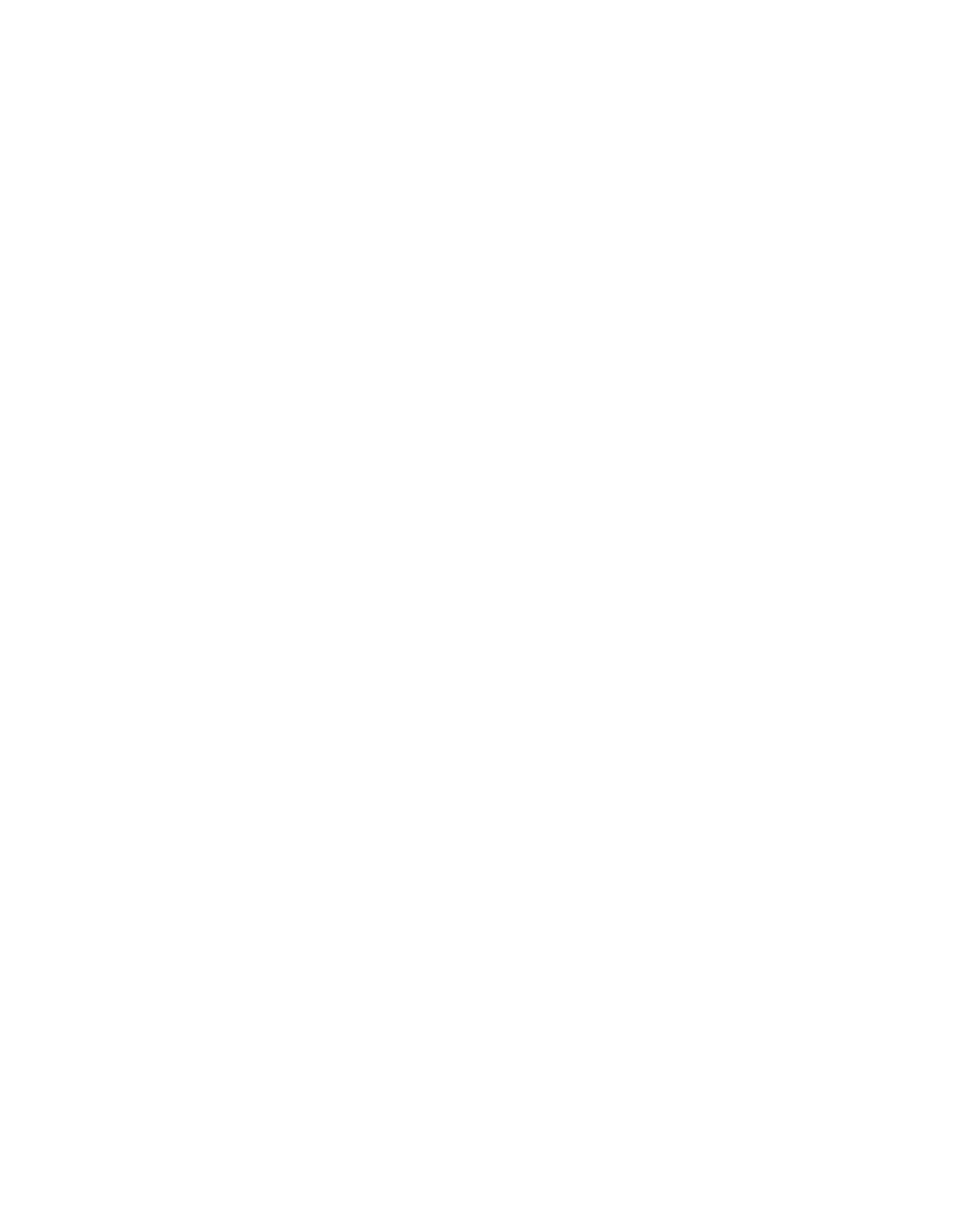| ITEKA RYA PEREZIDA N°      | <b>PRESIDENTIAL ORDER Nº   ARRETE PRESIDENTIEL N°</b>                                                                                                                            |
|----------------------------|----------------------------------------------------------------------------------------------------------------------------------------------------------------------------------|
| 02/01 RYO KU WA 31/03/2008 | 02/01 OF 31/03/2008 $0.2/01$ DU 31/03/2008                                                                                                                                       |
|                            |                                                                                                                                                                                  |
|                            |                                                                                                                                                                                  |
|                            | RISHYIRAHO URUTONDE ESTABLISHING THE LIST DETERMINANT LA LISTE<br>KANDI RIGENA IBIPIMO OF FEES CHARGED BY DES TAXES PARAFISCALES<br>NTARENGWA BY' DISTRICTS AND IMPOSEES PAR LES |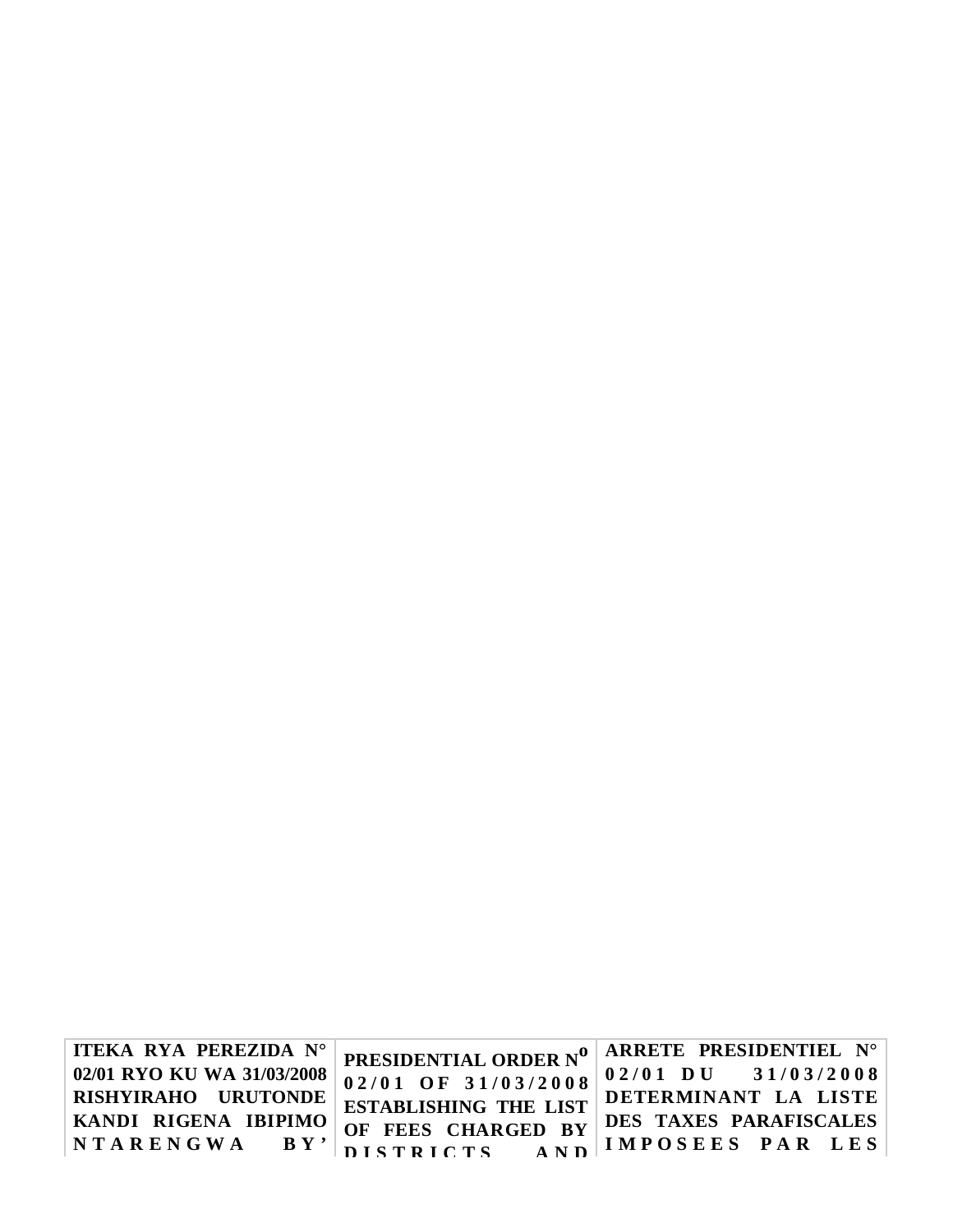| <b>AMAHORO</b><br>A S A<br>N'IMISORO YAKWA<br><b>N'UTURERE</b>                                                                              | <b><i>DIDIMIVID</i></b><br>DETERMINING THEIR<br><b>LIMITS</b>                                                                   | <b>DISTRICTS</b><br>E T<br>DETERMINANT LEURS TAUX<br><b>D'IMPOSITION</b>                                                                                                                                                   |
|---------------------------------------------------------------------------------------------------------------------------------------------|---------------------------------------------------------------------------------------------------------------------------------|----------------------------------------------------------------------------------------------------------------------------------------------------------------------------------------------------------------------------|
| <b>ISHAKIRO</b>                                                                                                                             | <b>TABLE OF CONTENTS</b>                                                                                                        | <b>TABLE DES MATIERES</b>                                                                                                                                                                                                  |
| UMUTWE WA MBERE:<br><b>INGINGO RUSANGE</b>                                                                                                  | <b>CHAPTER ONE: GENERAL</b><br><b>PROVISIONS</b>                                                                                | CHAPITRE PREMIER :<br><b>DISPOSITIONS GENERALES</b>                                                                                                                                                                        |
| Ingingo ya mbere: Ikigamijwe<br>Ingingo ya 2: Ibisobanuro                                                                                   | Article One: Scope of this                                                                                                      | Article premier : Objet du présent<br>arrêté                                                                                                                                                                               |
| by'amagambo                                                                                                                                 | <b>Order</b><br><b>Article 2: Definitions</b>                                                                                   | <b>Article 2 : Définitions</b>                                                                                                                                                                                             |
| UMUTWE WA<br>II:<br><b>AMAHORO</b><br>A S A<br>N'IMISORO N'IBIPIMO<br><b>BYAYO</b>                                                          | <b>CHAPTER II: FEES AND</b><br><b>THEIR LIMITS</b>                                                                              | CHAPITRE II : TAXES<br>PARAFISCALES ET LEURS<br><b>TAUX</b>                                                                                                                                                                |
| Ingingo ya 3: Urutonde rw'<br>amahoro asa n'imisoro                                                                                         | <b>Article 3: List of Fees</b>                                                                                                  | Article 3: Liste des<br>taxes<br>parafiscales                                                                                                                                                                              |
| Ingingo ya 4: Amahoro ku<br>musarururo ukomoka ku<br>buhinzi n'ubworozi                                                                     | <b>Article 4: Fees on Agricultural</b><br>products                                                                              | Article 4: Taxes sur les produits<br>agricoles ou d'élevage                                                                                                                                                                |
| Ingingo ya 5: Amahoro yo mu<br>isoko                                                                                                        | <b>Article 5: Market fees</b>                                                                                                   | Article 5 : Taxes de marchés                                                                                                                                                                                               |
| Ingingo ya 6:<br>Igipimo<br>cy'amahoro ku cyapa<br>cyamamaza na banderole<br>Ingingo ya 7: Igipimo<br>cy'amahoro ku cyapa kiranga<br>ubwato | Article 6: Limits on an<br>advertising billboard and<br><b>banner</b> fees<br>Article 7:<br>Limits on boat<br>number plate fees | Article 6: Le taux d'imposition<br>sur le panneau publicitaire<br><b>Articles 7: Taux d'imposition sur</b><br>la plaque d'immatriculation des<br>barques<br>Article 8: Le taux d'imposition<br>pour les taxes de nettoyage |
| Ingingo ya 8: Igipimo<br>cy'amahoro y' isuku rusange                                                                                        | <b>Limits on Public</b><br><b>Article 8:</b><br>cleaning service fees                                                           | Article 9: Taux d'imposition<br>pour les antennes de                                                                                                                                                                       |
| Ingingo ya 9: Igipimo<br>cy'amahoro ku minara                                                                                               | Article 9:<br>Limits on<br>communication towers fees                                                                            | communication<br>Article10: Taux d'imposition                                                                                                                                                                              |
| y'itumanaho<br>Ingingo ya 10: Igipimo                                                                                                       | <b>Article 10:</b> Limits on the fees<br>charged for administrative<br>cervices on immovable                                    | pour la Taxe sur les services<br>administratifs<br>des biens<br><i>immobiliers</i>                                                                                                                                         |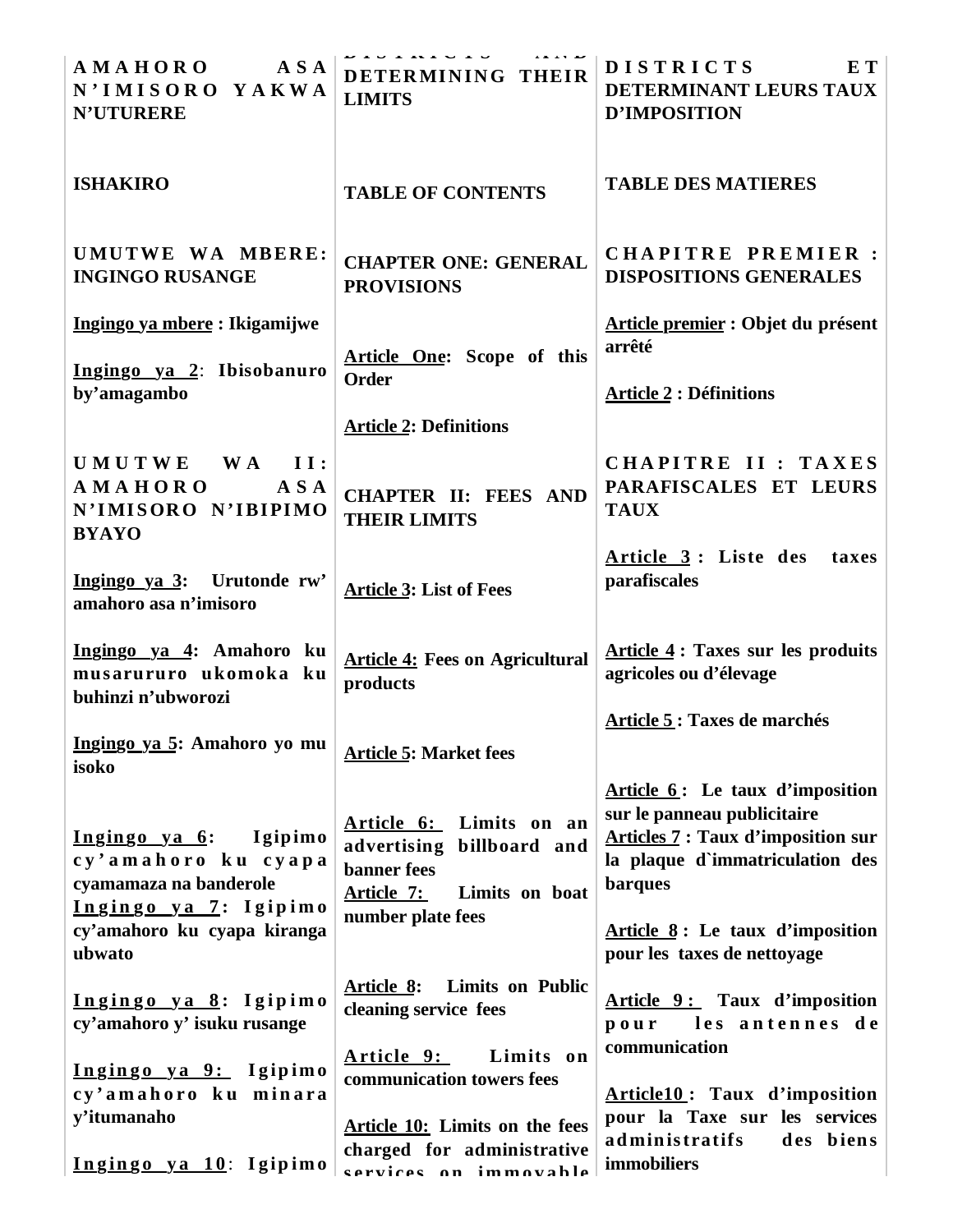| cy'amahoro yakwa ku mirimo<br>y'Ubutegetsi ku byerekeye                                                                                                          | $U$ vi $V$ iv video $V$<br>$\overline{\mathbf{u}}$ as<br>property                 |                                                                                                                                                                                                              |
|------------------------------------------------------------------------------------------------------------------------------------------------------------------|-----------------------------------------------------------------------------------|--------------------------------------------------------------------------------------------------------------------------------------------------------------------------------------------------------------|
| umutungo utimukanwa<br>Ingingo ya 11: Kwemeza                                                                                                                    | Setting the fees<br>Article 11:<br><b>limits</b>                                  | Article 11: Détermination des<br>taux d'imposition pour les taxes                                                                                                                                            |
| ibipimo by'amahoro                                                                                                                                               | CHAPTER III: FEES                                                                 | <b>CHAPITRE III : PAIEMENT</b><br>DES TAXES ET PENALITES                                                                                                                                                     |
| UMUTWE WA<br>III:<br>IYISHYURWA                                                                                                                                  | <b>PAYMENT</b><br>AND<br><b>PENALTIES</b>                                         | Article 12 : Paiement de la taxe                                                                                                                                                                             |
| RY'AMAHORO N'IBIHANO                                                                                                                                             | <b>Article 12: Fees payment</b>                                                   | <b>Article 13 : Amandes et Pénalités</b>                                                                                                                                                                     |
| Ingingo ya 12: Kwishyura<br>amahoro                                                                                                                              | <b>Article 13: Fines and Penalties</b>                                            | <b>CHAPITRE</b><br>IV :<br><b>DISPOSITIONS FINALES</b>                                                                                                                                                       |
| Ingingo ya 13:<br>Ihazabu<br>n'ibihano                                                                                                                           | CHAPTER IV: FINAL<br><b>PROVISIONS</b>                                            | <b>Article 14 : Les autorités chargées</b><br>de l'exécution de cet arrêté                                                                                                                                   |
| <b>UMUTWE WA IV: INGINGO</b><br><b>ZISOZA</b>                                                                                                                    | Article 14: Authorities<br>responsible for the<br>implementation of this Order    | Article 15: Disposition<br>abrogatoire                                                                                                                                                                       |
| Ingingo ya 14: Abashinzwe<br>kubahiriza iri teka                                                                                                                 | Article 15: Repeal of<br>inconsistent provisions                                  | Article 16 : Entrée en vigueur<br>ARRETE PRESIDENTIEL N°<br>02/01                                                                                                                                            |
|                                                                                                                                                                  |                                                                                   | $DU$ 31/03/2008                                                                                                                                                                                              |
| Ingingo ya 15: Ivanwaho ry'<br>ingingo zinyuranije n'iri teka                                                                                                    | <b>Article 16: Commencement</b><br>PRESIDENTIAL ORDER Nº                          | DETERMINANT LA LISTE<br>DES TAXES PARAFISCALES<br>IMPOSEES PAR LES                                                                                                                                           |
| Ingingo ya 16: Gutangira<br>gukurikizwa<br>ITEKA RYA PEREZIDA N°                                                                                                 | 02/01<br>OF 31/03/2008<br><b>ESTABLISHING THE LIST</b><br>OF FEES CHARGED BY      | <b>DISTRICTS</b><br>E T<br>DETERMINANT LEURS TAUX<br>D'IMPOSITION                                                                                                                                            |
| 02/01 RYO KUWA 31/03/2008<br><b>URUTONDE</b><br><b>RISHYIRAHO</b>                                                                                                | <b>DISTRICTS</b><br>A N D<br><b>DETERMINING</b><br><b>THEIR</b>                   |                                                                                                                                                                                                              |
| KANDI RIGENA IBIPIMO<br>NTARENGWA<br>BY'                                                                                                                         | <b>LIMITS</b>                                                                     | <b>Nous, KAGAME Paul,</b><br>Président de la République;                                                                                                                                                     |
| <b>AMAHORO</b><br>A S A<br><b>N'IMISORO</b><br>YAKWA<br><b>N'UTURERE</b>                                                                                         | We, Paul KAGAME,<br>President of the Republic;                                    | Vu la Constitution de la République<br>du Rwanda du 04 juin 2003, telle<br>que révisée à ce jour, spécialement                                                                                               |
| Twebwe, KAGAME Paul,<br>Perezida wa Repubulika;                                                                                                                  | Pursuant to the Constitution of<br>the Republic of Rwanda of 4                    | en ses articles 112, 113, 121 et 201;                                                                                                                                                                        |
| Dushingiye ku Itegeko Nshinga<br>rya Repubulika y'u Rwanda ryo<br>kuwa 04 Kamena 2003, nkuko<br>ryavuguruwe kugeza ubu, cyane<br>cyane mu ngingo zaRyo, iya 112, | June 2003 as amended to date,<br>especially in Articles 112, 113,<br>121 and 201; | Vu la loi nº 17/2002 du 10/05/2002<br>portant finances des Districts et<br>Villes et régissant leur utilisation<br>telle que modifiée et complétée à ce<br>jour, spécialement en ses articles 2, 6<br>et 63; |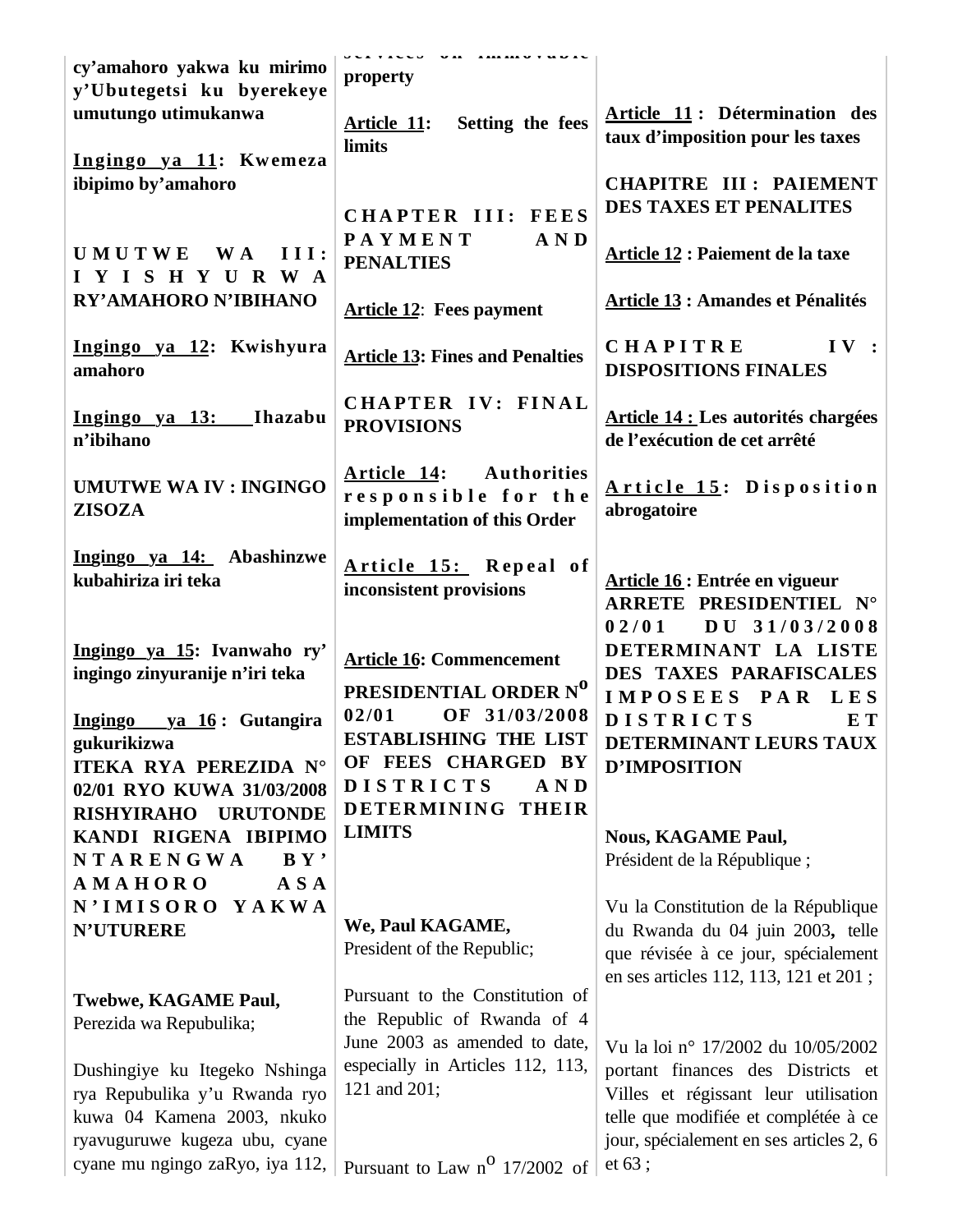| iya 113, iya 121 n'iya 201;<br>$\,$ n $^{\circ}$<br>Dushingiye ku Itegeko<br>17/2002 ryo ku wa 10/05/2002<br>rishyiraho inkomoko y'imari<br>n'umutungo by'Uturere n'Imijyi<br>kandi rigena imikoreshereze<br>yabyo nk`uko ryahinduwe kandi<br>ryujujwe kugeza ubu,cyane cyane<br>mu ngingo zaryo iya 2, iya 6 n'<br>iya 63; | $10/05/2002$ establishing<br>Districts' and towns' sources of<br>Finances and property and their<br>management as has been<br>modified and completed to date,<br>especially in Articles 2, 6 and<br>63;<br>On proposal by the Minister of<br>Finance and Economic Planning; | Sur proposition du Ministre des<br>Finances et de la Planification<br>Economique<br>Après examen et adoption par le<br>Conseil des Ministres, en sa séance<br>du 28/01/2008; |
|-----------------------------------------------------------------------------------------------------------------------------------------------------------------------------------------------------------------------------------------------------------------------------------------------------------------------------|-----------------------------------------------------------------------------------------------------------------------------------------------------------------------------------------------------------------------------------------------------------------------------|------------------------------------------------------------------------------------------------------------------------------------------------------------------------------|
| Bisabwe na Minisitiri w'Imari<br>n'Igenamigambi;                                                                                                                                                                                                                                                                            | After examination and approval<br>by Cabinet in its session of<br>28/01/2008;                                                                                                                                                                                               |                                                                                                                                                                              |
| Inama y'Abaminisitiri imaze<br>kubisuzuma no kubyemeza, mu                                                                                                                                                                                                                                                                  |                                                                                                                                                                                                                                                                             | AVONS ARRETE<br>E T<br><b>ARRETONS:</b>                                                                                                                                      |
| nama yayo yo kuwa 28/01/2008;                                                                                                                                                                                                                                                                                               |                                                                                                                                                                                                                                                                             | <b>CHAPITRE PREMIER:</b><br><b>DISPOSITIONS GENERALES</b>                                                                                                                    |
|                                                                                                                                                                                                                                                                                                                             | HAVE ORDERED AND<br><b>HEREBY ORDER:</b>                                                                                                                                                                                                                                    | Article premier : Objet du présent<br>arrêté                                                                                                                                 |
| TWATEGETSE KANDI<br><b>DUTEGETSE:</b>                                                                                                                                                                                                                                                                                       | <b>CHAPTER ONE: GENERAL</b><br><b>PROVISIONS</b>                                                                                                                                                                                                                            | Le présent arrêté détermine la liste et<br>les limites des taxes fiscales<br>imposées par le District.                                                                       |
| UMUTWE WA MBERE:<br><b>INGINGO RUSANGE</b>                                                                                                                                                                                                                                                                                  | Article One: Scope of this<br>Order                                                                                                                                                                                                                                         | <b>Article 2 : Définitions</b>                                                                                                                                               |
| Ingingo ya mbere : Ikigamijwe<br>Iri teka rishyiraho<br>urutonde<br>n'ibipimo ntarengwa by' amahoro                                                                                                                                                                                                                         | This Order establishes the list<br>and maximum limits of fees<br>charged by the District.                                                                                                                                                                                   | Dans le présent arrêté, à moins que<br>le contexte ne l'indique autrement,<br>suivants sont définis<br>les termes<br>comme suit :                                            |
| asa n'imisoro yakwa n'Akarere.                                                                                                                                                                                                                                                                                              | <b>Article 2: Definitions</b>                                                                                                                                                                                                                                               | 1. Le panneau d'affichage :                                                                                                                                                  |
| Ingingo ya 2: Ibisobanuro<br>by'amagambo                                                                                                                                                                                                                                                                                    | In this Order, unless the context<br>indicates otherwise, the                                                                                                                                                                                                               | Est une Pancarte publicitaire .Il peut<br>être fabriqué en métal, en papier,en<br>plastique, en bois, en tissu ou tout                                                       |
| Amagambo akoreshwa muri iri<br>teka, uretse aho yumvikana                                                                                                                                                                                                                                                                   | following definitions shall apply:                                                                                                                                                                                                                                          | autre matière.                                                                                                                                                               |
| ukundi, afite ibisobanuro<br>bikurikira:                                                                                                                                                                                                                                                                                    | 1. An advertising billboard:<br>It is a billboard erected for<br>advertising purposes. It can be<br>made in a metal, wooden, paper                                                                                                                                          | 2. Banderoles<br>Ce sont des affiches imprimés sur du<br>papier ou du tissu placés papiers ou                                                                                |
| Icyapa cyamamaza:<br>Ni icyapa gishyirwa ahantu<br>kigamije igikorwa cyo                                                                                                                                                                                                                                                    | , clothe or in any other material.                                                                                                                                                                                                                                          | tissus placés dans un endroit public<br>pour une communication au public.                                                                                                    |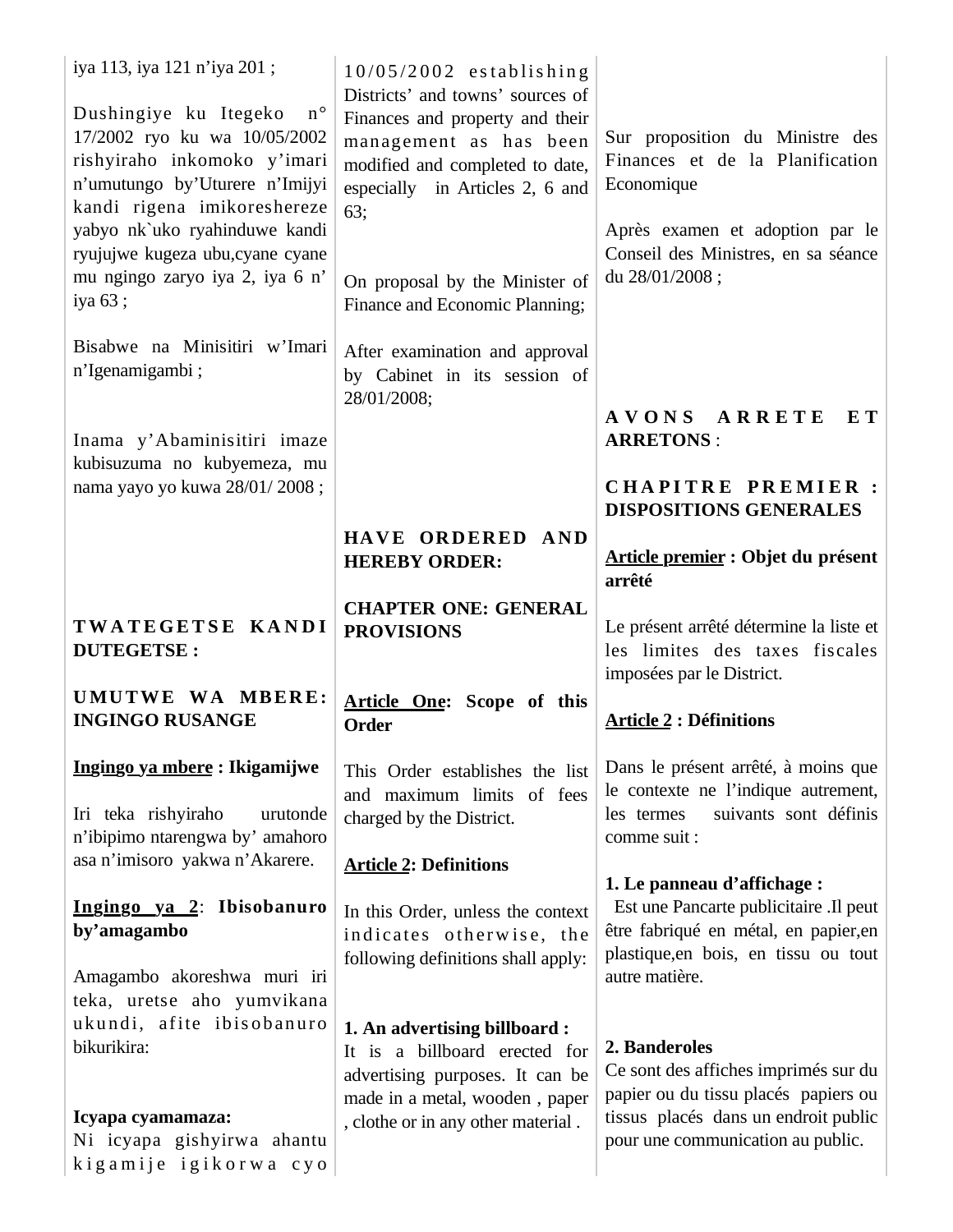| kwamamaza. Gishobora kuba<br>$g$ i $k$ o $z$ w $e$<br>m u<br>cyuma, parasitiki, urubaho,<br>impapuro ,umwenda cyangwa<br>mubundi buryo ubwo ari bwose. | 2. Banners :<br>It is a paper or clothe made<br>poster that is put in a public place<br>to pass information.              | 3. Le centre de négoce :<br>C'est un lieu regroupant les activités<br>commerciales de petites et moyennes<br>envergure.     |
|--------------------------------------------------------------------------------------------------------------------------------------------------------|---------------------------------------------------------------------------------------------------------------------------|-----------------------------------------------------------------------------------------------------------------------------|
| 2. Banderole:<br>Ni impapuro cyangwa umwenda<br>byanditseho bishyirwa ahantu<br>kugirango bitange ubutumwa.                                            | 3. Trading Center:<br>It is a place where small and<br>medium level commercial<br>activities take place.                  | 4. Antenne de communication :<br>C'est une construction métallique<br>utilisée dans la diffusion<br>ou la<br>communication. |
| 3. Santeri y'ubucuruzi:<br>Ni ahantu hakorerwa imirimo mito<br>n'iciriritse y'ubucuruzi.                                                               | 4. Communication tower:<br>It is a metallic structure that is<br>raised for communication                                 | CHAPITRE II : TAXES<br>PARAFISCALES ET LEURS<br><b>TAUX</b><br>Article 3: Liste des<br>taxes                                |
| 4. Umunara w'itumanaho:                                                                                                                                | facilitation purposes.                                                                                                    | parafiscales                                                                                                                |
| Ni ibyuma byubatse mu buryo<br>bw'ubujyejuru byifashishwa mu<br>itumanaho n'isakaza majwi.                                                             | <b>CHAPTER II: FEES AND</b><br><b>THEIR LIMITS</b><br><b>Article 3: List of Fees</b>                                      | Les taxes parafiscales imposées par<br>le District sont les suivantes :<br>1. Taxe sur le panneau publicitaire;             |
| <b>UMUTWE</b><br><b>II:</b><br><b>WA</b>                                                                                                               |                                                                                                                           | 2. Taxe sur la plaque                                                                                                       |
| <b>AMAHORO</b><br>A S A<br>N'IMISORO N'IBIPIMO<br><b>BYAYO</b>                                                                                         | The fees charged by District are<br>the following:                                                                        | d'immatriculation des barques;<br>3. Taxe de nettoyage des lieux<br>publics;<br>4. Taxe sur les installations réservées     |
| Ingingo ya 3: Urutonde rw'<br>amahoro asa n'imisoro                                                                                                    | 1. Fees charged on an<br>advertising billboard;                                                                           | aux antennes de communication;<br>5. Taxe de l'administration sur les<br>services relatifs aux biens                        |
| Amahoro asa n'imisoro yakwa                                                                                                                            | 2. Fees charged on a boat number<br>plate;                                                                                | immobiliers.                                                                                                                |
| n'Akarere ni aya akurikira:                                                                                                                            | 3. Fees charged on the public                                                                                             | 6. Les taxes de marchés                                                                                                     |
| 1. Amahoro yakwa ku cyapa<br>cyamamaza;                                                                                                                | cleaning services;<br>4. Fees charged<br>$\ensuremath{\textnormal{o}}$ n                                                  | Seules les taxes parafiscales prévues                                                                                       |
| 2. Amahoro yakwa ku cyapa                                                                                                                              | communication facilitation                                                                                                | dans l'alinéa premier du présent                                                                                            |
| cy'ubwato;                                                                                                                                             | towers;                                                                                                                   | article sont<br>admises pour être                                                                                           |
| 3. Amahoro yakwa y'isuku<br>rusange;                                                                                                                   | 5. Fees charged for administrative                                                                                        | collectées par les Districts.                                                                                               |
| 4. Amahoro yakwa ku minara                                                                                                                             | services on immovable property.<br>6. Market fees                                                                         | <b>Article 4: Taxes sur les produits</b>                                                                                    |
| yifashishwa mu itumanaho                                                                                                                               |                                                                                                                           | agricoles ou d'élevage                                                                                                      |
| n'isakaza majwi.;<br>5. Amahoro yakwa ku mirimo<br>y'Ubutegetsi ikorwa ku bijyanye<br>n'umutungo utimukanwa.<br>6. Amahoro yo mu isoko                 | Only fees envisaged in the<br>Subparagraph One of this Article<br>shall be alone allowed to be<br>collected by Districts. | Le District n'a pas le droit d'imposer<br>des taxes spéciales sur les produits<br>agricoles ou d'élevage.                   |
| Amahoro asa n'imisoro                                                                                                                                  | <b>Article 4: Fees on Agricultural</b><br>products                                                                        | Article 5: Taxes de marchés                                                                                                 |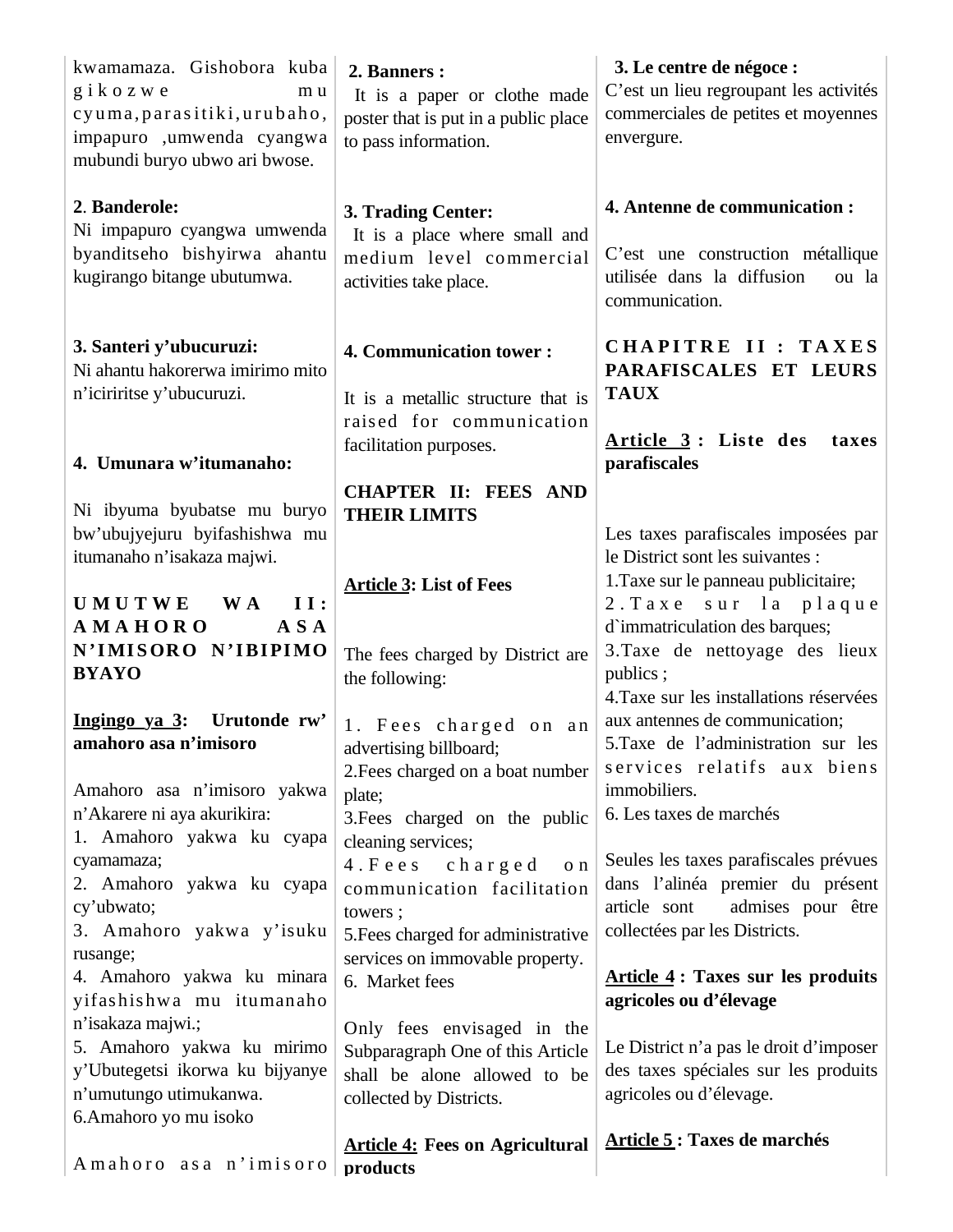ateganijwe mu gika cya mbere cy'iyi ngingo ni yo yonyine yemewe kwakwa n'Uturere.

**Ingingo ya 4: Amahoro ku musarururo ukomoka ku buhinzi n'ubworozi**

Akarere ntikemerewe gushyiraho amahoro yihariye ku bihingwa cyangwa ibikomoka ku bworozi. **Ingingo ya 5: Amahoro yo mu isoko**

Amahoro yakwa mu isoko agenewe gukoreshwa mu bikorwa byo gutunganya no gufata neza isoko.

Nta muntu wemerewe gucururiza ahantu hatagenwe n'ubuyobozi bubifitiye ububasha ku munsi w'isoko.

Amahoro yakwa mu isoko areba gus a abaguris hiriza ahantu hagenewe ibicuruzwa byabo.

Mu kugena igipimo cy'amahoro yo mu isoko, Inama Njyanama ya buri Karere

 igomba gushingira ku bunini by'ahacururizw a, imiterere n'agaciro k'ibicuruzwa.

Imitunganyirize y'iyakirw a ry'amahoro mu masoko igenwa n'amabwiriza ya Minisitiri ufite ubutegetsi bw'igihugu mu nshingano ze.

### Ingingo ya 6: Igipimo **c y ' a m a h o r o k u c y a p a cyamamaza na banderole**

The District is not allowed to set special fees on Agricultural products.

# **Article 5: Market fees**

**p**

Marked fees shall be charged for the maintenance of the market.

No person is allowed to trade in the areas that are not designated by the competent authority on market day.

Market fees are charged only to traders on the areas that have been designated for their merchandises.

In determining the limits of market fees, the District Council in every district must

base on the size of the designated area, the type and the value of the goods.

Market fees collection procedures will be set by the instructions of the having local Government in his attributions.

#### **Article 6: Limits on an advertising billboard and banner fees**

Any person who wants to put up in a public place an advertising billboard or a banner shall seek for an authorization from the District administration.

Buri wese ushaka kumanika annual fee of not exceeding A commercial advertising billboard shall be charged an

Les taxes imposées pour les marchés sont perçues pour assurer la maintenance du marché.

Personne n'est autorisée d'effectuer les opérations de vente en dehors du lieu indiqué par l'autorité compétente au jour du marché.

Les taxes imposées pour les marchés concernent seulement les vendeurs qui exposent leurs marchandises dans des endroits réservés à cet effet.

Pour la détermination du taux d'imposition des taxes pour marchés, le Conseil du

 District doit se baser sur les dimensions de la place destinée aux marchandises, ainsi que du type et de la valeur de marchandises.

Les procédures de collecte des taxes de marchés sont déterminées par les instructions du Ministre ayant l'Administration Locale dans ses attributions.

#### **Article 6 : Le taux d'imposition sur le panneau publicitaire**

Toute personne physique ou morale qui veut placer un panneau publicitaire sur la place publique doit solliciter l'autorisation aux autorités du District.

Un panneau publicitaire doit payer une somme n'excédant pas vingt mille francs rwandais (20.000 Frw) par mètre carré pour une année entière

Toute banderole paie une somme qui n'excède pas dix mille francs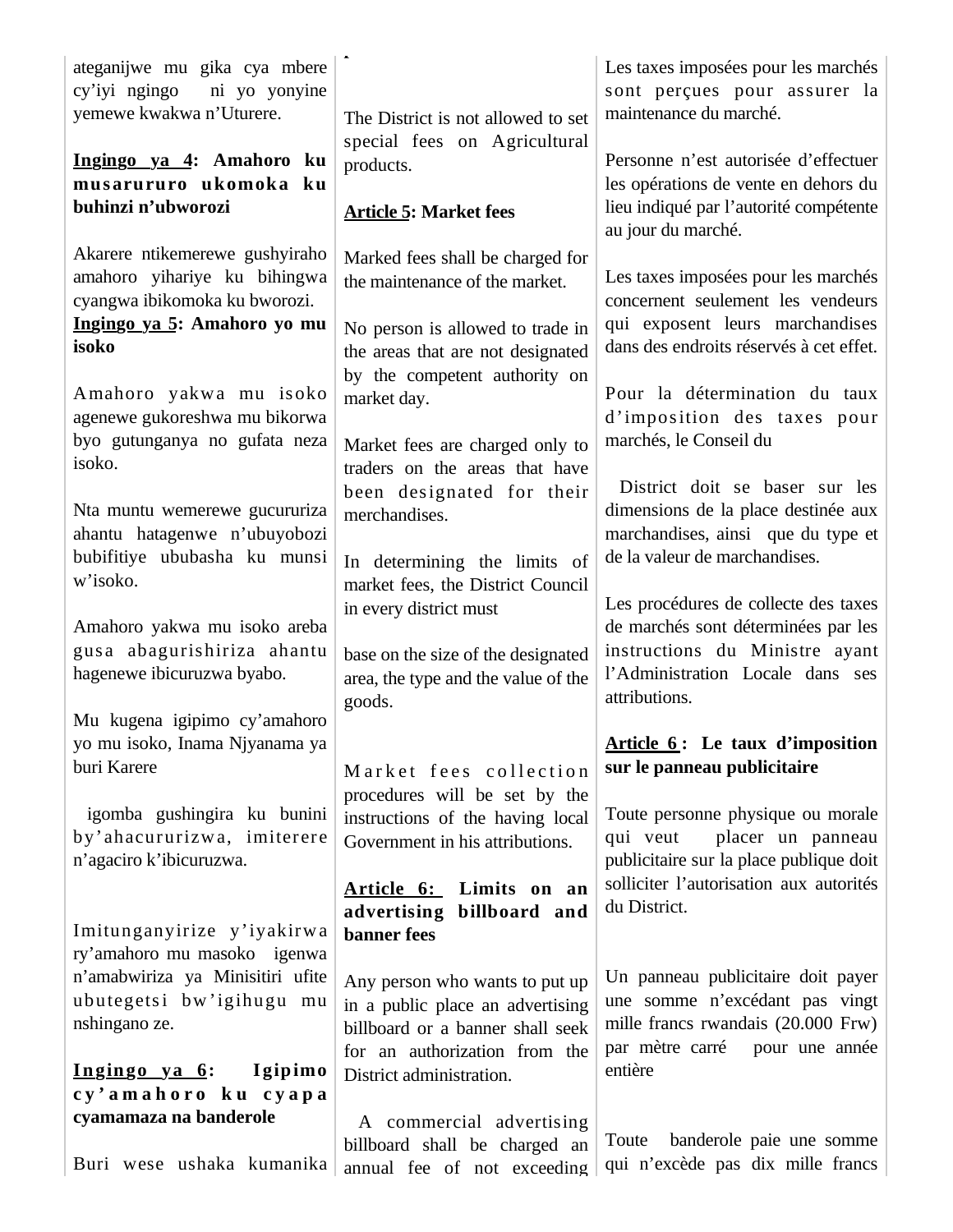| cyangwa gushinga icyapa<br>cyamamaza cyangwa banderole<br>abisabira uburenganzira ku<br>buyobozi bw'Akarere.<br>Icyapa cyamamaza mu rwego<br>rw'ubucuruzi kishyuzwa amahoro<br>atarenze amafaranga ibihumbi | twenty thousand Rwandan<br>francs $(20,000$ Rwf) per square<br>meter.<br>A banner is charged a fee of not<br>more than ten thousand<br>Rwandan francs (10,000Frw)<br>per day. | rwandais (10.000Frw) par jour.<br>Les panneaux publicitaires<br>électroniques paient une somme de<br>soixante mille francs rwandais<br>$(60.000$ Frw) par an sans<br>considération de leur dimension. |
|-------------------------------------------------------------------------------------------------------------------------------------------------------------------------------------------------------------|-------------------------------------------------------------------------------------------------------------------------------------------------------------------------------|-------------------------------------------------------------------------------------------------------------------------------------------------------------------------------------------------------|
| makumyabiri by'amanyarwanda<br>(20.000 frw) kuri metero kare ku<br>mwaka.<br>Banderole yishyuzwa amafaranga                                                                                                 | Electronic billboard is charged an<br>annual fee of sixty thousand<br>Rwandan francs (60,000 Rfw)                                                                             | <b>Articles 7: Taux d'imposition sur</b><br>la plaque d'immatriculation des<br><b>barques</b>                                                                                                         |
| atarenze ibihumbi cumi<br>by'amanyarwanda (10.000 frw)<br>ku munsi.                                                                                                                                         | without considering its size.<br>Article 7:<br>Limits on boat<br>number plate fees                                                                                            | Les plaques d'immatriculation des<br>barques sont distribuées et louées<br>par le District.                                                                                                           |
| Ku byapa byamamza<br>hakoreshejwe uburyo bwa<br>elekitoroniki byishyura<br>amafaranga ibihumbi mirongo<br>itandatu by' amanyarwanda<br>(60.000 Frw) ku mwaka hatitawe                                       | The boat number plates shall be<br>distributed and rent by the<br>District.                                                                                                   | La location des plaques pour les<br>à moteur est fixée à cinq<br>barques<br>mille francs rwandais<br>$(5.000$ Frw $)$<br>par an.                                                                      |
| ku bunini bwabyo.<br>Ingingo ya 7: Igipimo<br>cy'amahoro ku cyapa kiranga<br>ubwato                                                                                                                         | The number plate rent for an<br>engine operated boat shall be five<br>thousand Rwandan francs (5,000<br>Rwf) per annum.                                                       | La location des plaques pour les<br>barques sans moteur est fixée à trois<br>mille francs rwandais (3.000 Frw)<br>par an.                                                                             |
| Ibyapa biranga ubwato bitangwa<br>kandi bigakodeshwa n'Akarere.                                                                                                                                             | The number plate rent for a non<br>engine operated boat shall be<br>three thousand Rwandan francs                                                                             |                                                                                                                                                                                                       |
| Ubukode bw'icyapa kiranga<br>ubwato bufite moteri ni<br>amafaranga ibihumbi bitanu by'<br>amanyarwanda (5.000 frw) ku<br>mwaka.                                                                             | (3,000Frw) per annum.                                                                                                                                                         | Article $8:$ Le taux d'imposition<br>pour les taxes de nettoyage<br>Le nettoyage des lieux publics est<br>assuré par le District au moyen des                                                         |
| Ubukode bw'icyapa kiranga<br>ubwato budafite moteri ni                                                                                                                                                      | <b>Limits on Public</b><br><u>Article 8:</u><br>cleaning service fees                                                                                                         | taxes de nettoyage.                                                                                                                                                                                   |
| amafaranga ibihumbi bitatu<br>by'amanyarwanda (3.000 frw) ku<br>mwaka.                                                                                                                                      | Public cleaning services shall be<br>rendered everywhere in the<br>District using money from the<br>fees charged on public cleaning.                                          | Toute personne physique ou morale<br>redevable du droit de patente est<br>redevable de la taxe de nettoyage<br>selon l'endroit où il exerce ses<br>activités.                                         |
|                                                                                                                                                                                                             | Any person or institution that<br>pays a trading license shall be                                                                                                             | La taxe de nettoyage dans des                                                                                                                                                                         |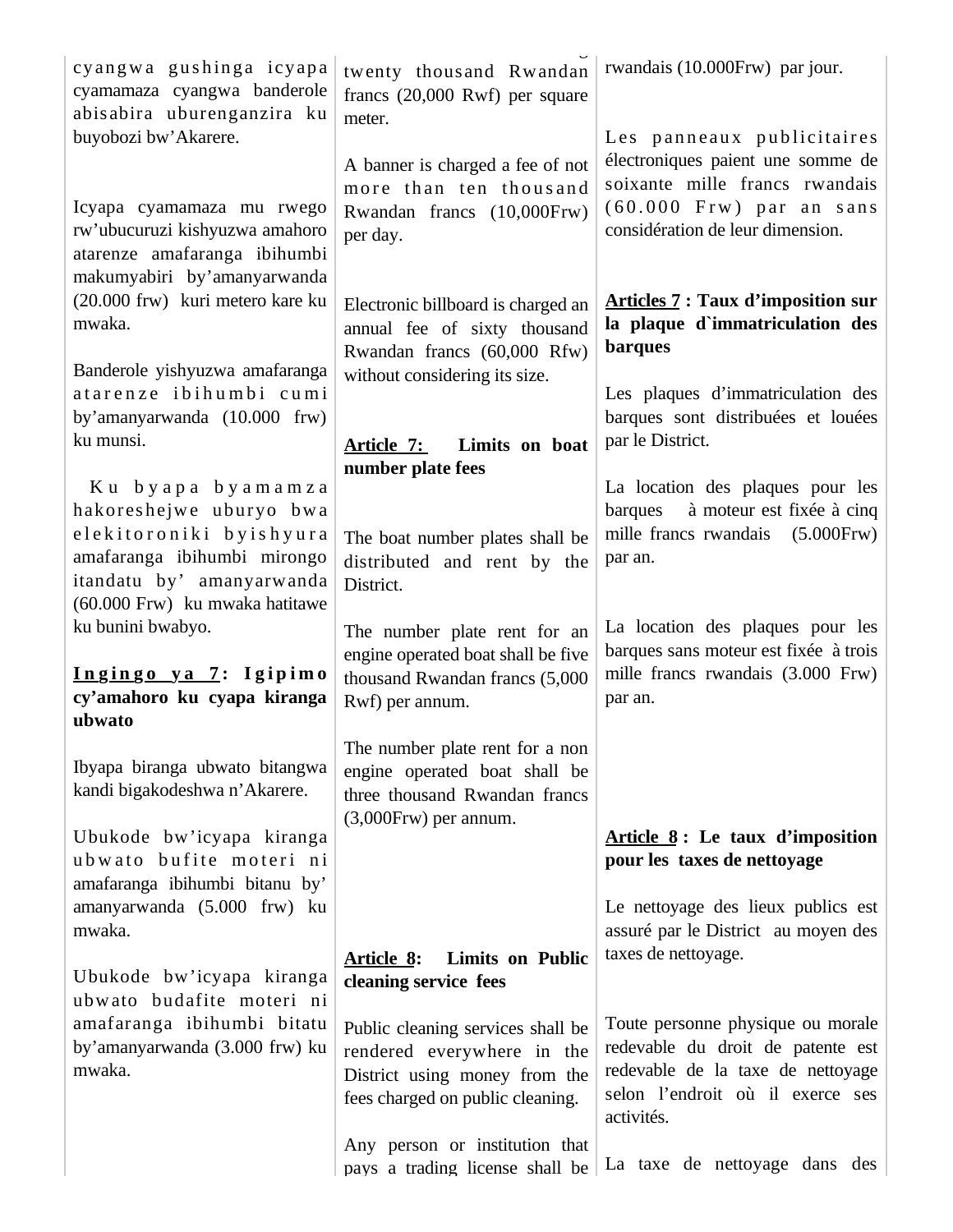#### **I n g i n g o y a 8 : I g i p i m o cy'amahoro y' isuku rusange**

Ibikorwa by'isuku rusange mu karere hose bikorwa hifashishijwe amafaranga akomoka ku mahoro yakwa ku isuku.

Buri muntu cyangwa ikigo bishyura ipatanti byakwa amahoro ku isuku hakurikijwe aho bakorera.

Iyo ari mu cyaro hishyuzwa amahoro y'isuku ari hagati y' amafaranga y'amanyarwanda  $m$  ag an a  $at$  an  $(500$  f rw) n'igihumbi (1000 frw) ku kwezi.

Iyo ari muri santeri z'ubucuruzi hishyuzwa amahoro y'isuku ari hagati y'amafaranga ibihumbi bitatu by'amanyarwanda (3.000 frw) n'ibihumbi bitanu (5.000 frw) ku kwezi.

Iyo ari mu Turere two mu Mujyi wa Kigali, amahoro y'isuku yishyurwa ni amafaranga ari hagati y' ibihumbi bitatu by'amanyarwanda (3.000 frw) n'ibihumbi cumi (10.000 frw) ku kwezi.

Mu kugena igipimo cy'amahoro y'isuku rusange mu Turere two mu Ntara cyangwa two mu Mujyi wa Kigali, Inama Njyanama ya buri Karere igomba gushingira ku bunini, imiterere n'aho igikorwa gisoreshwa giherereye.

**I n g in g o y a 9 : I g ip im o c y ' a m a h o r o k u m i n a r a y'itumanaho**

Umuntu cyangwa ikigo gishinze

 $p = 0$ charged public cleaning service fees basing on their area of operation.

If it is in the village, public Cleaning service fees shall range between five hundred Rwandan francs (500 Rwf) and one thousand Rwandan francs (1,000 Rwf) per month;

If it is in the trading centers, public cleaning service fees shall range between three thousand Rwandan francs (3,000 Frw) and five thousand Rwandan francs (5,000Frw) per month;

If it is in Kigali City districts, the public cleaning service Fees range between three thousand Rwandan francs (3,000 Frw) and ten thousand Rwandan francs (10,000 Frw) per month.

In determining the limits of the public cleaning service fees in provincial or Kigali City districts, the District Council in every District shall base on the volume, the type and the location of the business.

**Article 9: Limits on communication towers fees**

Any person or institution that erects a communication tower in the district is charged an annual fee ranging betw een one thousand Rwandan francs (1,000 Rwf) and two thous and Rwandan francs (2,000 Rwf) on every meter of the tower's vertical length.

**Article 10: Limits on the fees charged for administrative**   $s$ **ervices** on **immovable** 

milieux ruraux se situe entre cinq cents francs rwandais (500 Frw) et mille francs rwandais (1.000 Frw) par mois.

La taxe de nettoyage dans les centres de négoce se situe entre trois mille francs rwandais (3.000 Frw) et cinq mille francs rwandais (5.000 Frw) par mois.

La taxe de nettoyage payé par les Districts se trouvant dans la Ville de Kigali se situe entre trois mille francs rwandais (3.000 Frw) et dix mille francs rwandais (10.000 Frw) par mois.

Lors de la détermination du taux d'imposition des taxes de nettoyage pour les Districts des Provinces et de la Ville de Kigali, le Conseil du District doit se baser sur l'ampleur des types et la localisation de l'activité imposée.

**Article 9 : Taux d'imposition p o u r l e s a n t e n n e s d e communication**

Toute personne ou institution qui place dans le District, une antenne de communication est redevable d'un montant qui se situe entre mille francs rwandais (1.000 Frw) et deux mille francs rwandais (2.000 Frw) par mètre de hauteur.

**Article 10 : Taux d'imposition pour la Taxe sur les services ad min is tratifs d es b ien s immobiliers**

Les services administratifs rendus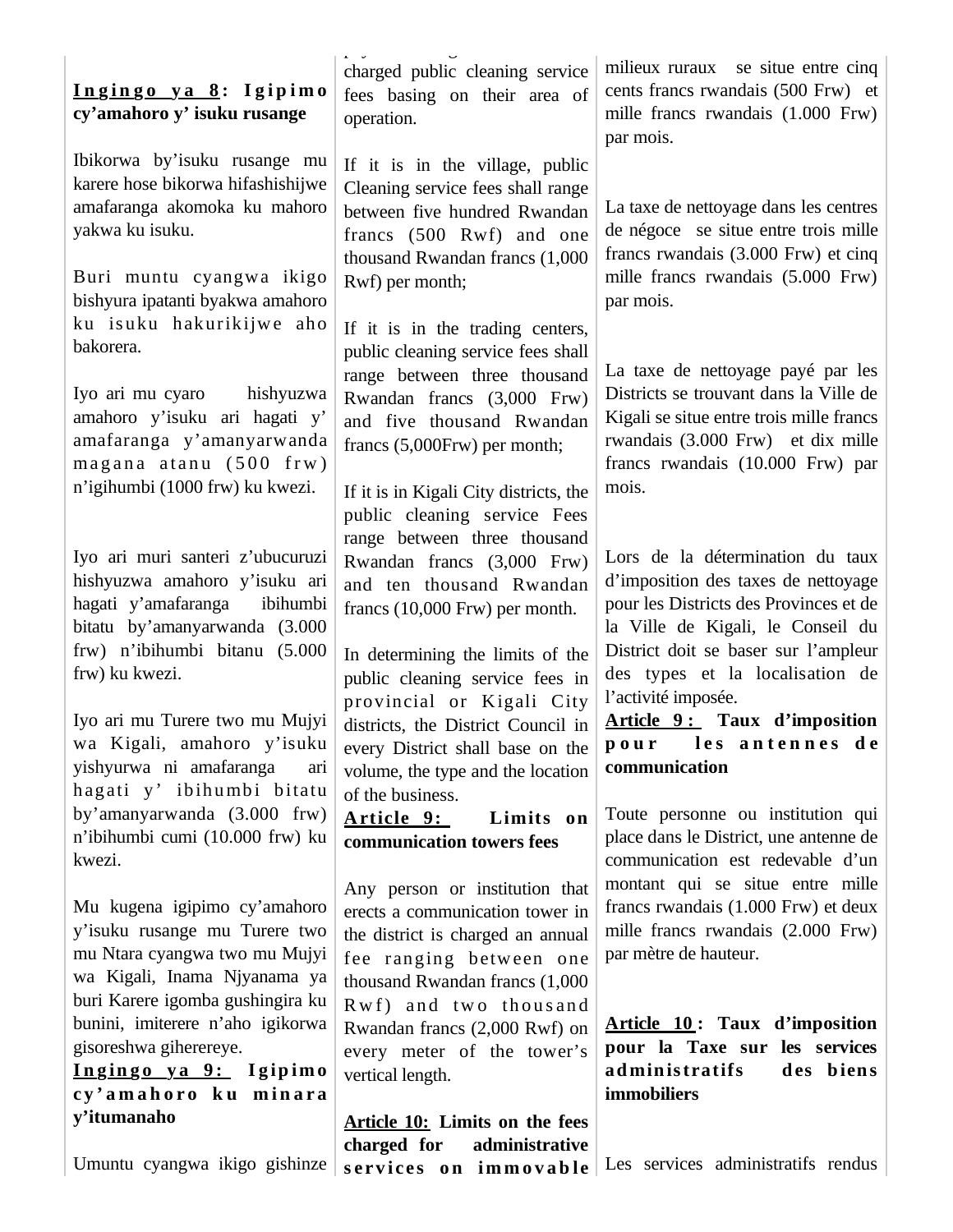umunara w'itumanaho mu Karere yishyura buri mwaka amafaranga ari hagati y'igihumbi (1.000 frw) n' i bi h u m bi bi bi bi ri by'amanyarwanda (2.000 frw) kuri metero imwe y'ubujyejuru.

### **I n g in g o y a 1 0** : **I g ip im o cy'amahoro yakwa ku mirimo y'Ubutegetsi ku byerekeye umutungo utimukanwa**

Imirimo yakozwe n'ubuyobozi bubifitiye ububasha ku bijyanye no guhindura izina rya nyir'umutungo utimukanwa bivuye ku buguzi, ku mpano, ku izungura, ku igura mu cyamunara no kw andikis ha ubugw ate bw'umwenda yishyurirwa amahoro angana n'amafaranga ibihumbi makumyabiri by' amanyarwanda (20.000Frw) hatitawe ku gaciro k'umutungo, impano, ubuguzi cyangw a k'umwenda.

### **Ingingo ya 11: Kwemeza ibipimo by'amahoro**

Ibipimo by'amahoro byemezwa n'Inama Njyanama y'Akarere ishingiye ku bipimo ntarengwa biteganywa muri iri teka kandi hakurikijwe umwihariko wa buri Karere.

Inama Njyanama y'Akarere yemeza buri mwaka igipimo cy'amahoro asa n'imisoro azishyurwa mu mwaka w'ingengo y'imari ukurikira bitarenze itariki 15 z'ukwezi kubanziriza itangira ry'umwaka w'ingengo y'imari ukurikira.

### **property**

Services rendered by competent authorities for the transfer of property ownership resulting from the sale, donation, inheritance, buying from public auction and mortgage registration for loan acquisition purposes shall be charged a fee of twenty thousand Rwandan francs (20,000 Frw) irrespective of the value of the property, its cost or the loan's amount.

# **Article 11: Setting the fees limits**

The fees limits shall be set by the District or Kigali City Council basing on the maximum limits provided by this Order and on every District's unique features.

The District Council every year not later than on the  $15<sup>th</sup>$  of the month that precedes the beginning of the next fiscal year, shall set the limits of the fees to be charged in the coming Fiscal year.

The set limits must be published and put to Sector and Cell offices and other public places.

# **CHAPTER III: FEES PAYMENT** AND **PENALTIES**

The monthly fees shall be paid to

**Article 12**: **Fees payment**

par l'autorité compétente relatifs aux transferts de propriété due à la vente, cession, succession, ventes aux enchères des biens immobiliers ou l'enregistrement d'un hypothèque paient les taxes de vingt mille francs rw andais  $(20.000$  frw) sans considération de la valeur du bien immeuble ou de la dette consentie.

# **Article 11 : Détermination des taux d'imposition pour les taxes**

Le taux d'imposition des taxes parafiscales est déterminé par le Conseil de District sur base des plafonds indiqués dans le présent arrêté et suivant les particularités de chaque District.

Le Conseil du District détermine les taux d'imposition des taxes parafiscales pour l'année prochaine au plus tard le 15 du mois précédant le début de l'année fiscale.

Les taux d'imposition des taxes parafiscales doivent être communiqués à la population et affichés aux bureaux des Secteurs et des Cellules, ainsi dans des lieux publics.

### **CHAPITRE III : PAIEMENT DES TAXES ET PENALITES**

**Article 12 : Paiement de la taxe**

Les taxes parafiscales qui sont payables mensuellement et sont versées au compte du District au plus tard le cinquième jour du mois suivant.

Les taxes parafiscales qui sont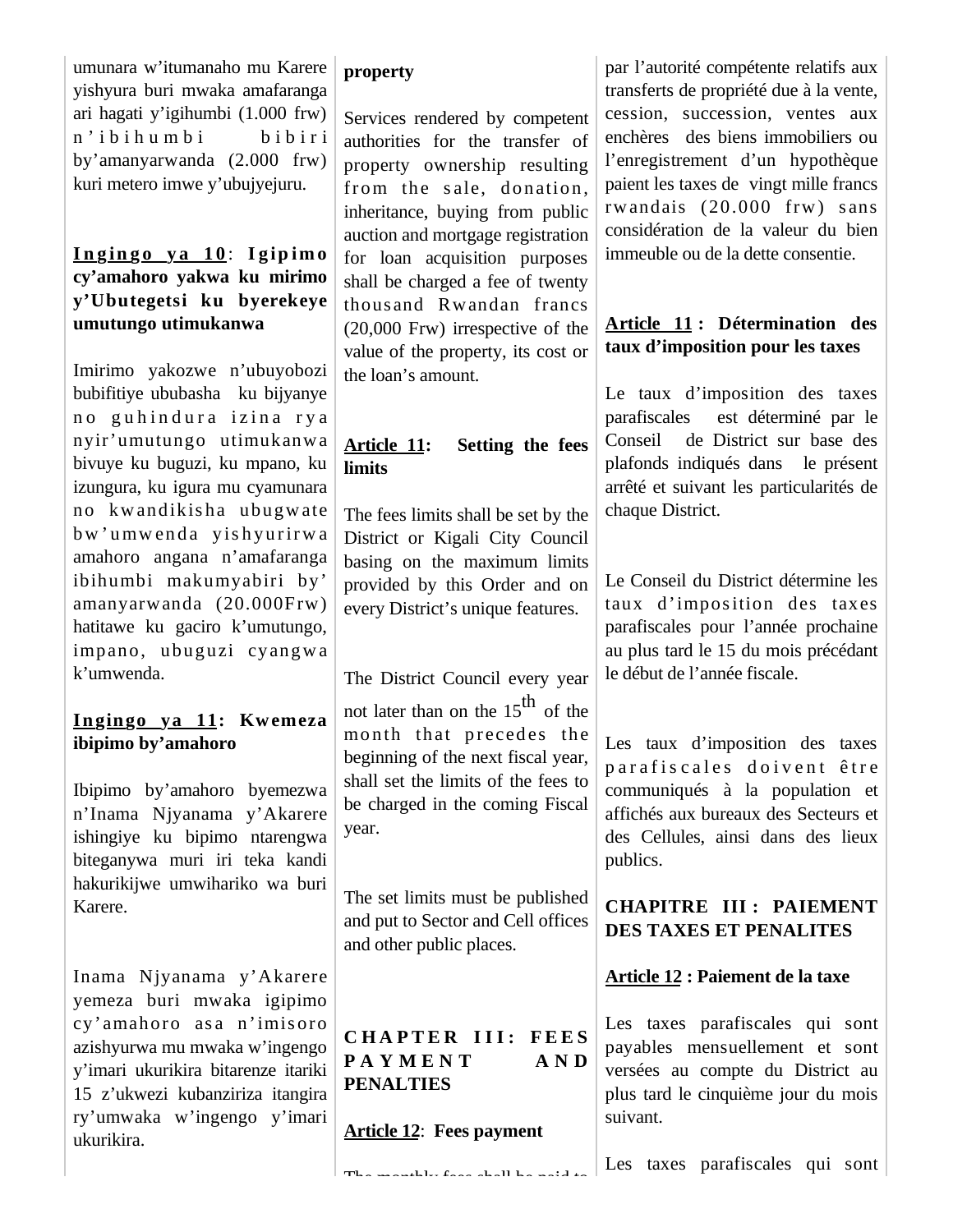| Ibyo bipimo bigomba<br>gutangarizwa abaturage kandi<br>bikamanikwa ku biro by'Imirenge<br>n'Utugari ndetse n'ahandi<br>hahurira abantu benshi. | The monthly rees shall be paid to<br>the District not later than the $5th$<br>of the in coming month.                             | payables annuellement, sont versées<br>au compte du District dans les trois<br>suivant la fin de l'exercice<br>mois<br>fiscal.              |
|------------------------------------------------------------------------------------------------------------------------------------------------|-----------------------------------------------------------------------------------------------------------------------------------|---------------------------------------------------------------------------------------------------------------------------------------------|
| III:<br><b>UMUTWE</b><br><b>W</b> A<br>IYISHYURWA<br>RY'AMAHORO N'IBIHANO                                                                      | The annual fees shall be paid in<br>a period not later than three<br>months starting with the<br>beginning of the fiscal year.    | Cependant, celui qui commence ses<br>activités au cours de l'année, sera<br>redevable des taxes correspondant<br>aux mois restant à courir. |
|                                                                                                                                                |                                                                                                                                   |                                                                                                                                             |
| Ingingo ya 12: Kwishyura<br>amahoro                                                                                                            | However, when the business<br>activity starts in course of the<br>year, the business pays the fees<br>equivalent to the number of |                                                                                                                                             |
| Amahoro yishyurwa buri kwezi,                                                                                                                  | months remaining to end the                                                                                                       | <b>Article 13 : Amandes et Pénalités</b>                                                                                                    |
|                                                                                                                                                |                                                                                                                                   |                                                                                                                                             |
| ashyikirizwa Akarere bitarenze<br>itariki ya 5 y'ukwezi gukurikira.                                                                            | year.                                                                                                                             | Lorsque les taxes parafiscales ne<br>sont pas payées, sont payées avec                                                                      |
| Amahoro yishyurwa rimwe mu                                                                                                                     |                                                                                                                                   | retard ou payées en partie, le                                                                                                              |
| mwaka yishyurwa mu gihe                                                                                                                        |                                                                                                                                   | contribuable paie une amende de                                                                                                             |
|                                                                                                                                                |                                                                                                                                   |                                                                                                                                             |
| kitarenze amezi atatu umwaka                                                                                                                   | <b>Article 13: Fines and Penalties</b>                                                                                            | quarante pour cent (40%) du                                                                                                                 |
| w'ingengo y'imari utangiye.                                                                                                                    |                                                                                                                                   | montant dû plus les intérêts de                                                                                                             |
|                                                                                                                                                | If the fee was not paid in time or                                                                                                | retard de un et vingt cinq centime                                                                                                          |
|                                                                                                                                                |                                                                                                                                   |                                                                                                                                             |
| Cyakora, utangiye gukora hagati                                                                                                                | was not paid as the set limits                                                                                                    | franc rwandais $(1,25$ frw) par mois                                                                                                        |
| mu mwaka yishyura<br>amahoro                                                                                                                   | required, the fees payer is                                                                                                       | de retard.                                                                                                                                  |
| ahwanye n'umubare w'amezi yari                                                                                                                 | penalized with a fine of Forty                                                                                                    |                                                                                                                                             |
|                                                                                                                                                |                                                                                                                                   |                                                                                                                                             |
| asigaye kugira ngo<br>umwaka                                                                                                                   | percent $(40%)$ of the would be                                                                                                   |                                                                                                                                             |
| urangire.                                                                                                                                      | fee plus an interest for late                                                                                                     |                                                                                                                                             |
|                                                                                                                                                |                                                                                                                                   |                                                                                                                                             |
|                                                                                                                                                | payment of one Rwandan franc                                                                                                      | <b>IV</b> :<br>CHAPITRE                                                                                                                     |
|                                                                                                                                                | and twenty five cents (1.25 Rwf)                                                                                                  | <b>DISPOSITIONS FINALES</b>                                                                                                                 |
|                                                                                                                                                | per cent for every month of the                                                                                                   |                                                                                                                                             |
|                                                                                                                                                |                                                                                                                                   |                                                                                                                                             |
|                                                                                                                                                | delayed payment.                                                                                                                  | <b>Article 14 : Les autorités chargées</b>                                                                                                  |
|                                                                                                                                                |                                                                                                                                   | de l'exécution de cet arrête                                                                                                                |
| Ingingo ya 13:<br>Ihazabu                                                                                                                      |                                                                                                                                   |                                                                                                                                             |
|                                                                                                                                                |                                                                                                                                   |                                                                                                                                             |
| n'ibihano                                                                                                                                      | CHAPTER IV: FINAL                                                                                                                 | Le Premier Ministre, le Ministre des                                                                                                        |
|                                                                                                                                                | <b>PROVISIONS</b>                                                                                                                 | Finances et de la Planification                                                                                                             |
| Igihe amahoro atishyuwe,                                                                                                                       |                                                                                                                                   | Economique, le Ministre de                                                                                                                  |
|                                                                                                                                                |                                                                                                                                   |                                                                                                                                             |
| yishyuwe akererewe cyangwa                                                                                                                     | Article 14:<br><b>Authorities</b>                                                                                                 | l'Administration Locale, de la Bonne                                                                                                        |
| yishyuwe atujuje igipimo                                                                                                                       | responsible for the                                                                                                               | Gouvernance, du Développement                                                                                                               |
| cyemejwe, umusoreshwa                                                                                                                          | implementation of this Order                                                                                                      | Communautaire et des Affaires                                                                                                               |
| ahanishwa ihazabu ingana na                                                                                                                    |                                                                                                                                   | Sociales et le Ministre des Terres, de                                                                                                      |
|                                                                                                                                                |                                                                                                                                   |                                                                                                                                             |
| mirongo ine ku ijana (40%)                                                                                                                     | The Prime Minister, the Minister                                                                                                  | l'Environnement, des Forêts,<br>de                                                                                                          |
| by'amafaranga yagombaga                                                                                                                        | of Finance and Economic                                                                                                           | l'Eau et des Mines sont chargés de                                                                                                          |
| kwishyura hiyongeyeho inyungu                                                                                                                  | Planning, the Minister of Local                                                                                                   | l'exécution du présent arrêté.                                                                                                              |
|                                                                                                                                                |                                                                                                                                   |                                                                                                                                             |
| z'ubucyererwe zingana n'ifaranga                                                                                                               | Government, Good Governance,                                                                                                      |                                                                                                                                             |
| rimwe n'amasantimu mirongo                                                                                                                     | Community Development and                                                                                                         | Article 15: Disposition                                                                                                                     |
| itanu ry' amanyarwanda (1,25                                                                                                                   | Social Affairs and the Minister                                                                                                   | abrogatoire                                                                                                                                 |
| frw) kuri buri kwezi kw'                                                                                                                       | of Lands, Environment,                                                                                                            |                                                                                                                                             |
|                                                                                                                                                |                                                                                                                                   |                                                                                                                                             |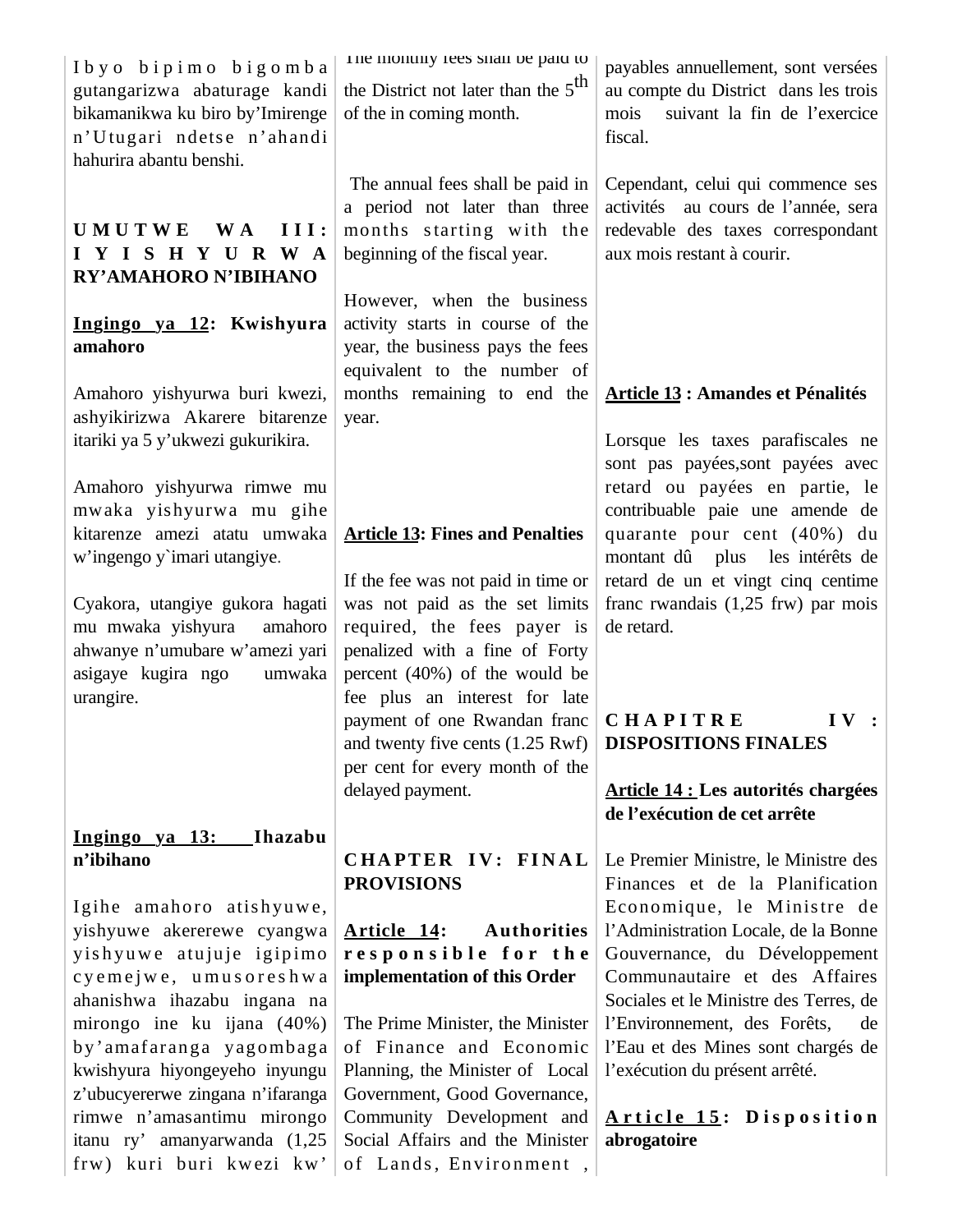| ubucyererwe.                               | Forestry, Water and Mines are                                    |                                                     |
|--------------------------------------------|------------------------------------------------------------------|-----------------------------------------------------|
|                                            | entrusted<br>with<br>the                                         | Toutes les dispositions antérieures                 |
| <b>UMUTWE WA IV: INGINGO</b>               | implementation of this Order.                                    | contraires au présent arrêté sont                   |
| <b>ZISOZA</b>                              |                                                                  | abrogées.                                           |
|                                            | Article 15: Repeal of                                            |                                                     |
| Ingingo ya 14: Abashinzwe                  | inconsistent provisions                                          |                                                     |
| kubahiriza iri teka                        |                                                                  |                                                     |
|                                            |                                                                  | Article 16 : Entrée en vigueur                      |
|                                            | All prior provisions contrary to                                 |                                                     |
| Minisitiri<br>w'Intebe, Minisitiri         | this Order are hereby repealed.                                  | Le présent arrêté entre en vigueur le               |
| w'Imari n'Igenamigambi,                    |                                                                  | jour de sa publication au Journal                   |
| Minisitiri w'Ubutegetsi                    |                                                                  | officielle de la République du                      |
| bw'Igihugu, Imiyoborere Myiza,             |                                                                  | Rwanda.                                             |
| Amajyambere Rusange                        | <b>Article 16: Commencement</b>                                  |                                                     |
| n'Imibereho Myiza y'Abaturage,             |                                                                  | Kigali, le 31/03/2008                               |
| Minisitiri w'Ubutaka, Ibidukikije,         | This Order shall come into force                                 |                                                     |
| Amashyamba, Amazi na Mine                  | on the date of its publication in<br>the Official Gazette of the |                                                     |
| bashinzwe gushyira mu bikorwa<br>iri teka. |                                                                  | Le Président de la République<br><b>KAGAME Paul</b> |
|                                            | Republic of Rwanda.                                              | $(s\acute{e})$                                      |
| Ingingo ya 15: Ivanwaho ry'                | Kigali on 31/03/2008                                             |                                                     |
| ingingo zinyuranije n'iri teka             |                                                                  | Le Premier Ministre                                 |
|                                            |                                                                  | <b>MAKUZA Bernard</b>                               |
| Ingingo zose z'amateka abanziriza          |                                                                  | $(s\acute{e})$                                      |
| iri kandi zinyuranyije na ryo              | The President of the Republic                                    |                                                     |
| zivanyweho.                                | <b>KAGAME Paul</b>                                               | Le Ministre des Finances et de la                   |
|                                            | $(s\acute{e})$                                                   | <b>Planification Economique</b>                     |
|                                            |                                                                  | <b>MUSONI James</b>                                 |
|                                            | The Prime Minister                                               | $(s\acute{e})$                                      |
| <b>Ingingo</b><br>ya 16: Gutangira         | <b>MAKUZA Bernard</b>                                            |                                                     |
| gukurikizwa                                | $(s\acute{e})$                                                   | Le Ministre de l'Administration                     |
|                                            |                                                                  | Locale, de la Bonne Gouvernance,                    |
| Iri teka ritangira gukurikizwa ku          | The Minister of Finance and                                      | du Développement Communautaire                      |
| munsi ritangarijweho mu Igazeti            | <b>Economic Planning</b>                                         | et des Affaires Sociales                            |
| ya Leta ya Repubulika y'u                  | <b>MUSONI James</b>                                              | <b>MUSONI Protais</b>                               |
| Rwanda.                                    | $(s\acute{e})$                                                   | $(s\acute{e})$                                      |
|                                            |                                                                  |                                                     |
| Kigali, kuwa 31/03/2008                    | The Minister of Local                                            |                                                     |
|                                            | Government, Good Governance,                                     |                                                     |
| Perezida wa Repubulika                     | <b>Community Development and</b>                                 |                                                     |
| <b>KAGAME Paul</b>                         | <b>Social Affairs</b>                                            | Le Ministre des Terres, de                          |
| $(s\acute{e})$                             | <b>MUSONI Protais</b>                                            | l'Environnement, des Forêts, de                     |
|                                            | $(s\acute{e})$                                                   | l'Eau et des Mines                                  |
| Minisitiri w'Intebe                        |                                                                  | <b>BAZIVAMO Christophe</b>                          |
| <b>MAKUZA Bernard</b>                      |                                                                  | $(s\acute{e})$                                      |
| $(s\acute{e})$                             |                                                                  |                                                     |